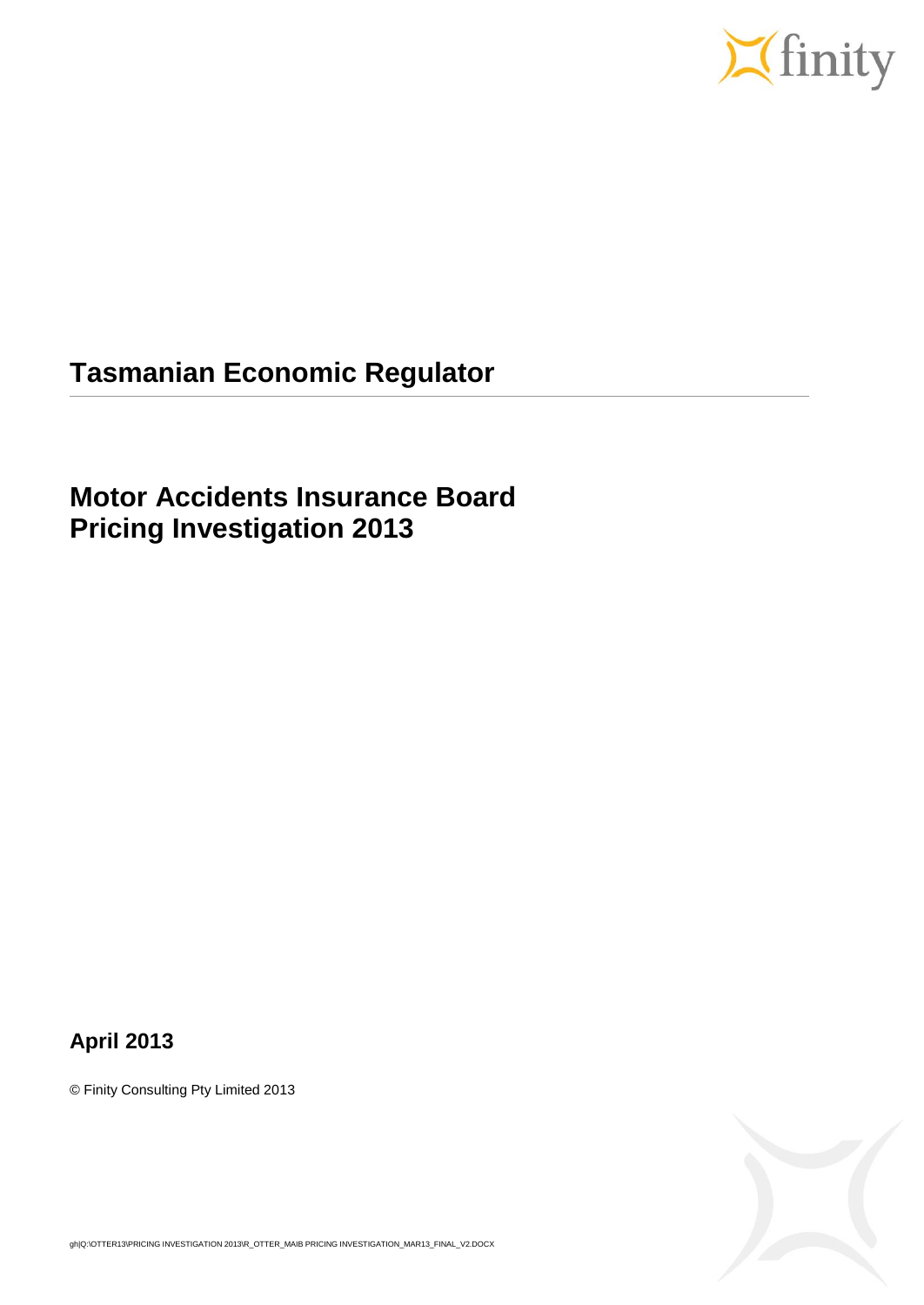

8 April 2013

Mr Glenn Appleyard Chairman Tasmanian Economic Regulator GPO Box 770 HOBART TAS 7001

Dear Mr Appleyard

#### **Motor Accidents Insurance Board Pricing Investigation 2013**

We are pleased to present our final report on a number of aspects of the pricing review for the Motor Accidents Insurance Board pricing investigation.

Yours sincerely

marres

Gillian Harrex **Aaron Cutter** Aaron Cutter Aaron Cutter Aaron Cutter

**Fellows of the Institute of Actuaries of Australia**

& late

gh|Q:\OTTER13\PRICING INVESTIGATION 2013\R\_OTTER\_MAIB PRICING INVESTIGATION\_MAR13\_FINAL\_V2.DOCX

**Finity Consulting Pty Limited** ABN: 89 111 470 270

www.finity.com.au www.finityconsulting.co.nz Sydney

Level 7, 155 George Street The Rocks NSW 2000 Ph:  $+ 61 2 8252 3300$ Fax:  $+ 61 2 8252 3399$ 

#### Melbourne

Level 3, 30 Collins Street Melbourne VIC 3000 **Ph:**  $+ 61 3 8080 0900$ Fax:  $+ 61380800999$ 

Auckland

Level 27, 188 Quay Street Auckland 1010  $Ph: + 6493632894$ Fax:  $+ 6493632895$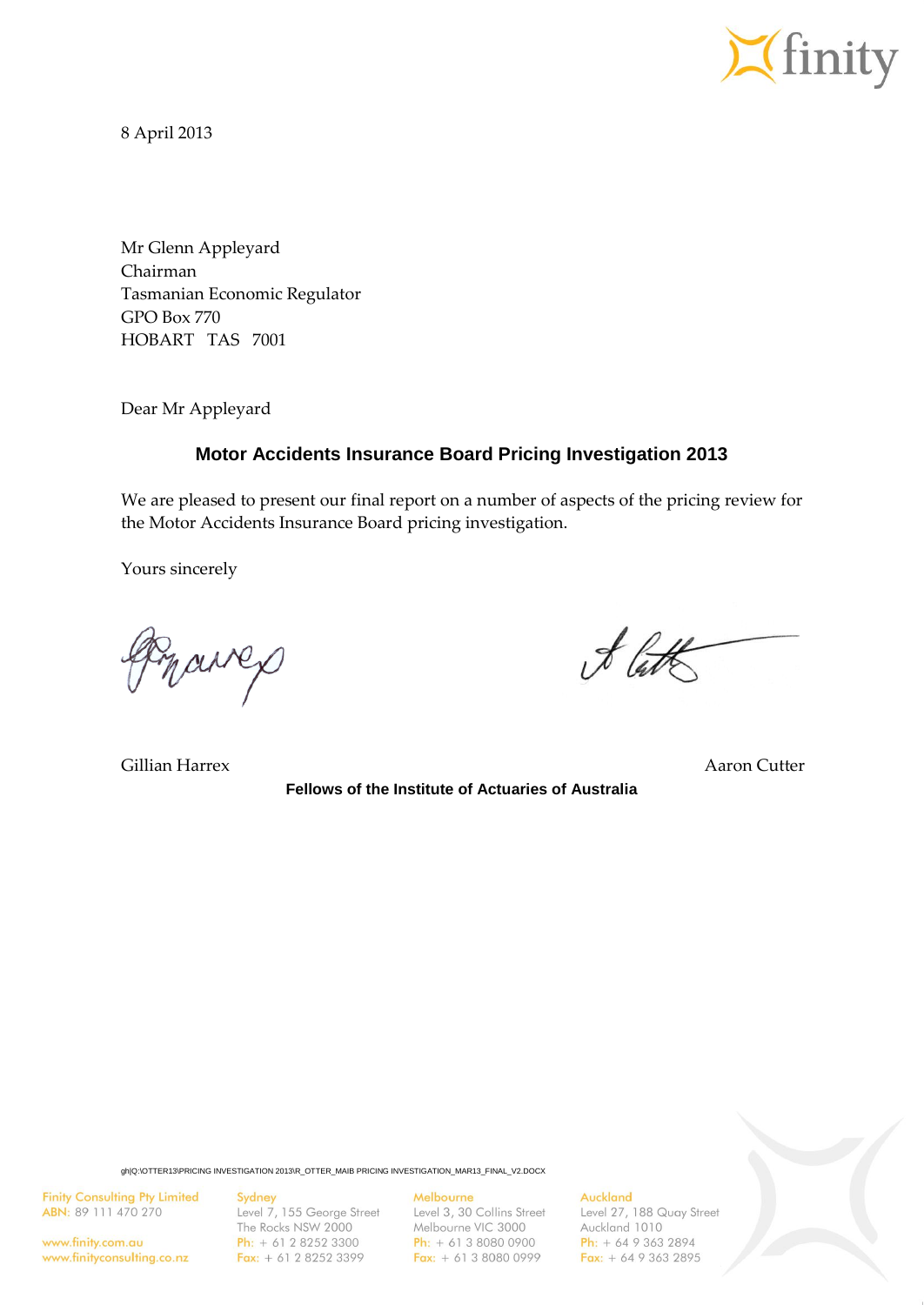

# **Motor Accidents Insurance Board Pricing Investigation 2013**

| Part I         | <b>Executive Summary</b>                       | i              |
|----------------|------------------------------------------------|----------------|
| Part II        | <b>Detailed Findings</b>                       | 1              |
| 1              | Introduction                                   | 1              |
| $\overline{2}$ | <b>Considerations for Solvency and Profit</b>  | $\overline{4}$ |
| 3              | Solvency                                       | 9              |
| 4              | Insurance Profit Margin                        | 16             |
| 5              | Superimposed Inflation                         | 19             |
| 6              | Investment Return Margin                       | 23             |
| $\overline{7}$ | Other observations                             | 27             |
| 8              | <b>Reliances and Limitations</b>               |                |
|                |                                                |                |
|                | <b>Part III Appendices</b>                     | 30             |
| A              | Sources of Information                         | 30             |
| B              | <b>MAIB's Historical Financial Performance</b> | 31             |
| $\mathsf C$    | <b>MAIB Governance Framework</b>               | 36             |

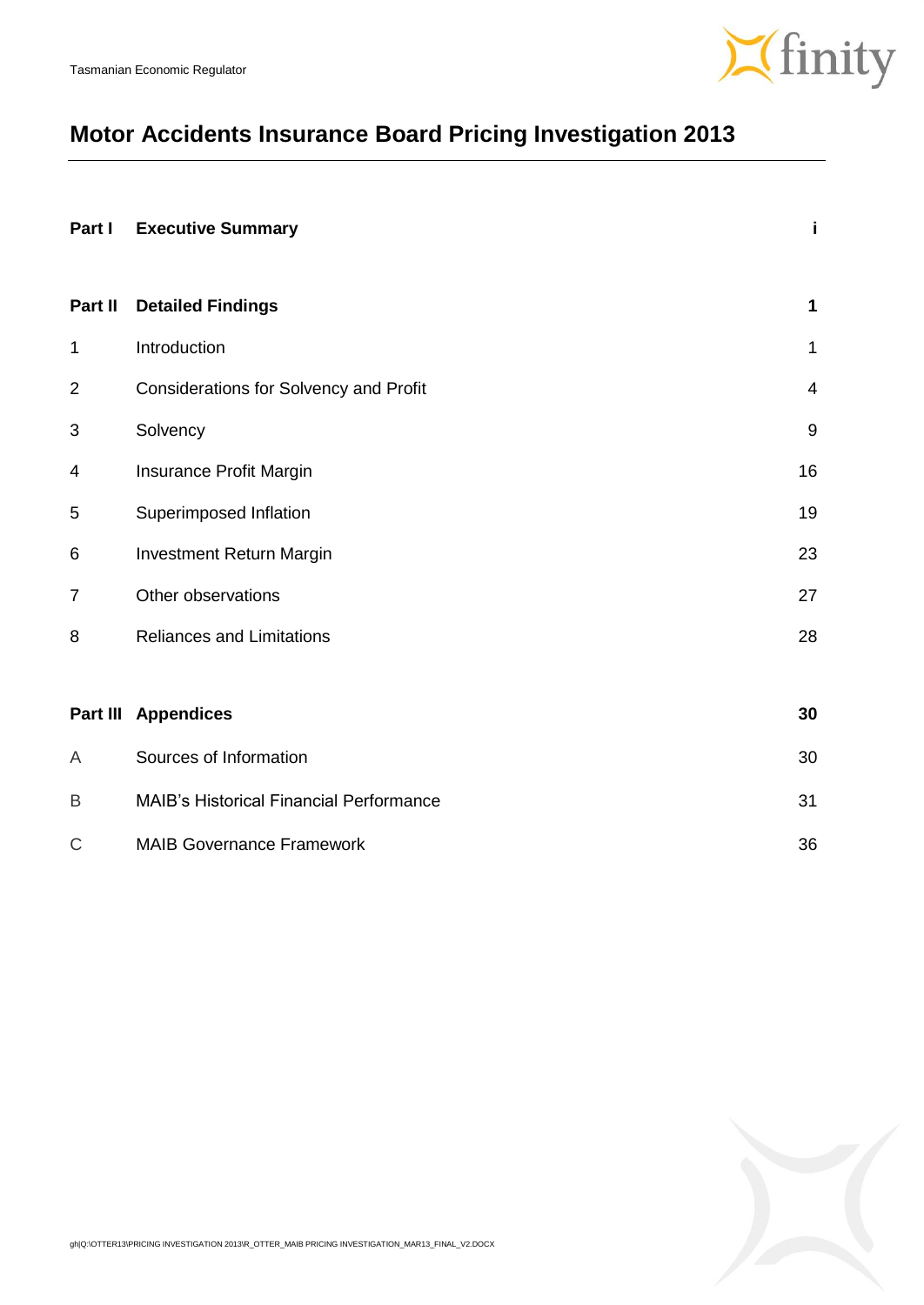

### **Part I Executive Summary**

#### **1 Introduction**

The Minister for Finance has requested that the Tasmanian Economic Regulator (the Regulator) conduct an investigation (the Pricing Investigation) into the Motor Accidents Insurance Board's (MAIB's) pricing policies. The Pricing Investigation covers the four year period from 1 December 2013 to 30 November 2017. This will be the sixth pricing investigation carried out by the relevant Tasmanian Regulator, with previous pricing investigations having been carried out by the Government Prices Oversight Commission (GPOC). The previous pricing investigation, prepared by GPOC, was conducted in 2009 and covered the four year period from 1 December 2009 to 30 November 2013.

To assist with the Pricing Investigation the Regulator commissioned Finity Consulting Pty Limited (Finity) to prepare this report. This is the first such review commissioned by the Regulator. We understand that this report may be made publicly available.

The scope of work required in this report is to include a review of MAIB's insurance profit margin, MAIB's financial targets (such as solvency and risk margins) and also the superimposed inflation and investment return assumptions in MAIB's premium pricing.

#### **2 Considerations for Solvency and Profit**

The level of solvency and profit for MAIB to target are a function of MAIB's and Government's risk tolerances and preferred average dividend. Capital in excess of a minimum defined solvency outcome (and, to a much lesser extent, profit) provides a financial buffer against adverse outcomes.

In our view it is not possible to determine an 'optimal' solvency framework and profit for MAIB. However, it is possible to determine acceptable settings that balance the needs of Government, Tasmanian motorists and claimants.

In general, lower solvency and lower profit margins equate to higher risk. One of the risks associated with lower solvency and profit is that premiums may need to increase, potentially significantly, in future to remediate an unfavourable financial position.

On the other hand, higher solvency and profit lead to higher premiums and potentially an "inefficient" use of financial resources. A higher solvency margin ties up capital that might be better deployed elsewhere for the state.

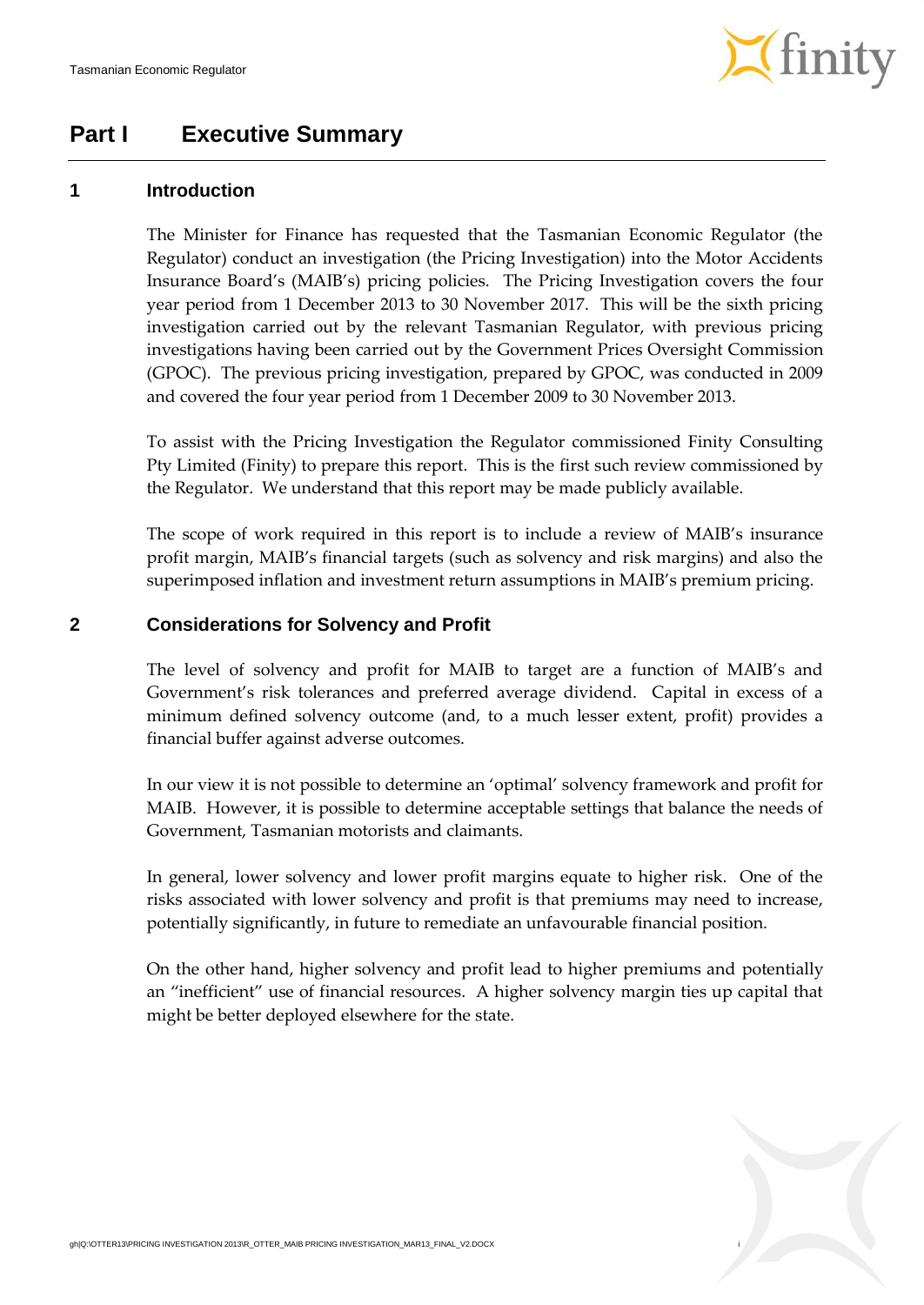

Setting solvency and profit targets generally considers the following:

- Measurement of capital and definition of a 'poor' solvency position
- 'Risk tolerances' associated with capital level
- Preferred level of dividend or return on capital
- Risk tolerance to premium increases (or other remedial actions such as expenditure cuts or benefit changes)
- Acceptable time horizon to recover from a 'poor' solvency position.

#### **3 Summary of Findings**

#### **Solvency**

While not unreasonable, MAIB's solvency target of 20% is 25% (with a mid-point of 22.5%) is a narrow range, particularly when viewed in the context of reported solvency over the last five years or so. Even excluding the extreme events related to the GFC MAIB's solvency might be expected to exhibit annual fluctuations by more than +/- 2.5% quite often.

MAIB has estimated that the GFC impacted solvency by 20-25% and that therefore, a target of 22.5% for solvency is in the right order. In our view, the GFC might be considered to be a one in 100 year event. Therefore, MAIB's observed risk tolerance could be inferred to be one of a remote (1%) chance of falling below 0% solvency from their target.

We agree that having regard to the chance of falling below 0% solvency is a reasonable staring point to establish an appropriate solvency target and range. However, in our view, there needs to be a stronger link between MAIB's and Government's specifically thought out risk tolerances in setting the appropriate range.

It would be beneficial for MAIB and Government to undertake an exercise to determine their risk tolerance to falling below certain solvency levels (a 'poor outcome') and their tolerance to the time required to recover from a poor solvency outcome. This exercise should have regard to MAIB's specific circumstances and not to APRA capital standards.

Given the information available to us we believe that setting the solvency range with reference to a lower probability (for example one in 25 year chance of falling below 0%) will result in a solvency target mid-point lower than 22.5% but a much broader acceptable range than +/-2.5%.

We believe that a 75% probability of sufficiency for the risk margin is appropriate for MAIB and that the 20% risk margin adopted may well provide a greater level of sufficiency than the 75<sup>th</sup> percentile. We suggest that a risk margin review based on the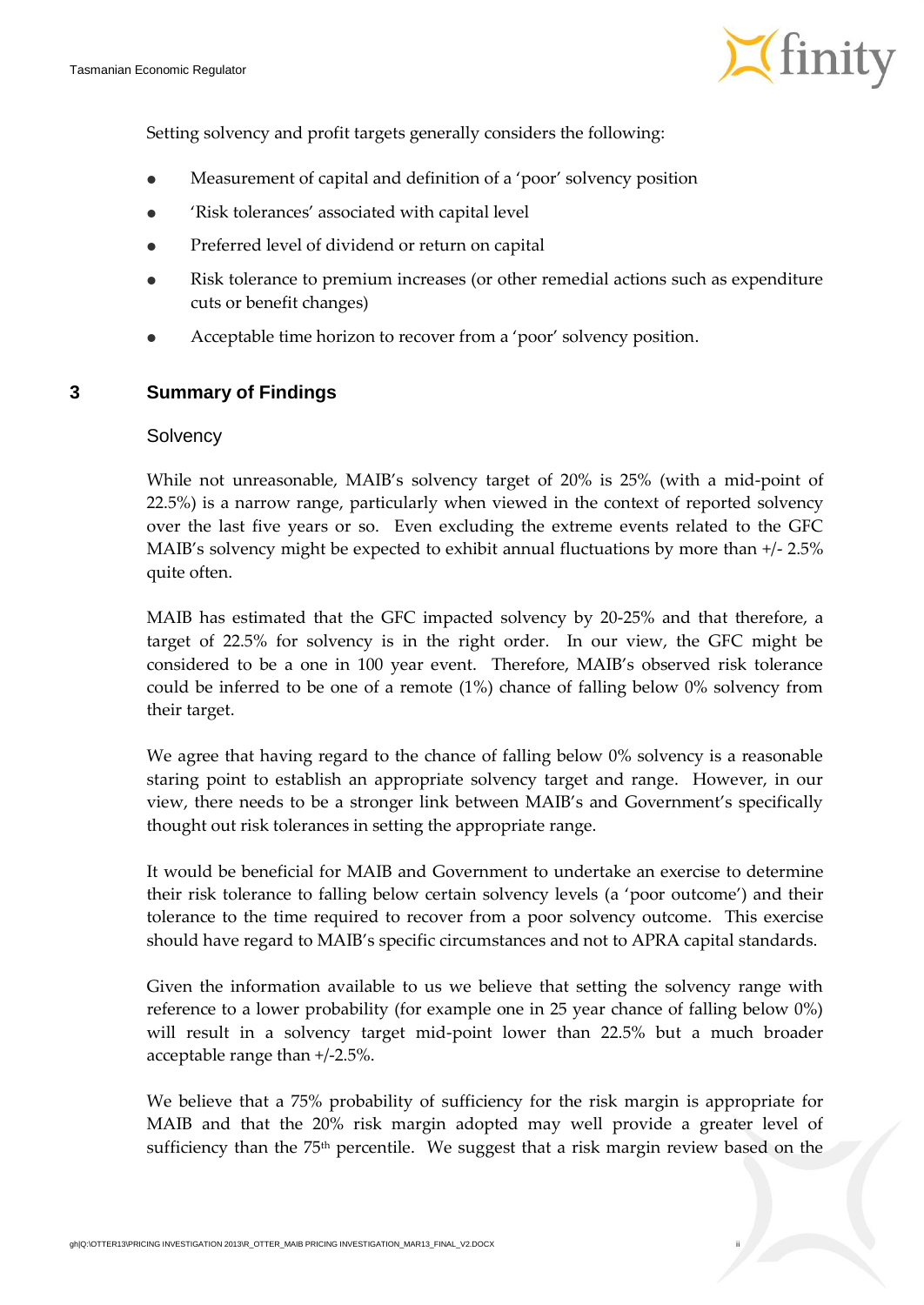

MAIB's own claims be undertaken to confirm the risk margin at the  $75<sup>th</sup>$  probability of sufficiency.

#### Profit Margin

MAIB's projected profit margin of 10% to 13.5% generates a return on capital of between 7% and 8% after tax which appears reasonable for a Government insurer. This return on capital is materially lower than in the private sector where insurers would typically target a return on capital in the order of 10% to 15% (after tax). In this context MAIB's return on capital appears reasonable for a Government insurer.

In our experience Government CTP insurers typically target profit margins in the range 6% to 12%.

#### Superimposed Inflation

The rate of superimposed inflation adopted in MAIB's break-even premium is:

- Future care claims 0.00% p.a.
- Common law claims 0.75% p.a.
- Scheduled benefits 1.50% p.a.

These assumptions are consistent with MAIB's claims experience and in line with ranges we have observed in other jurisdictions (aside from Future Care). We are satisfied that the superimposed inflation rate assumptions are reasonable.

#### Investment Return Margin

In our opinion, the discount rates adopted by MAIB for valuing outstanding claims and for setting premiums are appropriate. MAIB incorporate a 'risk free' discount rate to value outstanding claims and discounts future claims costs at an anticipated investment return to set premiums. The anticipated investment return is consistent with the expected long run future average return associated with their strategic asset allocation.

The "real rate of return" is the difference between claim cost inflation and the investment return. In the context of MAIB the real rate of return has historically been considered as the assumed rate of return above Tasmanian Average Weekly Ordinary Times Earnings (Tas AWOTE).

The assumed rate of Tas AWOTE determined by MAIB's actuaries is 3.6% p.a. which is based on independent economic forecasts. This assumption appears reasonable.

The assumed real rate of return in the MAIB submission is 3% which represents a 1% reduction on the real rate of return assumed in the previous Pricing Investigation. Our recent discussions with fund managers and asset consultants suggest that this reduction is not out of line with market expectations, which have reduced somewhat over the past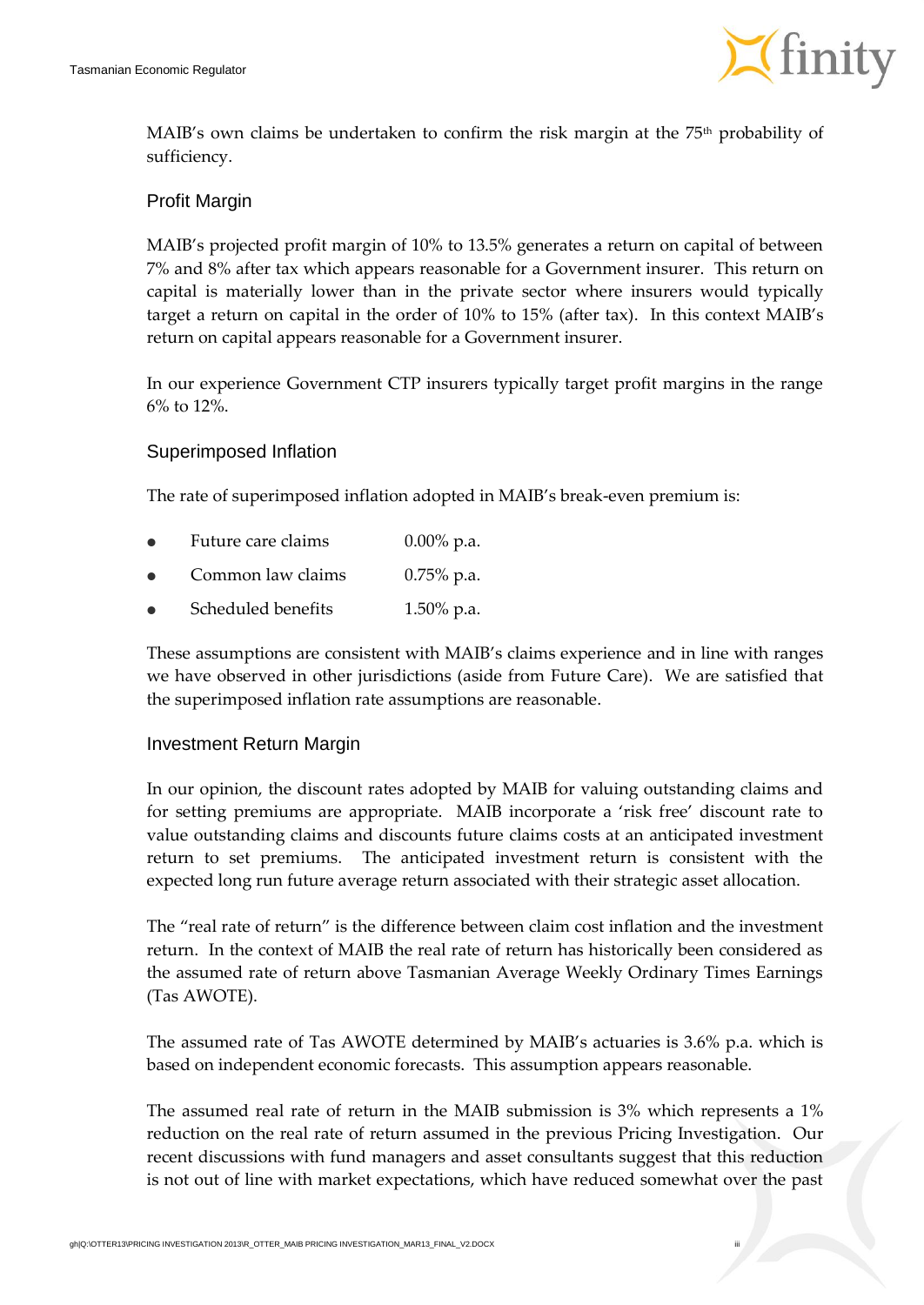

4 years. We are satisfied that the selection of a 3% p.a. real rate of return is not unreasonable for MAIB.

#### Other Observations

#### *Fair Work Australia (FWA) Decision*

A FWA decision was handed down in February 2012 which provides for increases in the award rates for providers of care. These increases are significant in total and will increases carers' salaries over and above wage inflation over the next 6 years. In considering the potential impact of this decision on MAIB and MAIB's actuary, Taylor Fry, have assumed that the rates of care paid by MAIB relative to the award rates will be maintained into the future – so for example if MAIB currently pay 110% of the minimum award they will continue to pay 110% into the future. In our view, the approach adopted by MAIB is reasonable.

#### *Hospital Bed Day Rate*

We understand that MAIB is currently in discussions with the Department of Health and Human Services (DHHS) regarding a possible increase to the "bed day rate" paid by MAIB. These discussions have been ongoing for some time and we understand that at this point in time no firm commitment as to either the quantum or likely timing of any increase has been established.

At this review, MAIB has included a "pre-cautionary" allowance for a doubling of the hospital bed day rate. Hospital costs currently represent around 35% of Scheduled Benefits (which in turn are around 30% of total claim costs) and so an increase of this magnitude has a measurable impact on the expected cost of claims.

While it is reasonable for MAIB to allow for a potential increase in the future, given the uncertainties surrounding the quantum and timing it may be that any increase to premiums could be deferred until further details are known. If this approach were taken, the Regulator would need to commit to a potential 'special' MAIB premium increase if the bed day rates increases were unable to be absorbed in maximum overall increases in premiums otherwise allowed by the Regulator.

#### **4 Reliances and Limitations**

Our reliances and limitations are an important part of this report and are shown in Section [8.](#page-34-0)

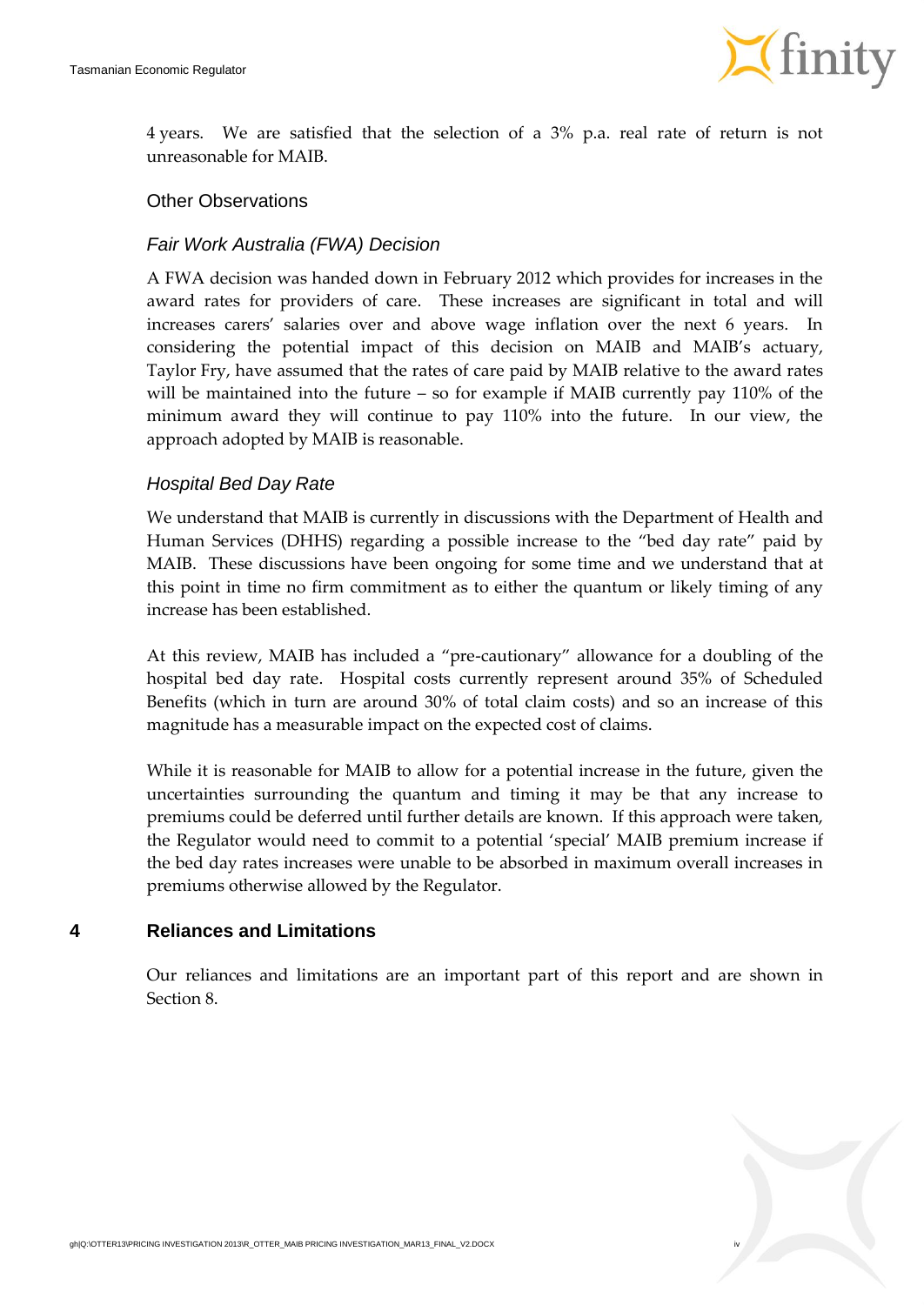

### **Part II Detailed Findings**

### **1 Introduction**

The Minister for Finance has requested that the Tasmanian Economic Regulator (the Regulator) conduct an investigation (the Pricing Investigation) into the Motor Accidents Insurance Board's (MAIB's) pricing policies. The Pricing Investigation covers the four year period from 1 December 2013 to 30 November 2017. This will be the sixth pricing investigation carried out by the relevant Tasmanian Regulator, with previous pricing investigations having been carried out by the Government Prices Oversight Commission (GPOC). The previous pricing investigation, prepared by GPOC, was conducted in 2009 and covered the four year period from 1 December 2009 to 30 November 2013.

To assist with the Pricing Investigation the Regulator commissioned Finity Consulting Pty Limited (Finity) to prepare this report. This is the first such review commissioned by the Regulator. We understand that this report may be made publicly available.

#### **1.1 Background to MAIB**

The MAIB scheme provides funding for payments to all persons injured in motor vehicle accidents involving Tasmanian-registered vehicles. The MAIB is a state government run enterprise and the scheme provides benefits on a no fault basis with common law access.

The liabilities of MAIB are very long term in nature, with benefits potentially paid for the life of catastrophically injured claimants. The long term nature of the fund presents particular challenges as changes in experience can potentially affect many past accident years. Financial results can be volatile from year to year also because of the leveraged effect of changes in underlying economic conditions.

Since the previous pricing investigation MAIB's solvency has recovered from around 15% in 2008/09 to 26% at June 2011 but then dropped to 19% at June 2012. This is slightly below the target range and reflects the downturn in the investment markets and low bond yields in 2011/12.

For the Pricing Investigation, the Regulator has received a submission from MAIB which provides an overview of the MAIB operating environment and also provides an analysis of premium.

Appendix [B](#page-37-0) of this report includes further information about the financial performance and portfolio experience of MAIB.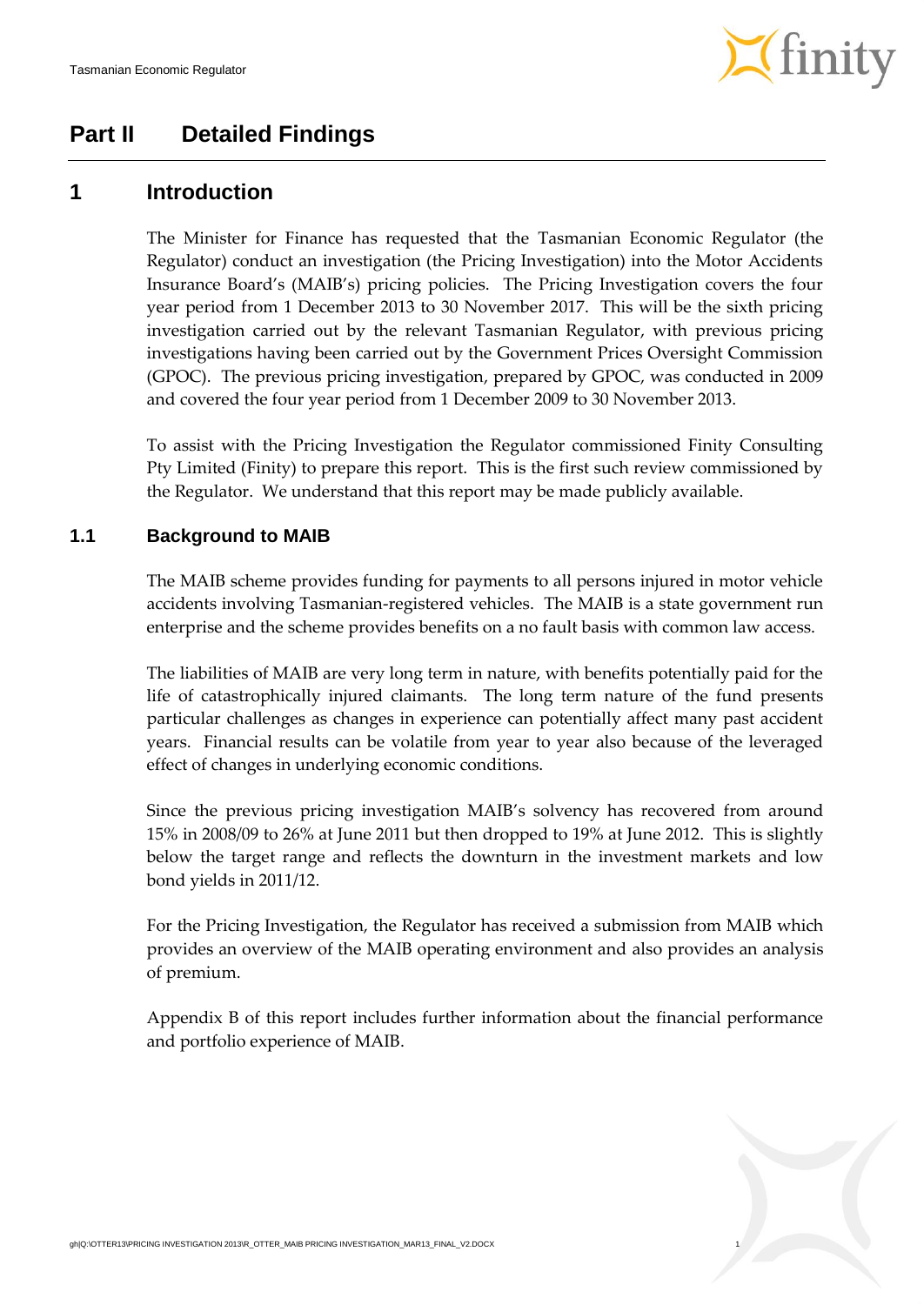

#### **1.2 Scope**

Our advice to the regulator is required to address the following matters:

- Insurance Profit Margin
	- The appropriate insurance profit to determine the average premium for a government owned compulsory third party (CTP) insurer.
- Financial Targets
	- **Targets for a government owned CTP insurer including solvency rates,** prudential risk margin on outstanding liabilities and liability adequacy test level.
- Superimposed Inflation
	- The rates of superimposed inflation above Average Weekly Ordinary Time Earnings (AWOTE) for claims inflation.
- Investment Return Margin
	- Investment return margin methodology and level.

While we appreciate the importance of each of these matters individually they are, by their nature, intertwined and cannot be completely considered in isolation from one another. For example, any requirement to pay dividends may have an impact on target solvency and profit, the rate of investment return adopted for premium setting can also impact solvency, particularly in times where the assumed investment rate differs substantially from the rate required to be used to estimate the discounted value of liabilities.

There is invariably no 'optimal' set of financial strategies. Each option tends to favour one set of stakeholders over another. Understanding these trade-offs is an important consideration and is vital to communicate. We have therefore taken a holistic view when considering these in the context of the MAIB operating environment.

#### **1.3 Information**

The sources of information we relied upon for this review are documented in Appendix [A.](#page-36-0)

#### **1.4 Financial Objectives of MAIB**

The financial objectives of MAIB are a key element in determining appropriate insurance profit margin, solvency targets, investment return margins and risk margin assumptions that are recommended.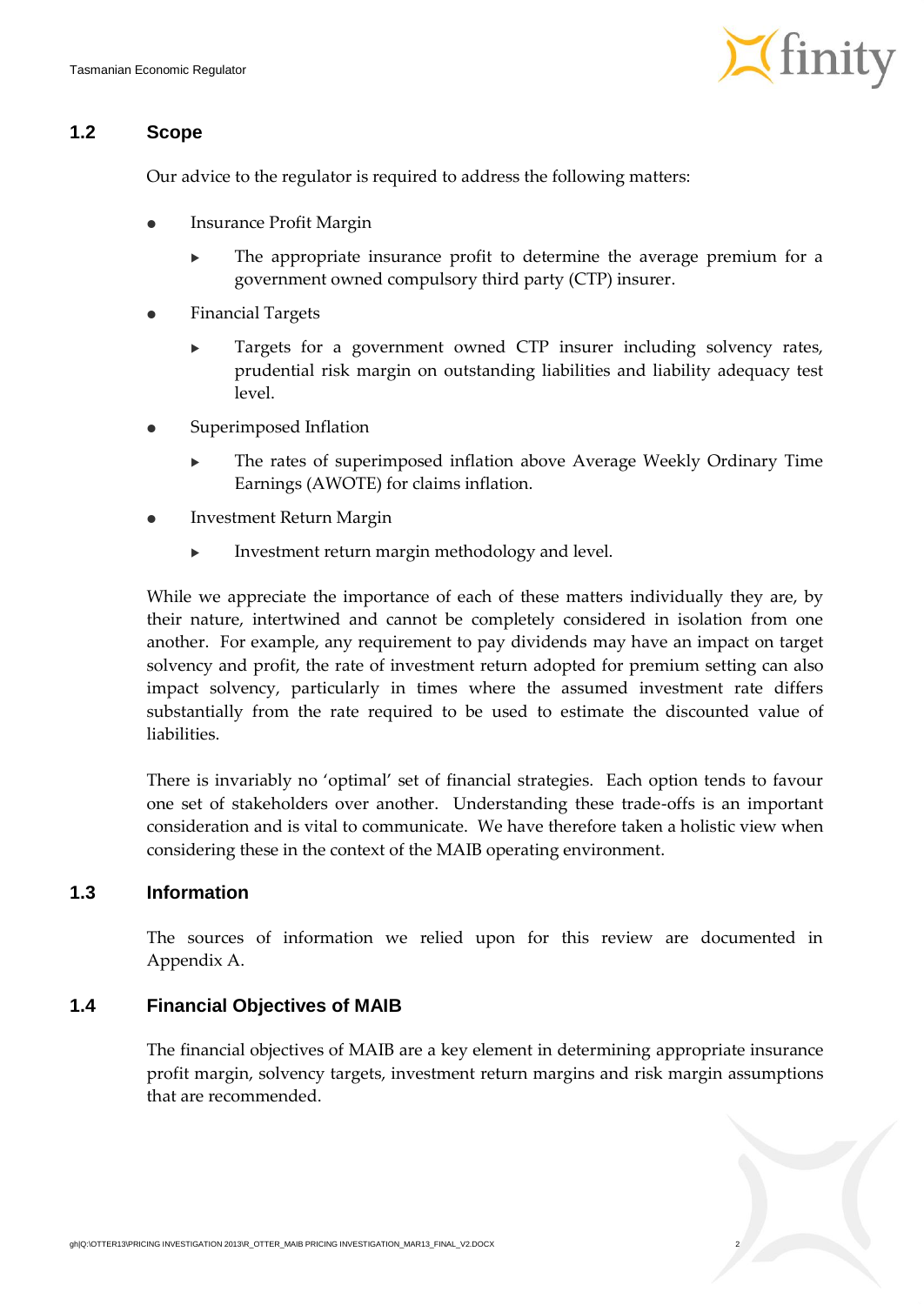

The key financial objectives of the MAIB are:

- Achieve a sustainable commercial rate of return that maximises value for the State in accordance with its corporate plan and having regard to the economic and social objectives of the State
- Maintenance of solvency at 20%-25% of outstanding claims
- Outstanding claims reserved to at least a 75% probability of sufficiency
- Payment of dividends of 50% of after tax profit averaged over the last 5 years.

MAIB's financial objectives should be considered in the context of the governance structure under which it operates. The key pieces of legislation that govern MAIB include:

- The Motor Accidents (Liabilities and Compensation) Act 1973
- The Government Business Enterprises Act 1995
- The Economic Regulator Act 2009.

Details of the framework can be found in Appendix [B.](#page-37-0)

The nature of benefits paid, including likely duration plus the extent to which claims cost, have been, and are expected to be, controlled are key elements in determining appropriate superimposed inflation assumptions. In the past, claims costs growth has been maintained at a modest margin above wages inflation. Over the long term this compares favourably to most other jurisdictions in Australia.

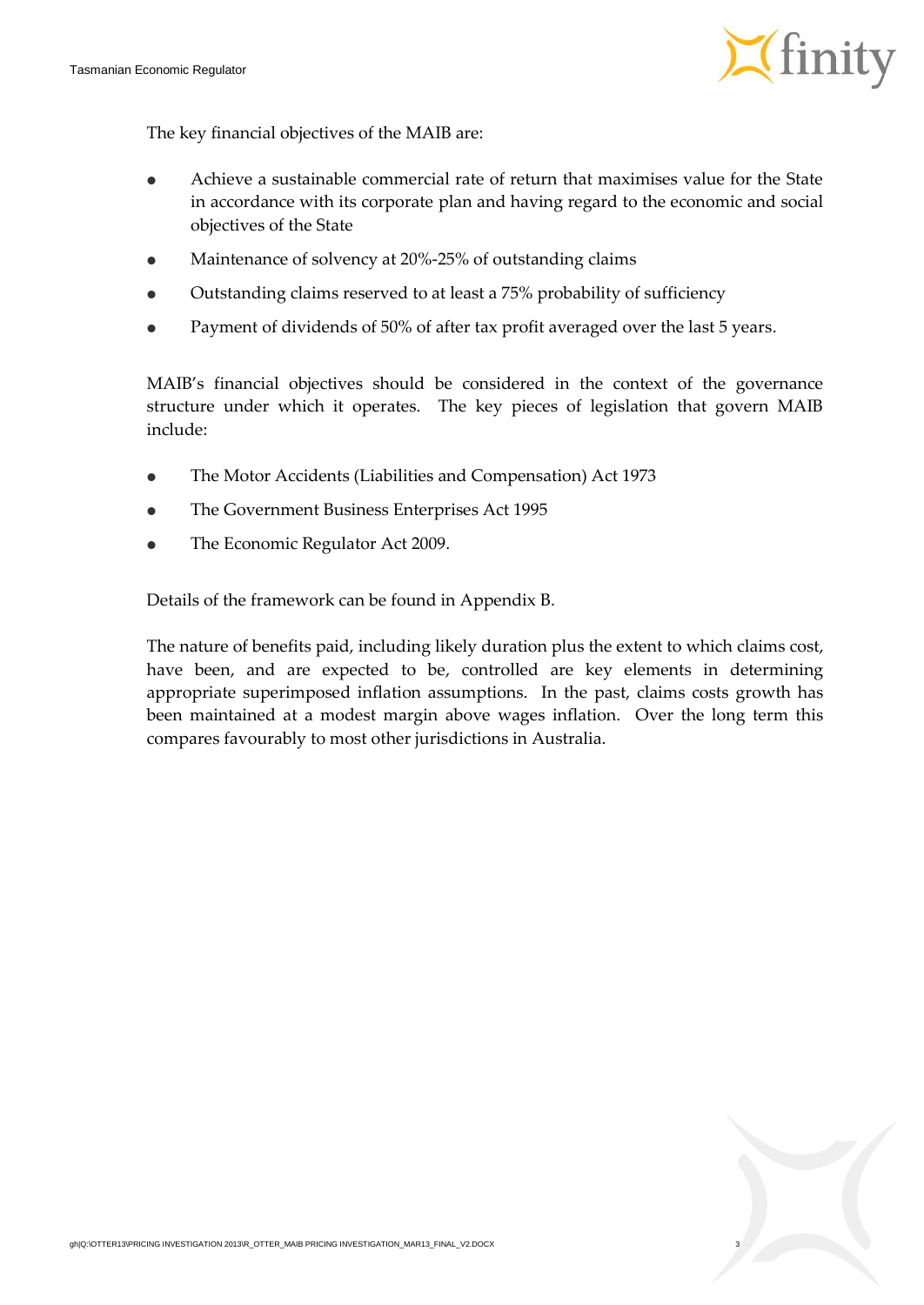

### <span id="page-10-1"></span>**2 Considerations for Solvency and Profit**

In this Section, we set out some general thoughts for the consideration of solvency, profit and capital. In subsequent sections we make a number of specific observations in relation to MAIB's framework and premium submission.

#### **2.1 Context**

The level of solvency and profit for MAIB to target are a function of MAIB's and Government's risk tolerances and preferred average dividend. Dividends affect target solvency and so it is possible that dividend policy and payment of dividend could drive solvency below preferred levels. Capital in excess of a minimum defined solvency outcome (and, to a much lesser extent, profit) provides a financial buffer against adverse outcomes. Profit in premium is the key determinant of MAIB's ability to sustain dividends to Government at their preferred level over time.

In our view it is not possible to determine an 'optimal' solvency framework and profit for MAIB. However, it is possible to determine acceptable settings that balance the needs of Government, Tasmanian motorists and claimants.

In general, lower solvency and lower profit margins equate to higher risk. One of the risks associated with lower solvency and profit is that premiums may need to increase, potentially significantly, in future to remediate an unfavourable financial position.

On the other hand, higher solvency and profit lead to higher premiums and an "inefficient" use of financial resources. A higher level of solvency margin ties up capital that might be better deployed to fund critical infrastructure for the state.

Setting solvency and profit targets generally considers the following:

- Measurement of capital and definition of a 'poor' solvency position
- 'Risk tolerances' associated with capital level
- Preferred level of dividend or return on capital
- Risk tolerance to premium increases (or other remedial actions such as expenditure cuts or benefit changes)
- Acceptable time horizon to recover from a 'poor' solvency position.

#### <span id="page-10-0"></span>**2.2 Measurement of Profit and Capital**

Profit measurement is uncontroversial in terms of how it must be calculated in annual accounts and for APRA authorised insurers. Both APRA and Accounting Standards stipulate how to value assets and liabilities and therefore the absolute level of the net assets at any given point in time.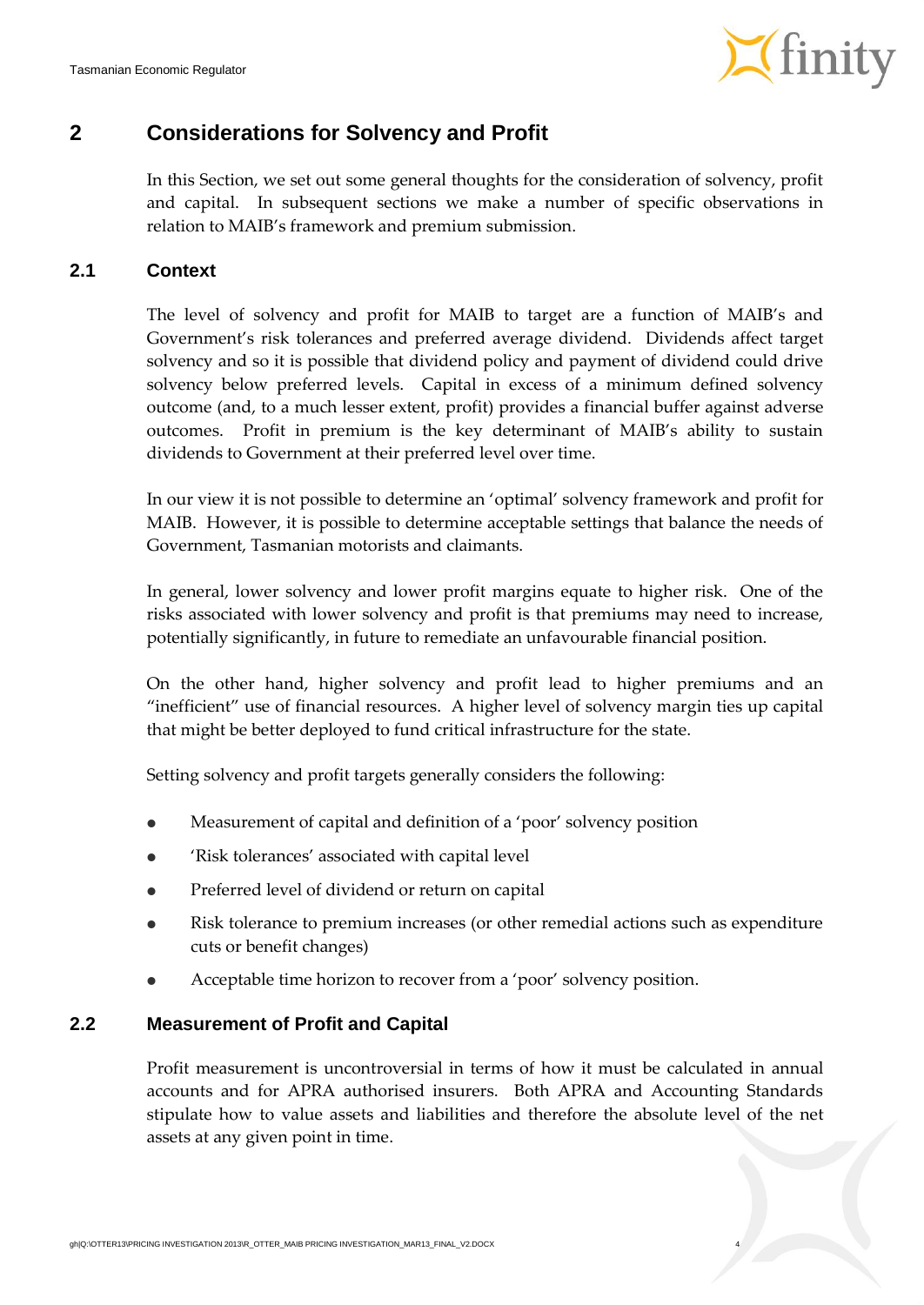

We do not propose that MAIB adopt an alternative approach to measuring profit or solvency that departs from generally accepted principles.

However, for schemes such as MAIB, measuring solvency at a "point in time" arguably understates financial health. This is because accounting standards require the measurement of liabilities using a "risk free" discount rate, while we know that MAIB expect to earn significantly greater investment returns than the risk free rate over time.

A definition of 'poor solvency' position may wish to take into account this additional expected investment return and also that the measurement of outstanding claims in the solvency calculation includes a risk margin. In some schemes this is referred to "economic" position rather than the "accounting position" – i.e. there is a recognition of the expected long term economic position of the entity (so liabilities are discounted at the expected long term earning rate), rather than relying on the "point in time" position required by accounting standards.

In our view, a solvency level of 0% is a sensible level to consider as 'poor'. There is a significant natural risk aversion to falling below zero net assets which creates a strong financial discipline to manage to. However, we note that solvency below zero at a point in time is not of itself a significant issue (what is important is that breaching this point triggers discussion of corrective action or conscious decision that corrective action is not required). In our view a solvency level of 0% represents a point at which a 'reasonable stakeholder' would make an 'adequate' finding in the context of financial and reputational risk.

The question then really becomes what target above 0% is acceptable for a government insurer?

#### Issues specific to government insurers

It is not a requirement or necessarily efficient for government insurers to operate with capital at a level that is required by a similar APRA authorised general insurer. Therefore, most government owned schemes do not use the APRA framework as it relates to capital, but apply benchmark solvency measures around the absolute level of net assets. Most schemes do, however, adopt a minimum Solvency Ratio of 0% (i.e. assets equalling liabilities). Notable exceptions are the three Victoria Government Insurers. We would see a target level of capital at the APRA level as being at the "high end" of capital that might reasonably be targeted by a government insurer.

In our view, this approach is reasonable as it balances the interests of key stakeholders without necessarily tying up large levels of capital in a government owned insurer. It is also generally helpful if the framework as well as providing a minimum level of solvency provides some guidance about the appropriate range.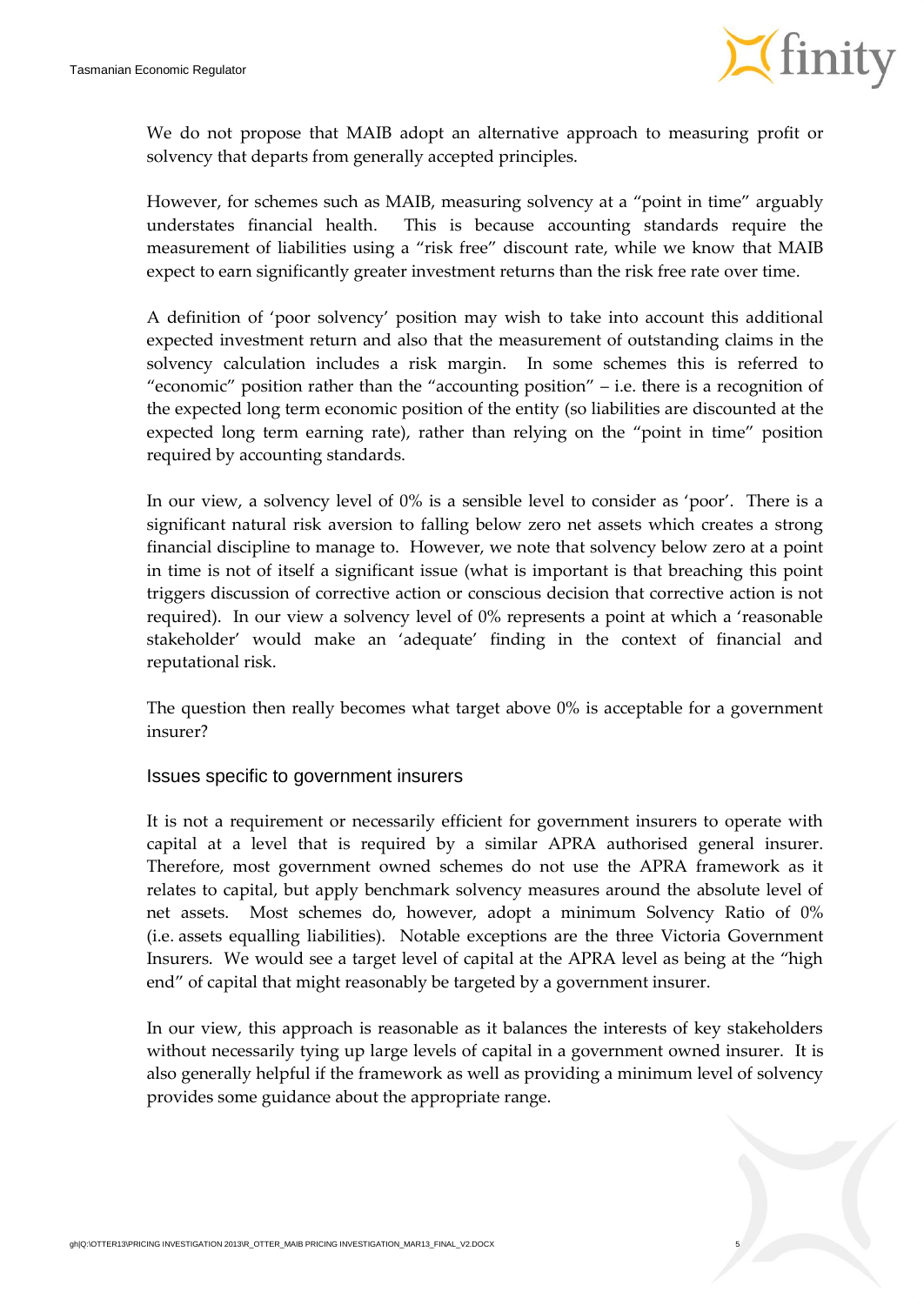

There are a number of reasons why we believe a government insurer can operate at a lower level of capitalisation than an APRA insurer, including:

- If solvency falls below a target level, or even becomes negative, the government insurer is still able to remain in business and fund the deficit "post event"
- Unlike private insurers government insurers can continue in business whilst technically insolvent
- A captive client base means government insurers can increase premiums without fear of losing business
- Many of the liabilities are very 'long tail' and are not going to be paid in the short term. Liquidity is not generally an issue for government insurers and there is time to 'recover' from any poor performance – it is possible to have a longer time 'horizon'
- Most stakeholders do not wish to see an over capitalised entity
	- policyholders (motorists), for example, would often prefer to see any excess capital returned to them by way of lower premiums
	- government could make use of excess funding elsewhere.

We note that most schemes adopt APRA minimum risk margins (i.e. 75% probability of sufficiency) which are included in the solvency calculation for the net outstanding claims liability.

#### APRA Solvency Framework

Historically, the APRA framework for private sector insurers has been relatively straightforward and therefore practical for government insurers to benchmark against their solvency requirements. However, with effect from 1 January 2013 APRA changed its solvency requirements for private sector insurers which introduced a materially more complex framework than what previously existed. It is also generally expected that the revised APRA framework will result in materially higher levels of 'minimum capital' for APRA regulated insurers. As a consequence of these changes private sector insurers have reviewed their ongoing capital frameworks.

As a government owned entity MAIB is not subject to APRA regulation. However, we note that MAIB's policies have regard to the APRA MCR and that it has been recommended to MAIB that the current solvency target should be maintained at the upper end of 20% to 25% in view of uncertainty surrounding the solvency levels of APRA authorised insurers following the recent regulatory changes. For the reasons given above, we do not see the changes to the APRA framework as necessarily implying any immediate need for MAIB to change its capital framework.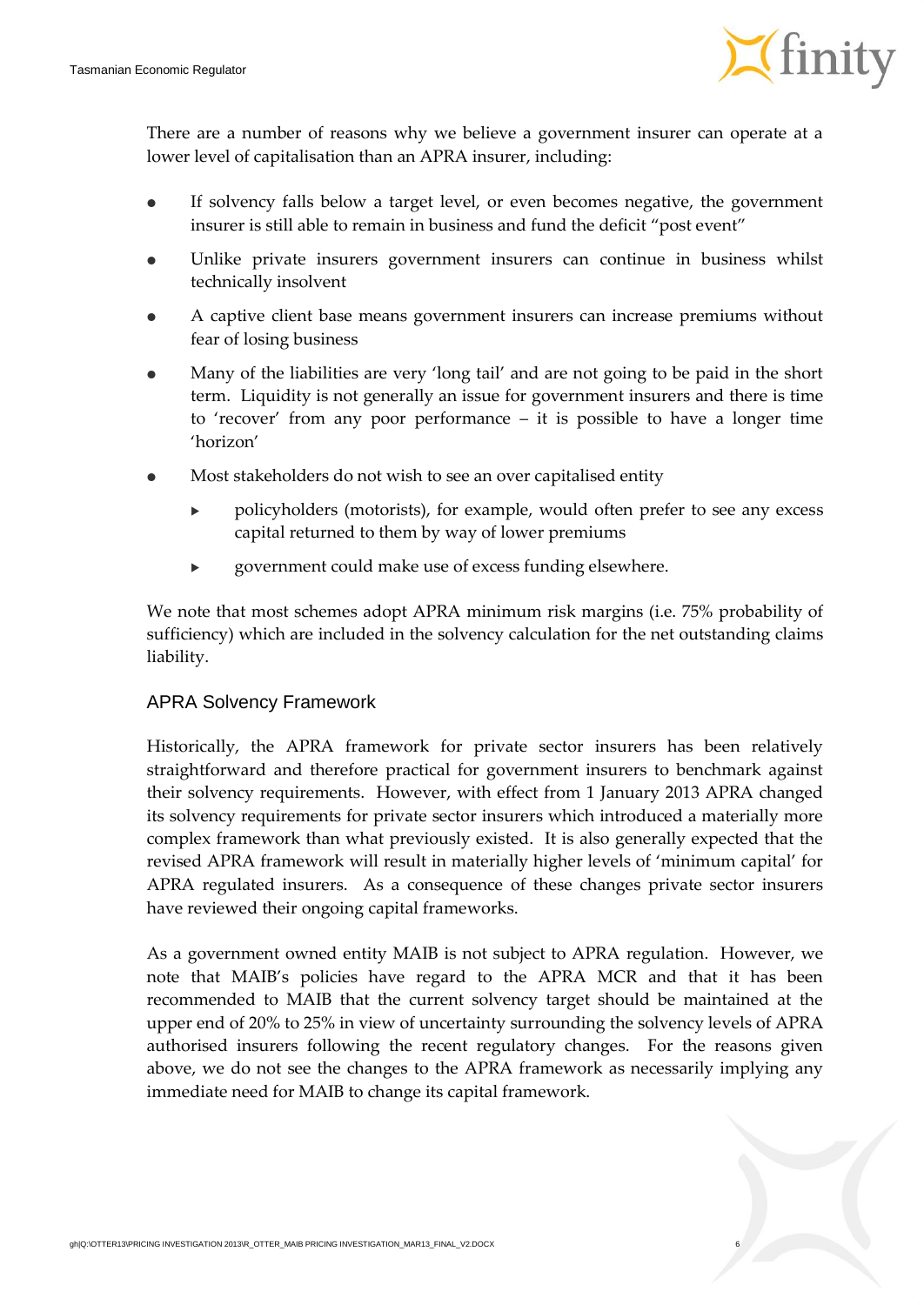

#### **2.3 Solvency Risk Tolerance**

Whatever point of solvency is decided on as one to avoid breaching, best practice is to understand from Government and MAIB (Board and management) what probability of falling below that level is acceptable. For example, the target solvency will be very different if Government and MAIB are comfortable with a 1 in 10 chance compared to a 1 in 200 chance of breaching the solvency threshold.

Analysis can be undertaken to estimate the probabilities of falling below a specific solvency threshold from various initial solvency levels.

#### **2.4 Preferred Dividend**

The level of profit in premium required is directly impacted by the dividend expected. It is easiest to establish the appropriate profit in premium if dividend policies or expectations are framed in terms of a proportion of premium or a return on capital.

For MAIB, the level of profit in premium will have only a small effect when considering solvency volatility and the risk of solvency falling. However, there will be some relationship between dividend amounts, dividend policy and solvency risk. For example current MAIB dividend policy will allow payment in a loss making year, thus increasing the risk that a lower solvency target will be breached. Again, we see this as low risk in comparison to underlying scheme volatility outcomes.

#### **2.5 Premium Volatility and tolerance to expenses and benefit cuts**

MAIB has only limited options to recover solvency from a poor to a preferred state. Increasing premiums is one lever to recover (although it is a very insensitive lever). However, if the time horizon over which solvency may be recovered is long enough, premium increases maybe an option.

Specific dividend holidays (even in profit making years) can deliver a boost to solvency and therefore, the Government's tolerance to zero dividend must be a consideration.

At an extreme, legislative reforms may be required and Government risk tolerance to this eventuality must also be appreciated.

#### **2.6 Time horizon for recovery**

If solvency dips below an acceptable level, it is important to understand the sensitivities to the length of time it might take to recover. The tolerance to continued poor solvency might be low and at odds with stated risk tolerances to premium volatility or benefit cuts.

In order to agree solvency and profit targets, indicative or absolute answers to risk preferences associated with solvency volatility, dividend amounts, premium volatility, benefit restructure and the time horizon acceptable for restitution are very helpful.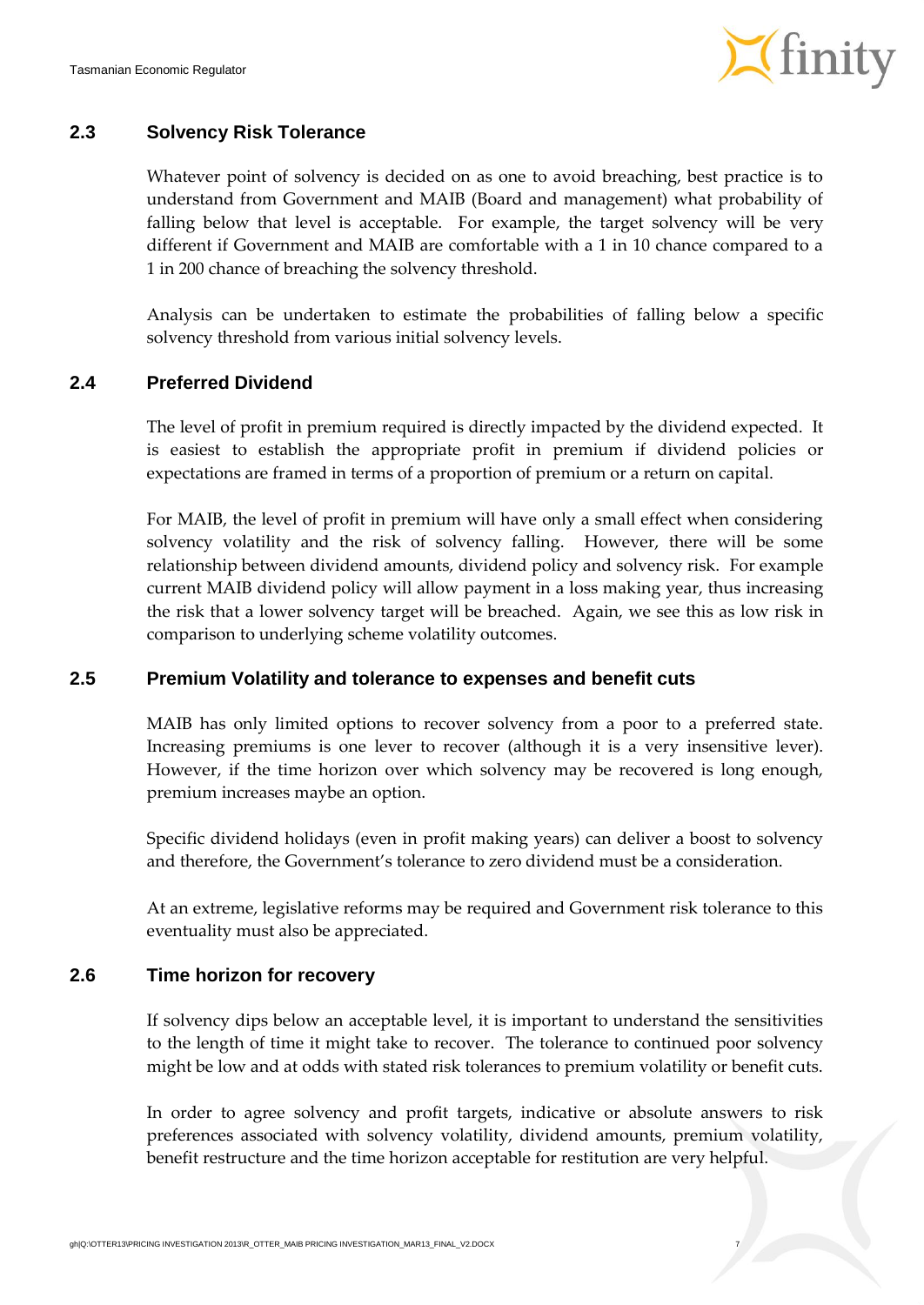

In the remainder of this report we consider the above aspects of solvency and profit and specifically how they relate to MAIB and the proposed premium structure beyond 1 December 2013.

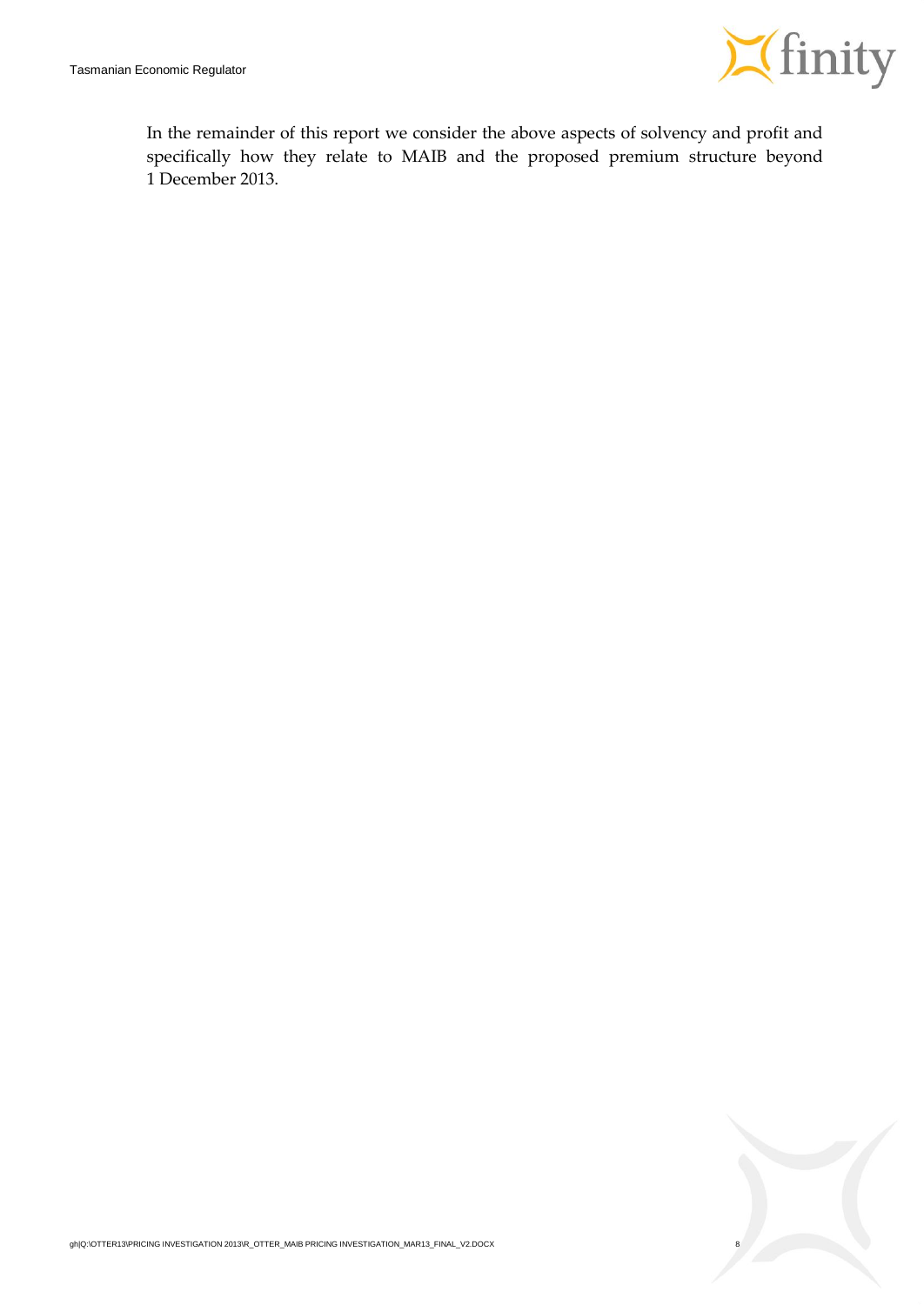

### **3 Solvency**

This section considers what an appropriate target Solvency Ratio might be for MAIB, giving consideration to both the framework around the minimum level of net assets to hold, the appropriate risk margin and its associated probability of sufficiency. We have included, where appropriate, comparisons to other jurisdictions around Australia and New Zealand.

A key measure of the MAIB's financial performance is its

*Solvency Ratio<sup>1</sup> : the ratio of the adjusted net assets to the net outstanding claim liabilities.*

The adjusted net assets in this measure are the net assets reported in the annual accounts reduced by the dividends calculated but not yet paid.

A Solvency Ratio greater than 0% implies that assets available to meet claims exceed the liability for outstanding claims. The net outstanding claim liability includes a risk margin which provides a higher probability of sufficiency to MAIB that the claim reserves will cover the payments falling due.

MAIB has for many years had a target solvency range of 20% to 25% of outstanding claims.

#### **3.1 Historical Solvency**

1

The Solvency Ratio at 30 June 2012 was 18.6% (25.7% at 30 June 2011). This was below the target range of 20% to 25%. The reduction during the 2011/12 year was due to poor investment returns and low claims discount rates which increased the claims liability.





 $1$ <sup>1</sup> We use the term Solvency Ratio which is consistent with the MAIB corporate plan however this is also described as the solvency level in the MAIB Annual Report and the solvency margin in the MAIB Submission. They are all descriptions of the same financial measure.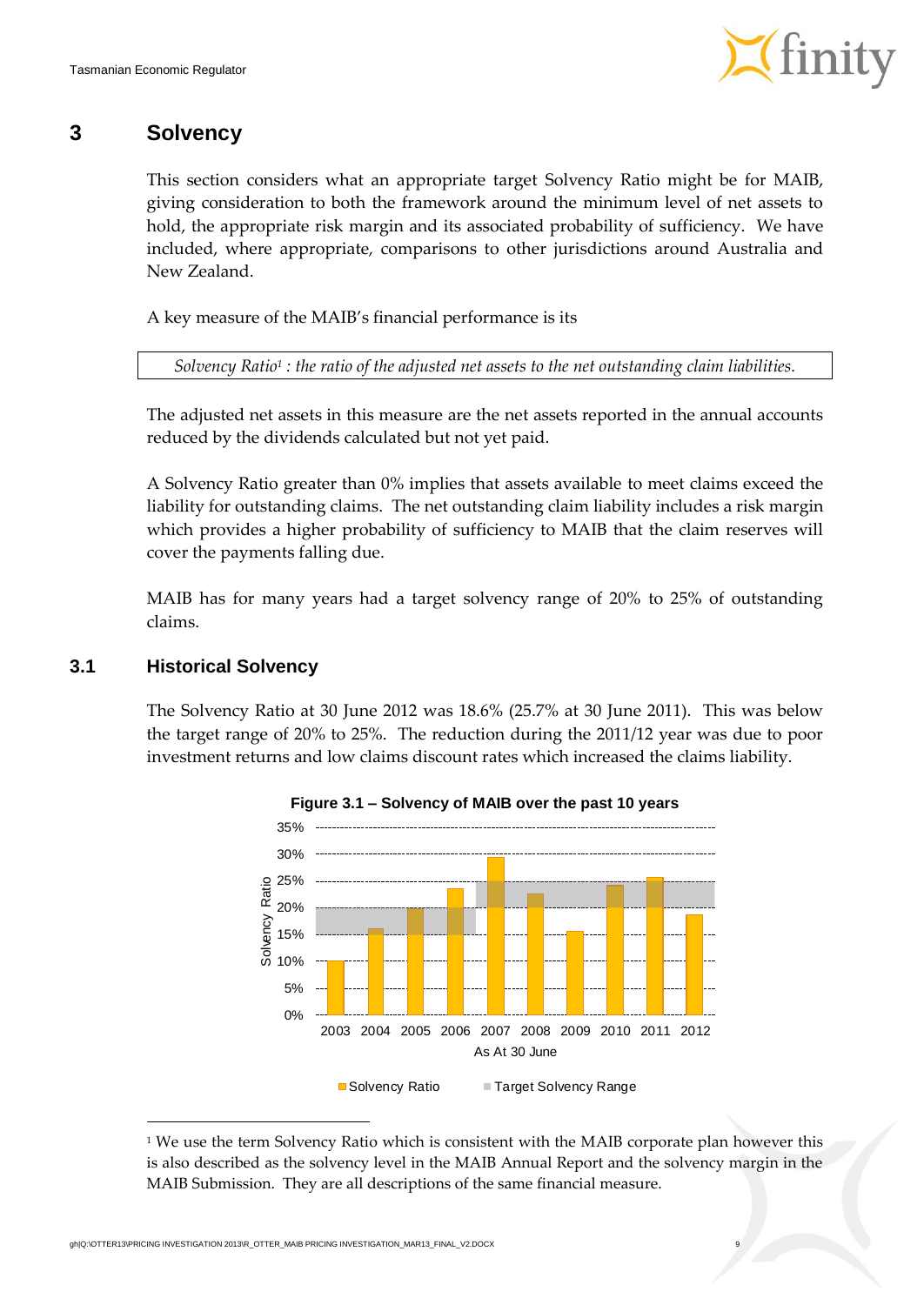

From 2004 to 2008 scheme solvency was strong and within or exceeding the target range. In 2008 and 2009 the solvency was impacted by the Global Financial Crisis (GFC). Low investment returns impacted asset values and low risk free discount rates increased the discounted value of claims liabilities.

#### **3.2 Solvency Framework**

<span id="page-16-0"></span>MAIB target a Solvency Ratio within the range of 20% to 25%. This target was increased from a range of 15% to 20% during a solvency review in 2006/07, in response to a shift in MAIB's investment allocation towards growth assets. The change in MAIB's investment profile is shown in [Figure](#page-16-0) 3.2 below.



**Figure 3.2 – MAIB's Investment Profile**

The move to a higher Solvency Ratio target was logical in the context of a shift away from defensive assets since the capital is held in "more risky" investments.

The mid-point of MAIB's Solvency Ratio range is 22.5%. Following on from our discussion in Section [2.2](#page-10-0) this is relatively high but not unreasonable in the context of the risk faced by MAIB including past shocks to solvency. However, there may be merit in increasing the breadth of the Solvency Ratio range to be more consistent with expected future and past actual 'business as usual' annual volatility.

In addition to its "primary and published" target solvency range of 20% to 25% the MAIB Corporate Plan documents a secondary capital measurement of 75% to 85% Minimum Capital Requirement (MCR) which is an amount set by APRA for private insurers. This secondary target was established in 2005/06 and was estimated to be around half of the average MCR of private sector insurers. While it may be interesting to benchmark capital to that required of an APRA authorised insurer, we do not believe the results are directly relevant to setting a capital target for MAIB.

In our view, there may be some benefit in MAIB specifically considering its Risk Appetite or Risk Tolerance. Development of a statement around this may enable MAIB to clearly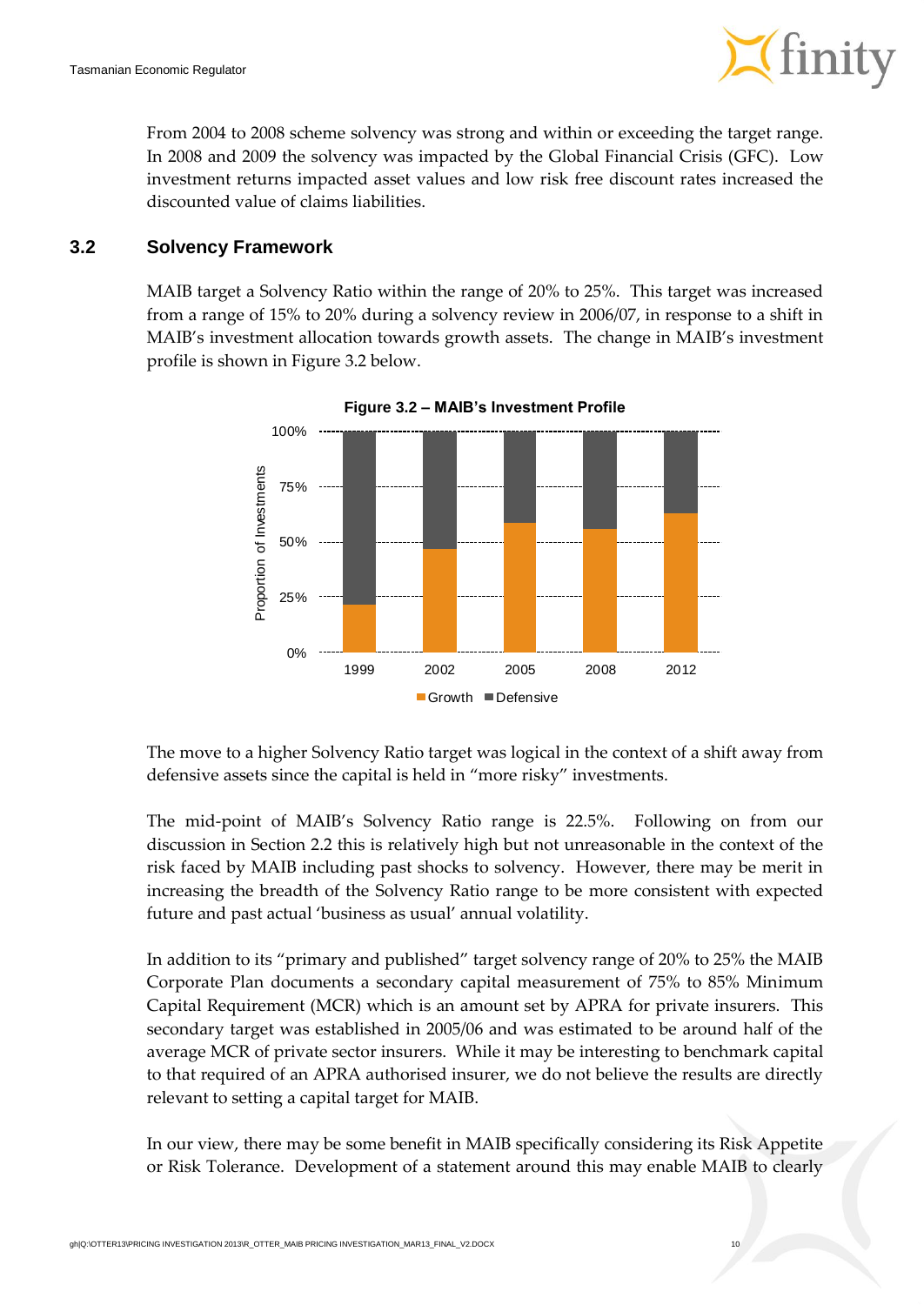

articulate its attitude to risk, and particularly its tolerance to falling below full funding, or recovering to full funding.

#### Other Jurisdictions

The solvency frameworks and targets for other non-APRA regulated entities are shown in [Table](#page-17-0) 3.1 below.

<span id="page-17-0"></span>

|              | Table 3.1 - Solvency Frameworks                                                                                                                                                                                                                          |                             |
|--------------|----------------------------------------------------------------------------------------------------------------------------------------------------------------------------------------------------------------------------------------------------------|-----------------------------|
| Entity       | Minimum Solvency                                                                                                                                                                                                                                         | Solvency Range <sup>1</sup> |
| TAS (MAIB)   | sufficient reserves to cover 120% of all outstanding claims                                                                                                                                                                                              | 20% to 25%                  |
| VIC (TAC)    | sufficient reserves to cover 100% of all outstanding claims                                                                                                                                                                                              | -20% to 20%                 |
| SA (MAC)     | sufficient reserves to cover [total liabilities + 10% of outstanding<br>claims and premium liability provisions $+10\%$ of equity and<br>property investments] (equivalent to around 114% of outstanding<br>claims). Board target of 108% of this amount |                             |
| WA (MVPI)    | Policy is to ensure "full funding". Target of 125% of outstanding<br>claims                                                                                                                                                                              |                             |
| NT (TIO MAC) | sufficient reserves to cover 135% of all outstanding claims                                                                                                                                                                                              |                             |
| NZ (ACC MV)  | sufficient reserves to cover 100% of all outstanding claims. Target<br>of 116%                                                                                                                                                                           | 0% to $40%$                 |

1 VIC and NZ usually express their range in terms of a "Funding Ratio" which is a measure of total assets divided by outstanding claims. We have expressed this as a Solvency Ratio here for comparison with MAIB.

The MAIB's minimum solvency target is comparable to other non-APRA regulated schemes.

However, the solvency range adopted by MAIB is quite narrow (5%) compared to the ranges of other schemes such as the TAC (40%) and the ACC MV in New Zealand (40%.) Over the last ten years the MAIB Solvency has fluctuated between 10% and 30% and has only been within the target range four out of the ten years. However, we would view this observed volatility in MAIB Solvency as normal.

Further, we understand from discussions with MAIB that moving outside the solvency range is not currently a trigger for any immediate action, implying that the 'target' or 'normal operating' range may actually be somewhat wider in practice. In this context, we would suggest it may be beneficial for MAIB to review its solvency range.

<span id="page-17-1"></span>Solvency Ratios for the past three years and associated target ranges (using the same definition of Solvency Ratio as that adopted by MAIB) of other relevant entities are shown in [Figure](#page-18-0) 3.3.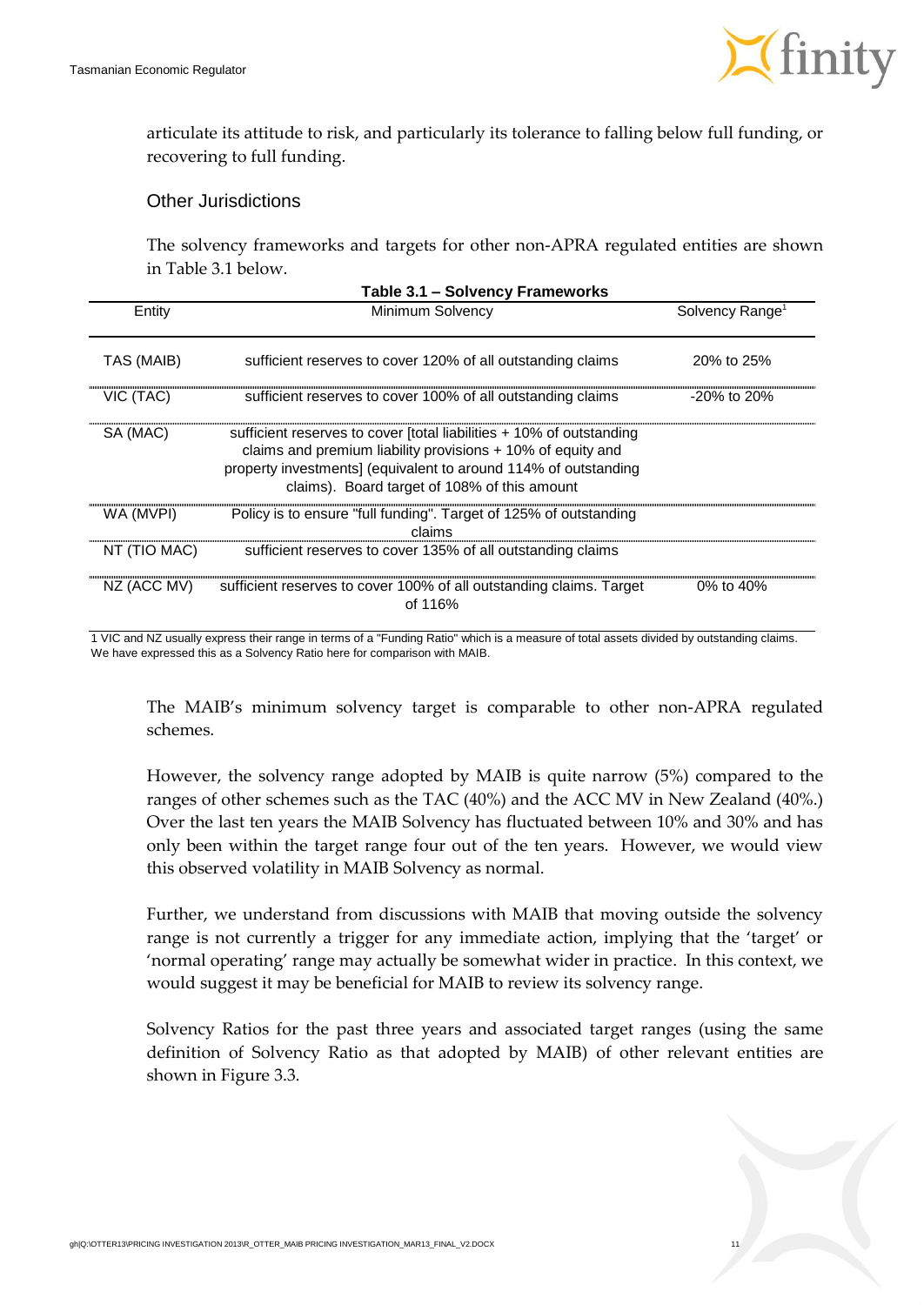

<span id="page-18-0"></span>

**Figure 3.3 – Solvency Ratios as at 30 June 2012**

For other schemes we have calculated the Solvency Ratio as Net Assets as % of Outstanding Claim Liabilities. We have not attempted to adjust for any definitional differences. ACC includes only post 1999 accident years

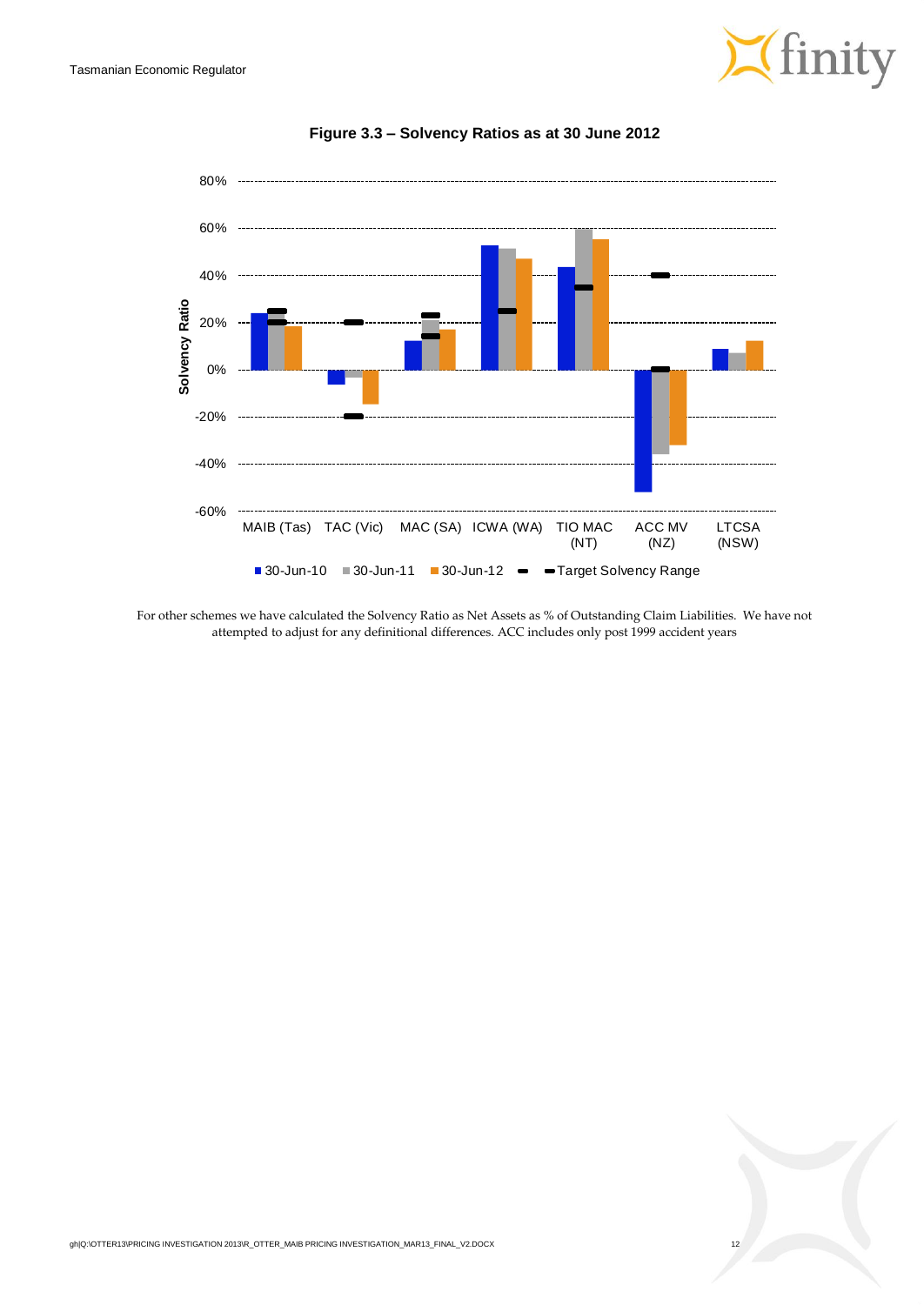

[Figure](#page-17-1) 3.3 shows that while MAIB was below their target range at 30 June 2012 their solvency was higher than several other government CTP schemes. In addition, the volatility of MAIB's Solvency Ratio over the past three years is consistent with other Australian jurisdictions.

#### **3.3 Dividend Policy**

The net assets in the Solvency Ratio measure are the net assets reported in the annual accounts reduced by the dividends calculated but not yet paid. The dividend in a year is 50% of average annual after tax profits and losses over the current and four preceding years.

In our view, the current dividend policy for MAIB represents a sensible compromise between the requirement of the Government for dividends and the need to recognise short term volatility impacts in the balance sheet due to external forces (predominantly investment market conditions).

#### Other Jurisdictions

Dividend policy for government insurers varies around the country, with some states not requiring a dividend, while others require a dividend based on profit from Insurance Operations (i.e. excluding investment fluctuations).

#### **3.4 Risk Margins**

The net outstanding claims liability in the Solvency Ratio calculation includes a "risk margin" which is an additional margin on top of the actuarial central estimate of expected future payments and claims handling expenses. MAIB currently use a risk margin of 20% which is intended to provide "*at least*" a 75% probability of sufficiency.

The use of a risk margin at a 75% probability of sufficiency is a benchmark that is widely adopted in Australia across APRA regulated insurers, other government backed CTP schemes and other government insurers. In layman's terms this is akin to saying there is a 3 in 4 chance of the provision proving to be adequate. Similarly an 80% probability of sufficiency is akin to saying that in 4 years out of 5 the provision will at least be adequate. We are of the view that use of risk margins at the 75% probability of sufficiency is a sensible target for MAIB.

It is our understanding that the risk margins adopted for the MAIB liabilities have been set after a benchmarking exercise to other similar schemes rather than on analysis of the historical variability of MAIB's own claims. Further, we note that the risk margins adopted by MAIB have not been reviewed in detail for some years. Given the size of MAIB's liabilities, we would generally expect to see regular (say every 3 years or so) analysis of MAIB's risk margins based on its own experience, which could result in risk margins different to those currently adopted, for a given level of sufficiency.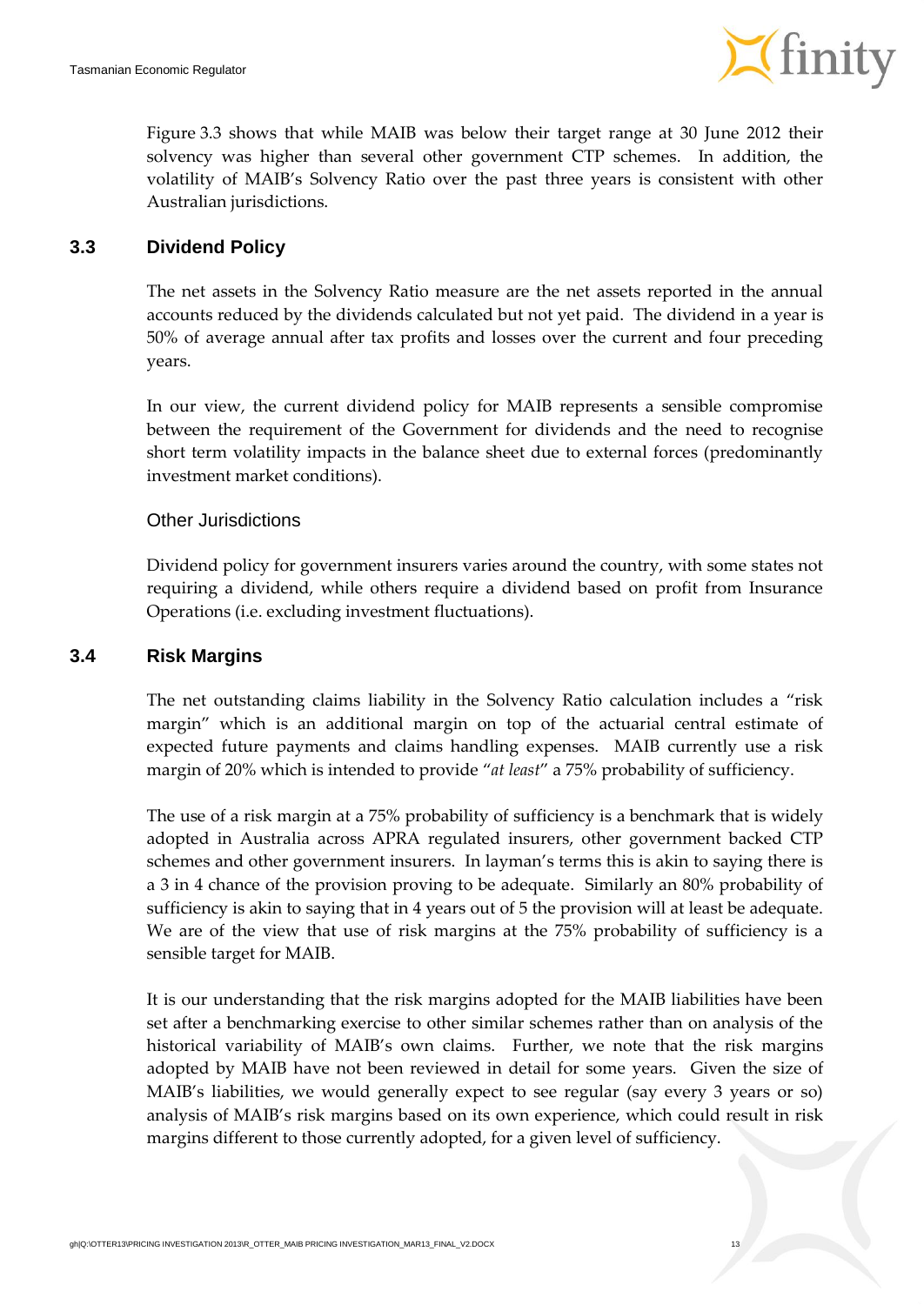

#### Other Jurisdictions

The risk margins of other relevant entities are shown [Figure](#page-20-0) 3.4 below. The majority of the CTP schemes adopt a "probability of sufficiency" (PoS) of 75%. The SA MAC scheme adopts an 80% PoS and the NSW LTCSA scheme do not state their PoS.

<span id="page-20-0"></span>

Also, the risk margin associated with an insurer's premium liabilities is generally higher than that of the outstanding claims for the same probability of sufficiency. The reason for this is the greater uncertainty of events surrounding future claims that have not yet occurred.

#### **3.5 Liability Adequacy Test (LAT)**

The LAT is required under the Australian Accounting Standard AASB 1023 and compares:

- the discounted value of the expected future claims costs, plus an allowance for expenses and a prudential margin, that will be incurred after the balance date arising from policies issued prior to the balance date; and
- the unearned premium reserve (UPR) net of deferred acquisition costs (DAC).

The approach used to the estimation of the LAT by MAIB is consistent with good practice and appropriate to the nature of MAIB's risks.

#### **3.6 Summary**

#### Solvency Target

While not unreasonable, MAIB's solvency target of 20% is 25% (with a mid-point of 22.5%) is is a narrow range, particularly when viewed in the context of reported solvency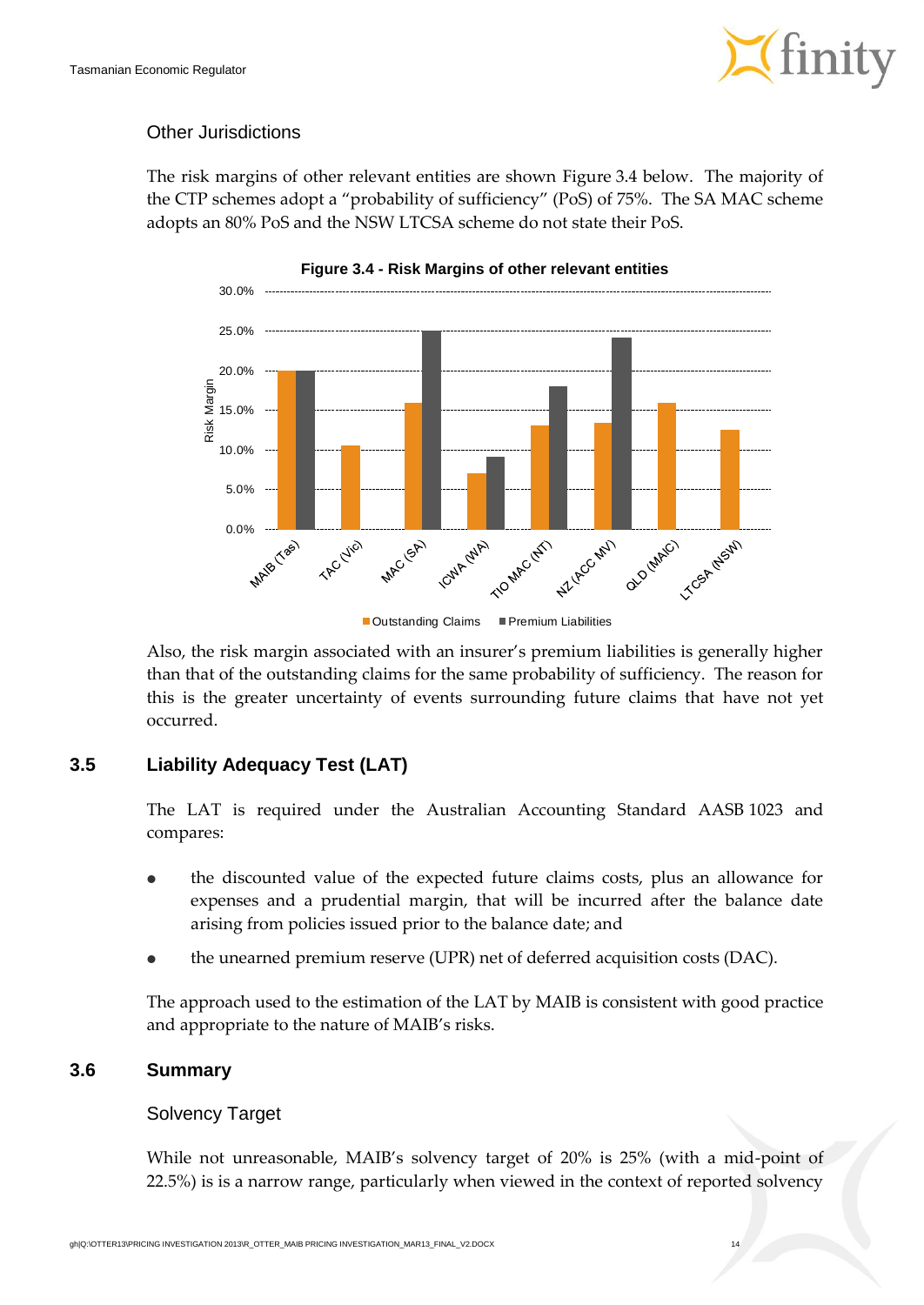

over the last five years or so. Even excluding the extreme events related to the GFC MAIB's solvency might be expected to exhibit annual fluctuations by more than +/- 2.5% quite often.

However while from both the documentation we have reviewed, and our discussions with MAIB, there is a clear appreciation of the desire to remain above "full funding" (i.e. for assets to remain greater than liabilities) this policy is not particularly well articulated and it is not apparent what the 'tolerance' of MAIB is to being outside its stated solvency target range.

We agree that having regard to the chance of falling below 0% solvency is a reasonable staring point to establish an appropriate solvency target and range. However, in our view, there needs to be a stronger link between MAIB's and Government's specifically thought out risk tolerances in setting the appropriate range.

It would be beneficial for MAIB and Government to undertake an exercise to determine their risk tolerance to falling below certain solvency levels (a 'poor outcome') and their tolerance to the time required to recover from a poor solvency outcome. This exercise should have regard to MAIB's specific circumstances and not to APRA capital standards.

Given the information available to us we believe that setting the solvency range with reference to a lower probability (for example one in 25 year chance of falling below 0%) will result in a solvency target mid-point lower than 22.5% but a much broader acceptable range than +/-2.5%.

#### Dividend Policy

In our view, the current dividend policy for MAIB represents a sensible compromise between the requirement of the Government for dividends and the need to recognise short term volatility impacts in the balance sheet due to external forces (predominantly investment market conditions).

#### Risk Margins

We believe that a 75% probability of sufficiency for the risk margin is appropriate for MAIB and that the 20% risk margin adopted may well provide a greater level of sufficiency than the 75<sup>th</sup> percentile. We suggest that a risk margin review based on the MAIB's own claims be undertaken to confirm the risk margin at the 75<sup>th</sup> probability of sufficiency.

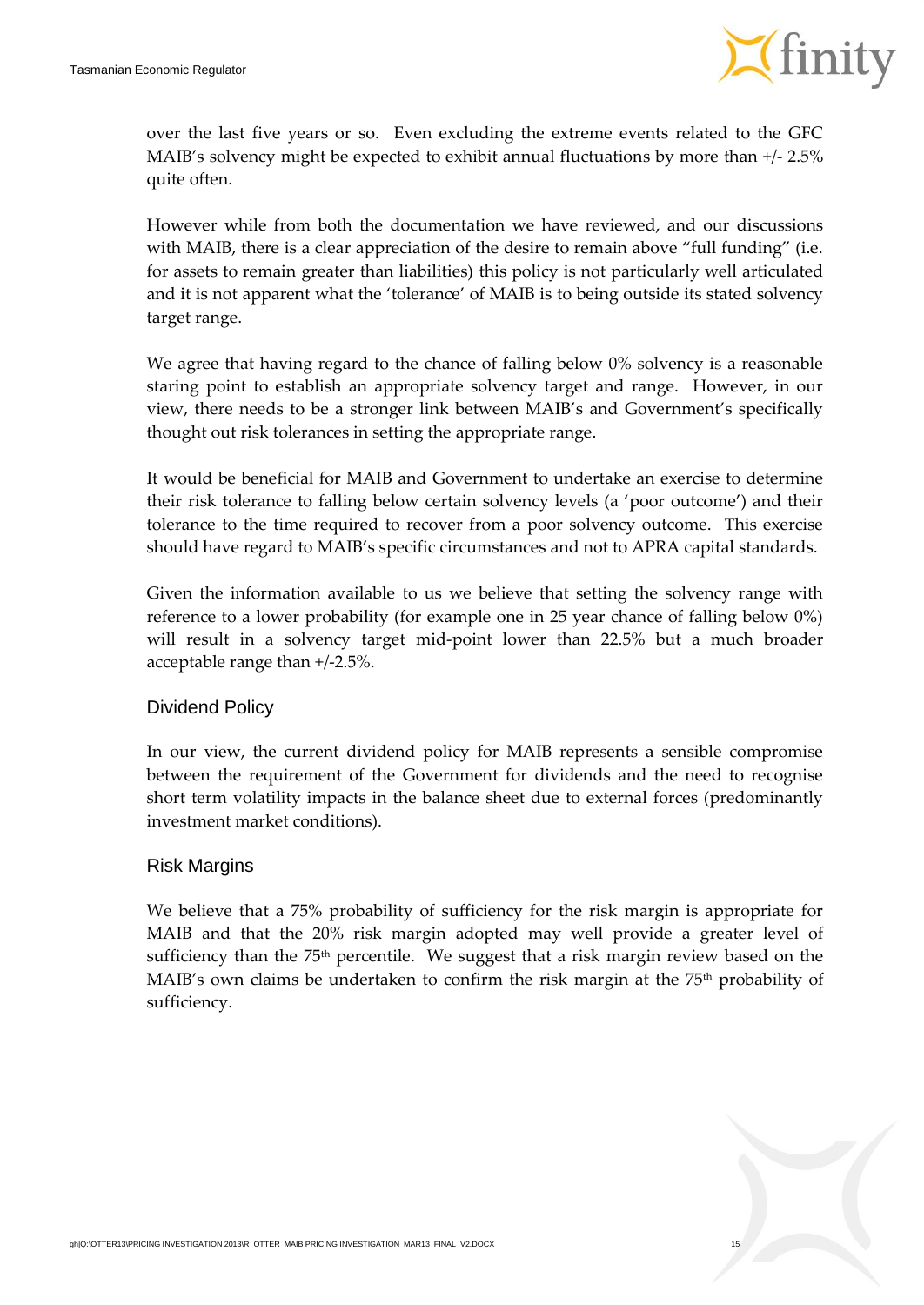

### **4 Insurance Profit Margin**

The insurance profit margin is the component added to the break even premium which results in the actual premium charged. MAIB's projected profit margin of 10% to 13.5% generates a return on capital of between 7% and 8%. This ROC appears reasonable for a Government insurer.

The break even premium includes claim costs and the expenses required to manage providing the claim payments. The profit margin provides for a suitable rate of return to be earned on the capital supporting the business.

The insurance profit margin balances a need for solvency and support for dividends whilst maintaining tension on premium levels. Profit margins are also important in maintaining a level of comfort that MAIB in their ability to recover from a poor financial result without increasing premiums further.

Under the GBE Act, MAIB links their profit margin to a return on capital concept. However, we are not aware of any other state owned insurer any longer relating their profit margin to a return on capital concept (for example, previously the Transport Accident Commission in Victoria had reported their target profit as an equivalent return on notional capital. Rather they now target a margin in premium in a range which is determined by and communicated to TAC by the Minister).

The return on capital of a business is the profit divided by the total capital. The profit margin target is calculated with reference to a return on capital target which we understand for MAIB is 7.5%. While the return on capital target of 7.5% is not documented in the GBE Act we understand that Treasury has held this expectation for MAIB for a reasonable number of years.

#### **4.1 Profit Margin – MAIB Submission**

Based on the pricing assumptions presented in the MAIB submission the implied profit margin is 10%. This includes an assumption of a 3% per annum 'real' rate of return over the longer term.

The real rate of return (the difference between the assumed future investment returns and claims inflation) was reduced to 3% in this submission (from 4% at 2009) on the advice of MAIB's asset consultant. This is discussed further in Sectio[n 6.](#page-29-0)

The MAIB Submission provides two scenarios for future premiums from 1 December 2013 to 1 December 2017 which results in different profit margins.

 Scenario 1 : premium increase is based on annual increases in Australian AWOTE results in a profit margin of 13.5% whereas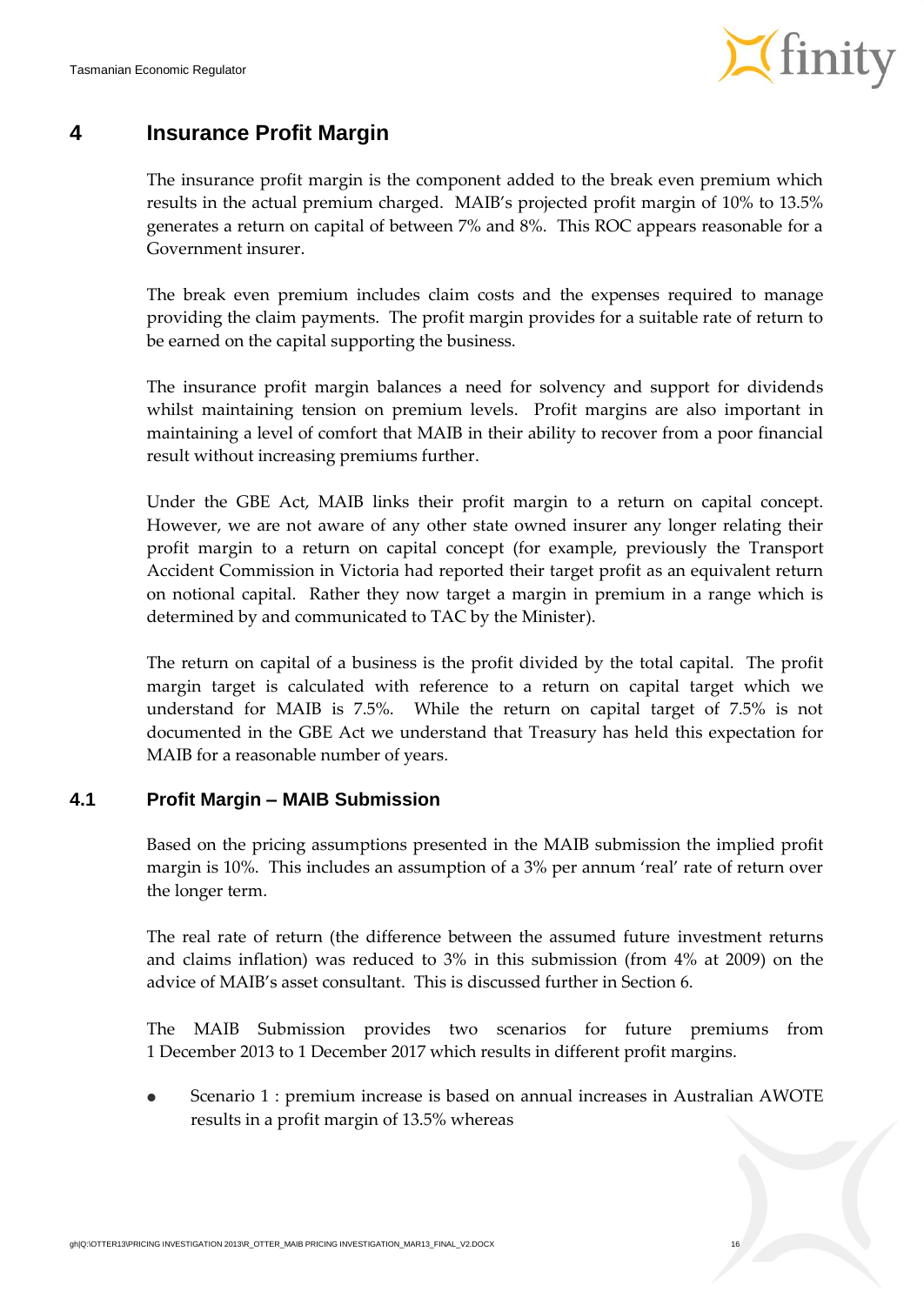

 Scenario 2: premium increase is based on CPI until 2015 and then AWOTE thereafter. This results in a lower profit margin between 10% and 13% (i.e. closer to the target margin of 10%).

The MAIB Submission has recommended Scenario 1 (i.e. annual increases in line with AWOTE) to allow for some flexibility in increasing premiums in future years noting the following potential risks to future financial performance:

- Claim frequency improvements are uncertain
- Uncertainty around the NIIS which is expected to increase MAIB costs
- Uncertainty around increases in hospital rates, ambulance and future care costs which have been captured in the claim costs.

#### **4.2 Benchmarks**

In our experience Government CTP insurers in Australia typically target a margin in premium of between 6% and 12%. These profit margins are not always disclosed publicly. These insurers are generally long tail (much longer than private market CTP insurers) and factor in fully the investment return of the assets backing the business.

Private sector insurers of CTP also target profit margins in that order, and even though they hold more capital to back the business we estimate these insurance margins generate ROC in the order of 10% to 15% after tax.

MAIB's projected profit margin of between 11% and 13.5% generates ROC of between 7.1% and 7.7% after tax which sits below the lower end of our estimated range targeted by the private sector.

The November 2012 paper "Profit Margins in Regulated General Insurance Markets" by the Actuaries Institute profit margins working party presents a framework for establishing profit margins in regulated markets. The paper describes a "fair price" of a regulated product as "*one that provides a sufficient, but not excessive, return to the capital provider*". The principle of the discussion is that an entity's return on capital should be comparable with an entity with similar risks while maintaining sufficiency to attract capital. MAIB having a target return on capital lower than private sector CTP insurers would be consistent with this principle.

#### **4.3 Summary**

Under a Government monopoly scheme such as MAIB it is common to recognise "up front" the benefit of higher than risk free investment returns. This upfront recognition results in lower average premiums for motorists, however the government is, in effect, bearing some of this risk, as ultimately the government would be required to support MAIB in the event of it becoming insolvent. In return for taking on this risk, it is reasonable for the government to achieve some level of return.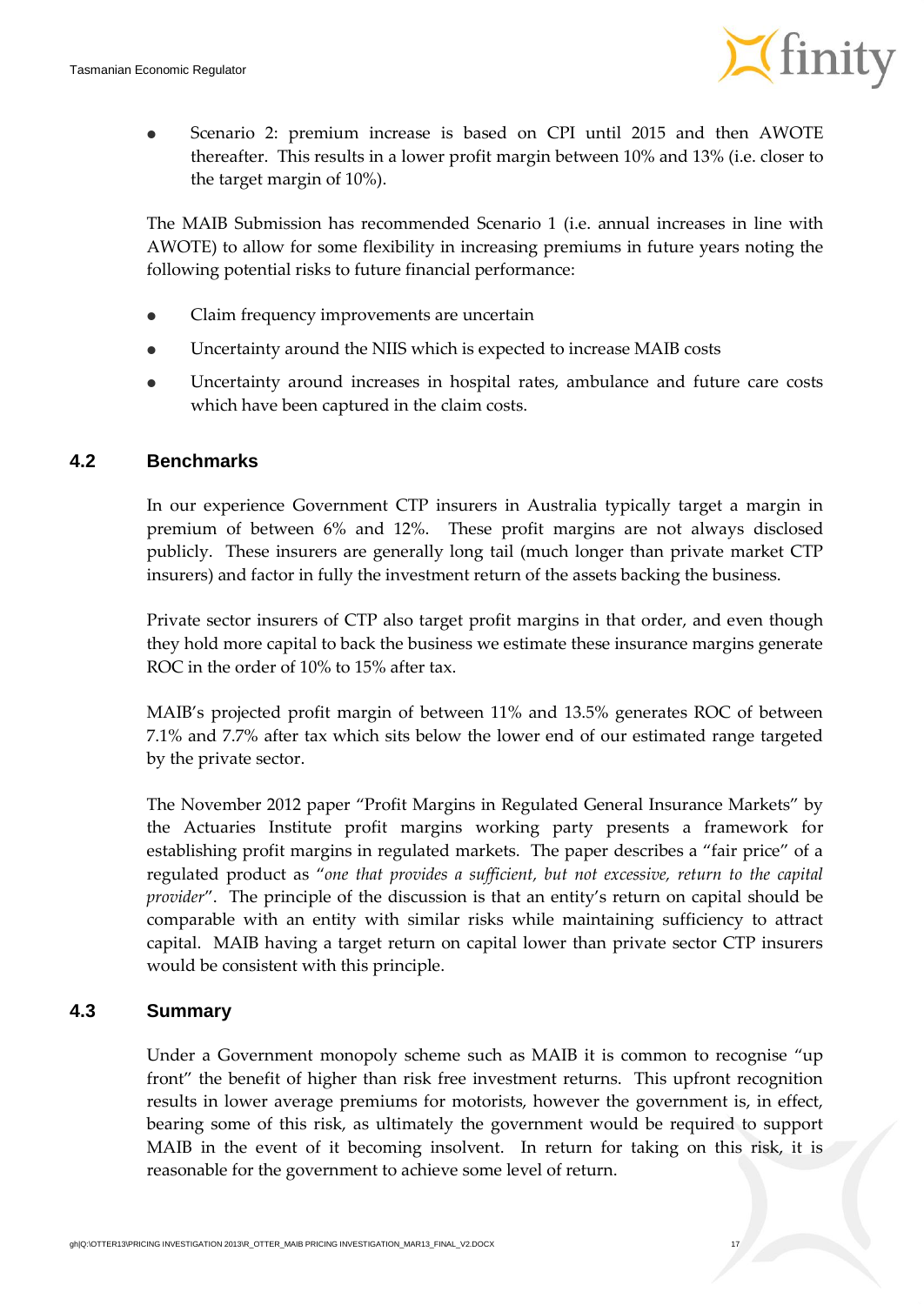

The current target level of profit in premiums is intended to achieve a return on capital of around 7% after tax. This is materially lower than in the private sector, where insurers would typically target a return on capital in the order of 10% to 15% (after tax). In our view, the target profit of around 10% is reasonable.

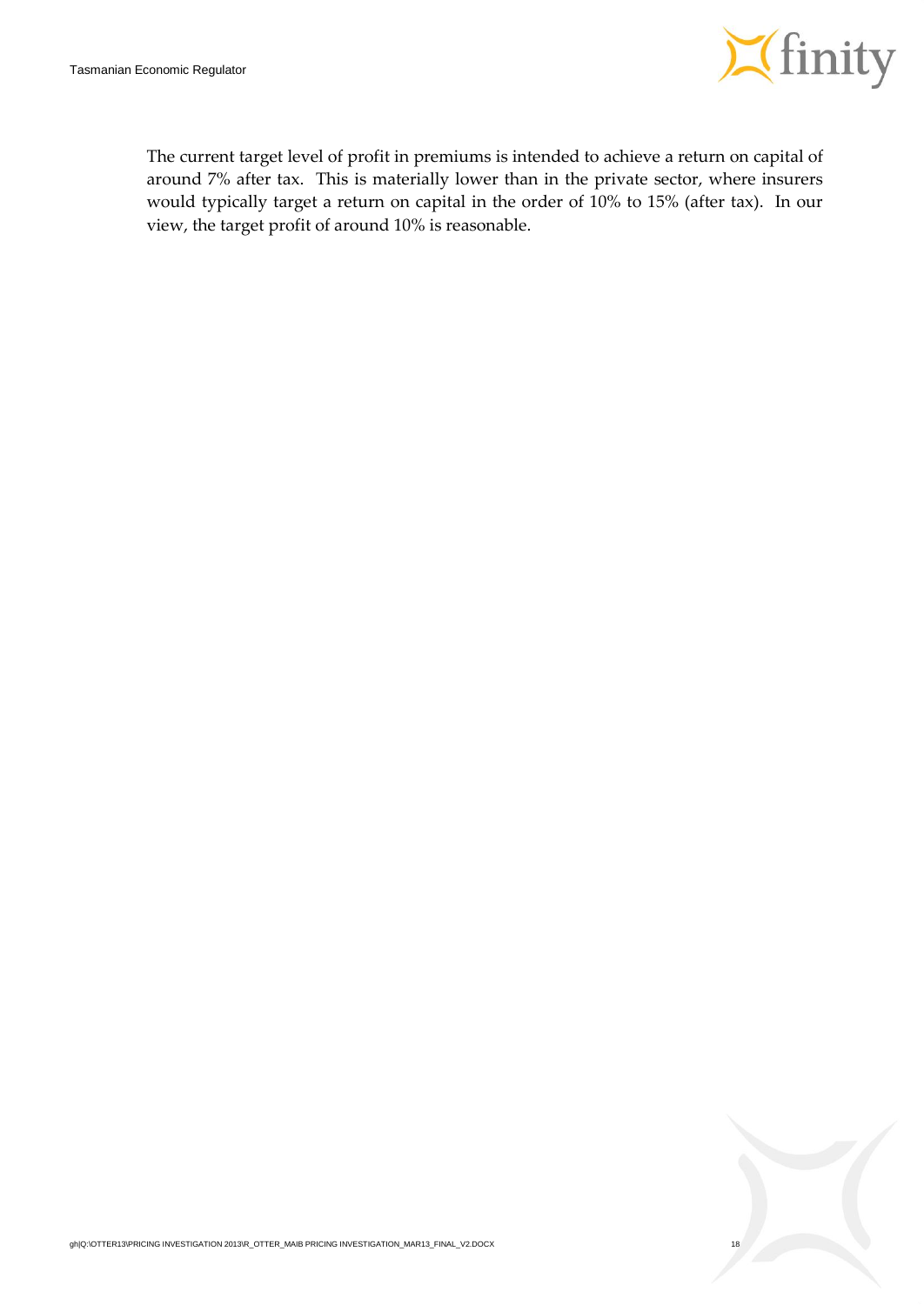

### **5 Superimposed Inflation**

Superimposed inflation (SI) is the term used to capture growth in claims costs that exceeds a suitable standard measure of inflation, such as AWOTE in the context of MAIB.

#### **5.1 MAIB Superimposed Inflation**

We have had the opportunity to review the four most recent superimposed inflation investigations that MAIB has commissioned by their actuaries, Taylor Fry Consulting. These investigations were carried out at March 2013, April 2012, March 2010 and June 2007.

Taylor Fry varied their approach to these investigations which was intentionally undertaken to provide confidence in their superimposed inflation observations and subsequent recommendations. These approaches are summarised below:

- March 2013 and March 2010 Fitted exponential trend lines to the estimate of ultimate average claim sizes for each benefit type.
- April 2012 Examination of the historical incurred costs (historical payments plus inflated and undiscounted estimates of outstanding claim liabilities) for individual accident half years.
- June 2007 Examination of past Payment Per Claim Incurred and Payment Per Claim Finalised patterns for Scheduled Benefits and Common Law; Past annual payments for individual Future Care claims.

Each of these reviews recommended the following superimposed inflation assumptions:

- Future care claims 0.00% p.a.
- Common law claims 0.75% p.a.
- Scheduled benefits 1.50% p.a.

These assumptions are consistent with the MAIB Submission.

#### **5.2 Benefit Types**

The claim cost components of MAIB's break even premium are shown in [Figure](#page-26-0) 5.1 below.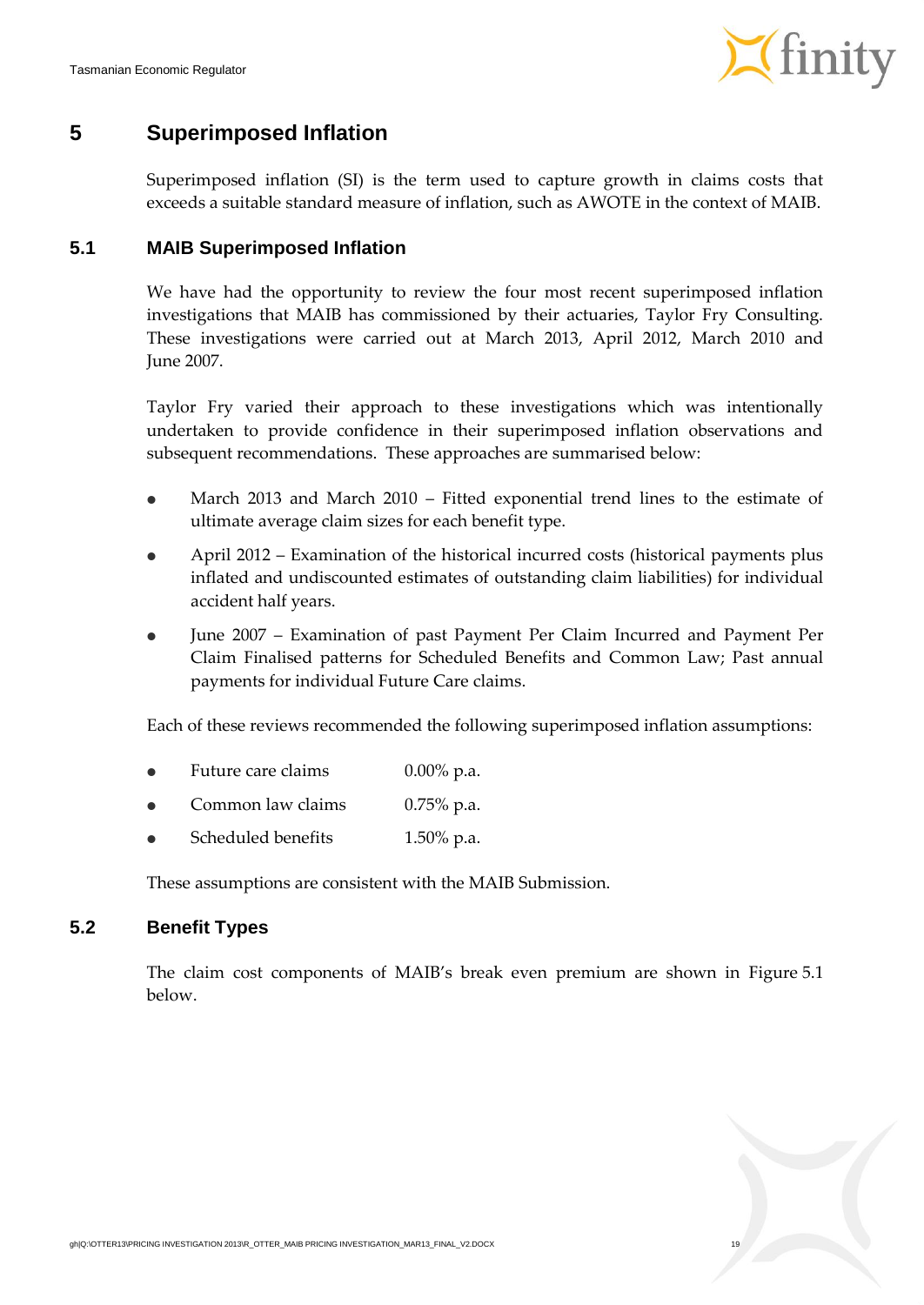

**Figure 5.1 – Claim Cost Components**

<span id="page-26-0"></span>

While the benefit types (excluding expenses and programs) make up similar proportions of the break even premium the mean terms are quite different. The discounted mean term of scheduled benefits is 4.4 years, Common Law 2.7 years and Future Care benefits 20.5 years.

The observations made in the Taylor Fry superimposed inflation investigations are summarised by benefit type below.

#### Scheduled Benefits

In the March 2013 investigation the fitted trend line on the average claim size experience from 1995 to 2013 showed an annual growth rate of 1.2% p.a. Excluding the 2012 and 2013 years (which are largely estimates and also heavily impacted by the hospital rate increase discussed in Section [7\)](#page-33-0) the fitted trend line has an annual growth rate of 0.8% p.a. Including the 2012 and 2013 years and fitting a trend line from 2009 to 2013 indicate a growth rate of 5% p.a.

In the April 2012 investigation, no trend was apparent in the incurred costs for each accident half year from 2001. Since the incurred costs already included a superimposed inflation assumption of 1.5% the lack of trend indicated that the allowance for superimposed inflation was appropriate.

The selected scheduled benefits assumption of 1.5% p.a. has therefore been held unchanged from previous assumptions keeping in mind the past experience and also the expected increase in hospital rates.

#### Common Law

In the March 2013 investigation the average claim size experience was examined over the period from 1995 to 2013 which showed an annual growth rate of 0.3%. It was noted that the proportion of non-nil finalised claims decreased significantly during this period so a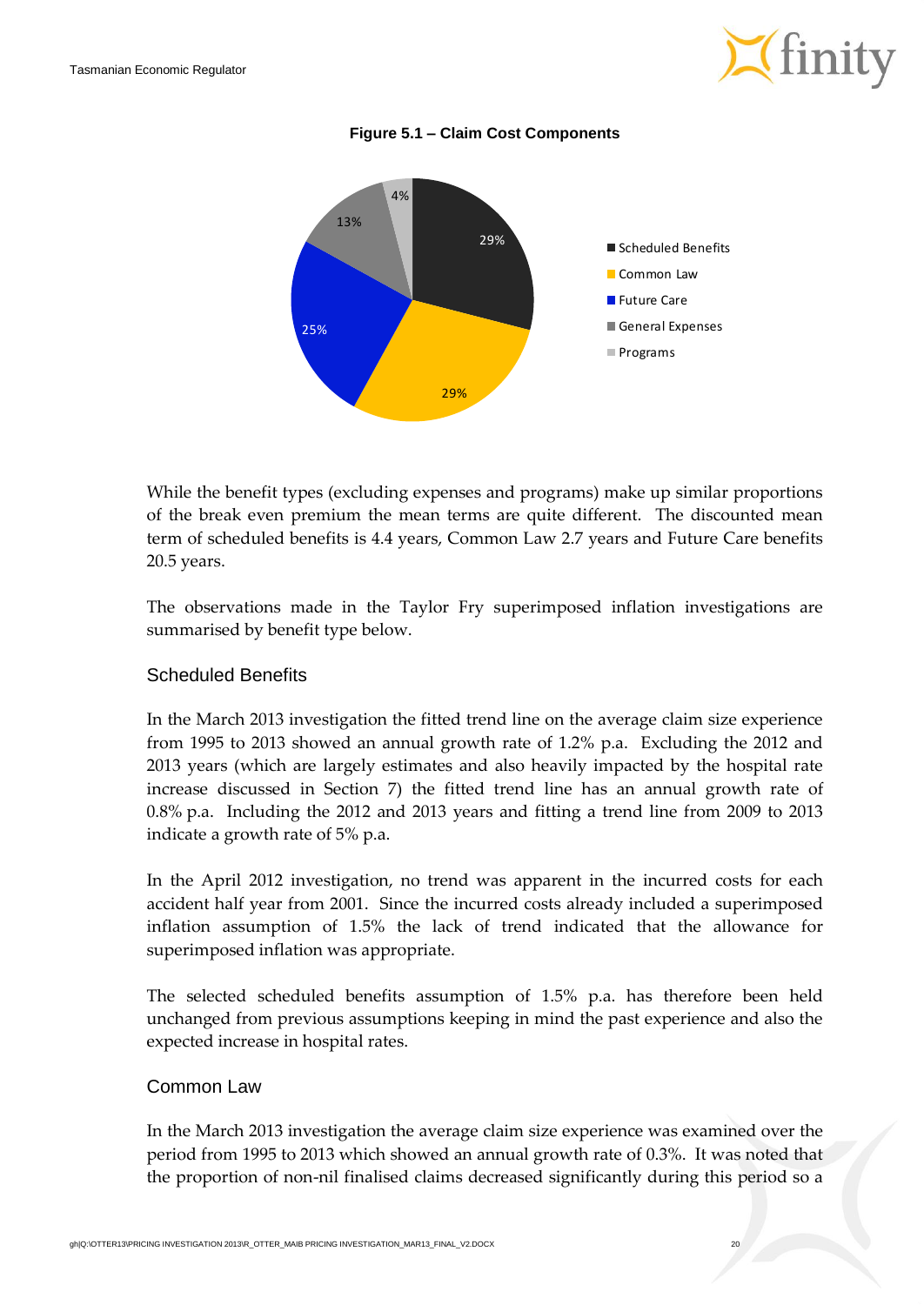

trend line was fitted to average non-nil claim sizes only which showed an annual growth rate of 2.5%. In addition to the change in proportion of non-nil claims the number of common law claims has been decreasing. An examination into the mix of common law claims resulted in Taylor Fry concluding that the increase in average settlement size above inflation was due to a change in mix and that the superimposed inflation assumption of 0.75% remained appropriate.

In the April 2012 investigation, although there was considerable variability, no trend was apparent in the incurred costs for each accident half year from 1997. Since the incurred costs included a superimposed inflation assumption of 0.75% this lack of trend indicated that the 0.75% per annum allowance for superimposed inflation was appropriate.

#### Future Care

The number of individual future care claims is very low and therefore analysis of superimposed inflation is difficult for this benefit type. In addition, future care claims have a considerably longer mean term than scheduled benefits or common law claims. This means that an examination of historical average claim sizes includes a considerable amount of estimation.

In the March 2013 investigation, Taylor Fry observed that the fitted trend line in average claim sizes from 1995 to 2010 has an annual growth rate of 2.7%. However, excluding the 2008 to 2010 period the annual growth rate is 0%.

The April 2012 investigation showed no trends apparent in the accident half year incurred costs.

The FWA decision which is discussed in Section [7](#page-33-0) is considered a specific "burst" of superimposed inflation which Taylor Fry has explicitly modelled. In this respect, a superimposed inflation assumption of 0% has been selected as reasonable.

#### **5.3 Superimposed Inflation in Other Jurisdictions**

Superimposed inflation in the privately underwritten jurisdictions has emerged in bouts and has affected the settlement sizes in economic loss, non-economic loss, future care and legal costs. Our own analysis indicates recent superimposed inflation in the NSW and Queensland jurisdictions in the order of 3% per annum.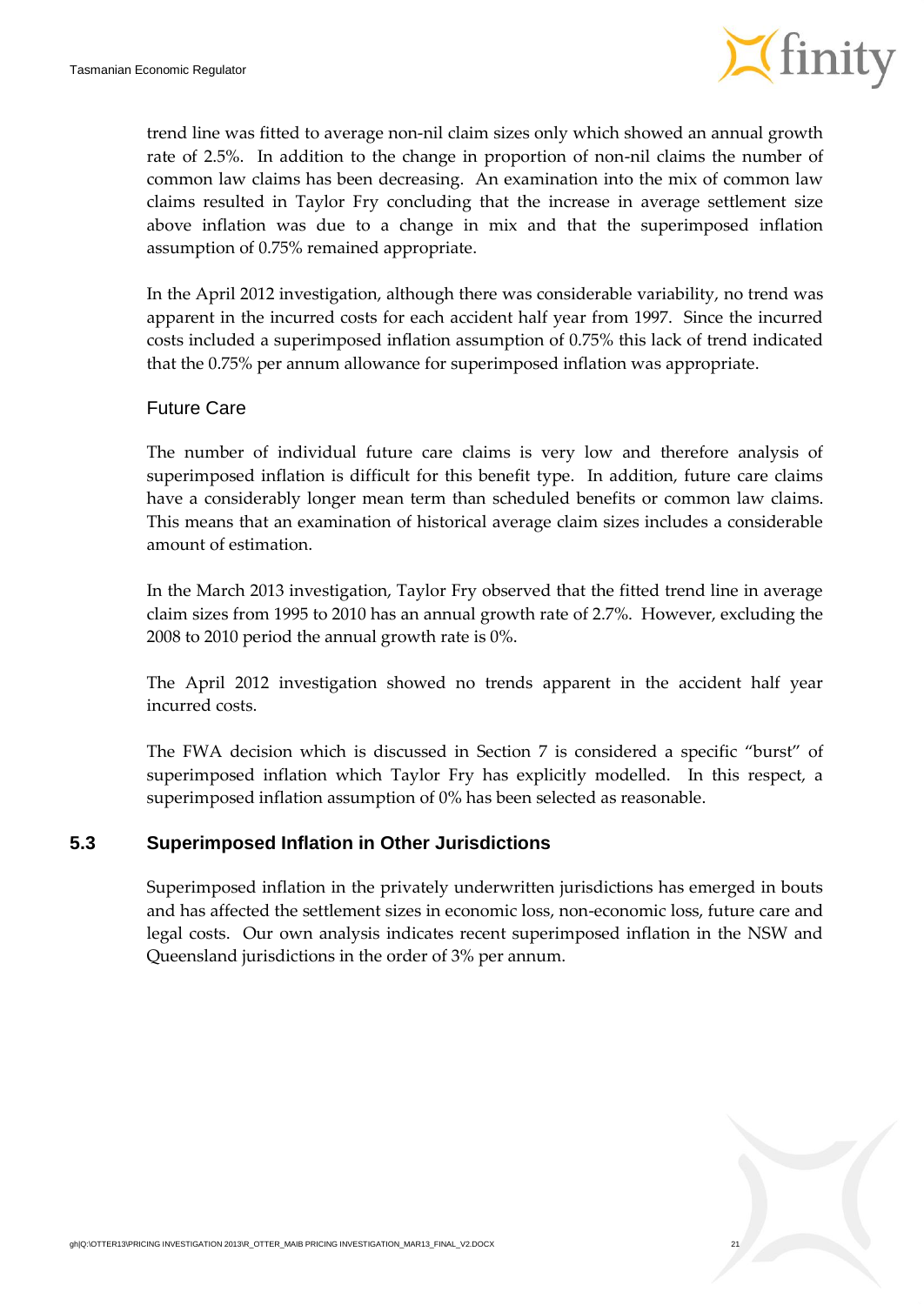

| Several schemes indicate the level of superimposed inflation in annual reports and other |  |
|------------------------------------------------------------------------------------------|--|
| public documents. The following summarises this public information.                      |  |

|                | Table 5.1 - Reported Superimposed Inflation                      |
|----------------|------------------------------------------------------------------|
| Government CTP | SI assumption at June 2012                                       |
| Scheme         |                                                                  |
| TAC (Vic)      | 0.25%                                                            |
| ICWA (WA)      | 3.70%                                                            |
| NZ (ACC MV)    | Ranges from 2% to 6.6% based on<br>benefit type and payment term |
| LTCSA (NSW)    | 0%                                                               |

In our experience, typical ranges for superimposed inflation in Government schemes are:

- 1% to 2% per annum for Future Care (noting that specific 'life event' increases in care packages are factored in to the liability before SI is added on in many instances)
- 1% to 5% per annum for medical related services

Superimposed inflation for Common Law and economic loss varies considerably between jurisdictions.

While no two schemes exhibit exactly the same timing, quantum, duration and drivers of bouts of superimposed inflation, it is unusual to have zero on future care liabilities. However, the claims inflation experience of MAIB supports this assumption.

#### **5.4 Summary**

The rate of superimposed inflation adopted in MAIB's break-even premium is consistent with their claims experience, in line with ranges we have observed in other jurisdictions (aside from Future Care) and therefore appears reasonable.

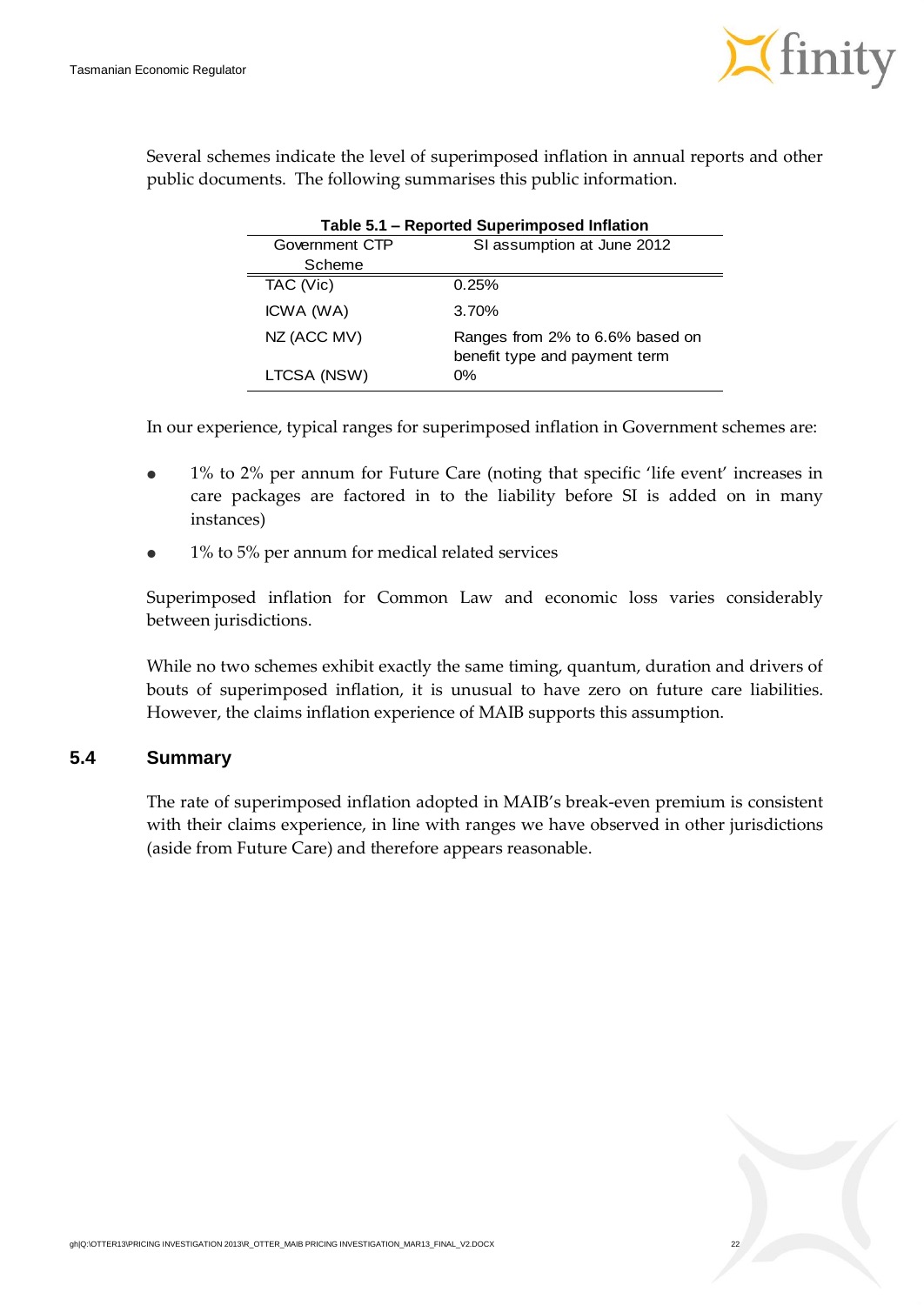

### <span id="page-29-0"></span>**6 Investment Return Margin**

In our opinion, the discount rates adopted by MAIB for valuing outstanding claims and for setting premiums are appropriate. MAIB incorporate a 'risk free' discount rate to value outstanding claims and discounts future claims costs at an anticipated investment return to set premiums. The anticipated investment return is consistent with the expected long run future average return associated with their strategic asset allocation.

#### **6.1 Introduction**

MAIB are required to use expected future rates of return in the estimation of both outstanding claims and future premiums.

Accounting standards specify that "risk free" discount rates should be used for determining outstanding claims and MAIB's approach to this is considered below.

However, in determining premiums there is considerably more flexibility regarding the choice of investment return. Using a "risk free" rate does not recognise that an insurer might expect to earn a higher rate of return over the life of the claims. Using a "long term" rate consistent with expected investment return passes these higher returns back to the motorists in the form of lower premiums.

#### **6.2 Discount Rate used for Outstanding Claims**

The outstanding claim liabilities are inflated and then discounted back to present value using "risk free" discount rates. Australian Government Bond rates are typically available to use to set risk free rates for around ten years. However, another assumption is required to discount long term payments falling due after the end of observable bond yields. It is usual to adopt a "gap" above the assumed inflation rates and fix this gap for the long term payments beyond ten years.

The MAIB Submission has specified a gap of 2.0% p.a. Along with the long term rate of Tasmanian AWOTE of 3.6% the outstanding claim liabilities are discounted at 5.6% p.a. This approach for discounting long duration liabilities is one of the accepted approaches for estimating inflation and discount rates at durations where it is not possible to directly observe market returns or forecasts.

The assumptions proposed by MAIB for this investigation and the assumptions approved by GPOC in the previous premium investigation are shown in [Table](#page-29-1) 6.1.

<span id="page-29-1"></span>

|                     |       |           |                               |    | Table 6.1 - MAIB Discount Rate Assumptions |                      |
|---------------------|-------|-----------|-------------------------------|----|--------------------------------------------|----------------------|
| Pricing             | Tas   | Long Term | Asset Real Rate<br>Investment |    | <b>Outstanding Claims</b>                  |                      |
| Investigation AWOTE |       | GAP       | Margin of Return              |    | Return                                     | Discount Rate beyond |
|                     |       |           |                               |    | Margin                                     | 10 years             |
| 2013                | 3.60% | 2%        | 1%                            | 3% | 6.60%                                      | 5.60%                |
| 2009                | 3.50% | 2%        | 2%                            | 4% | 7.50%                                      | 5.50%                |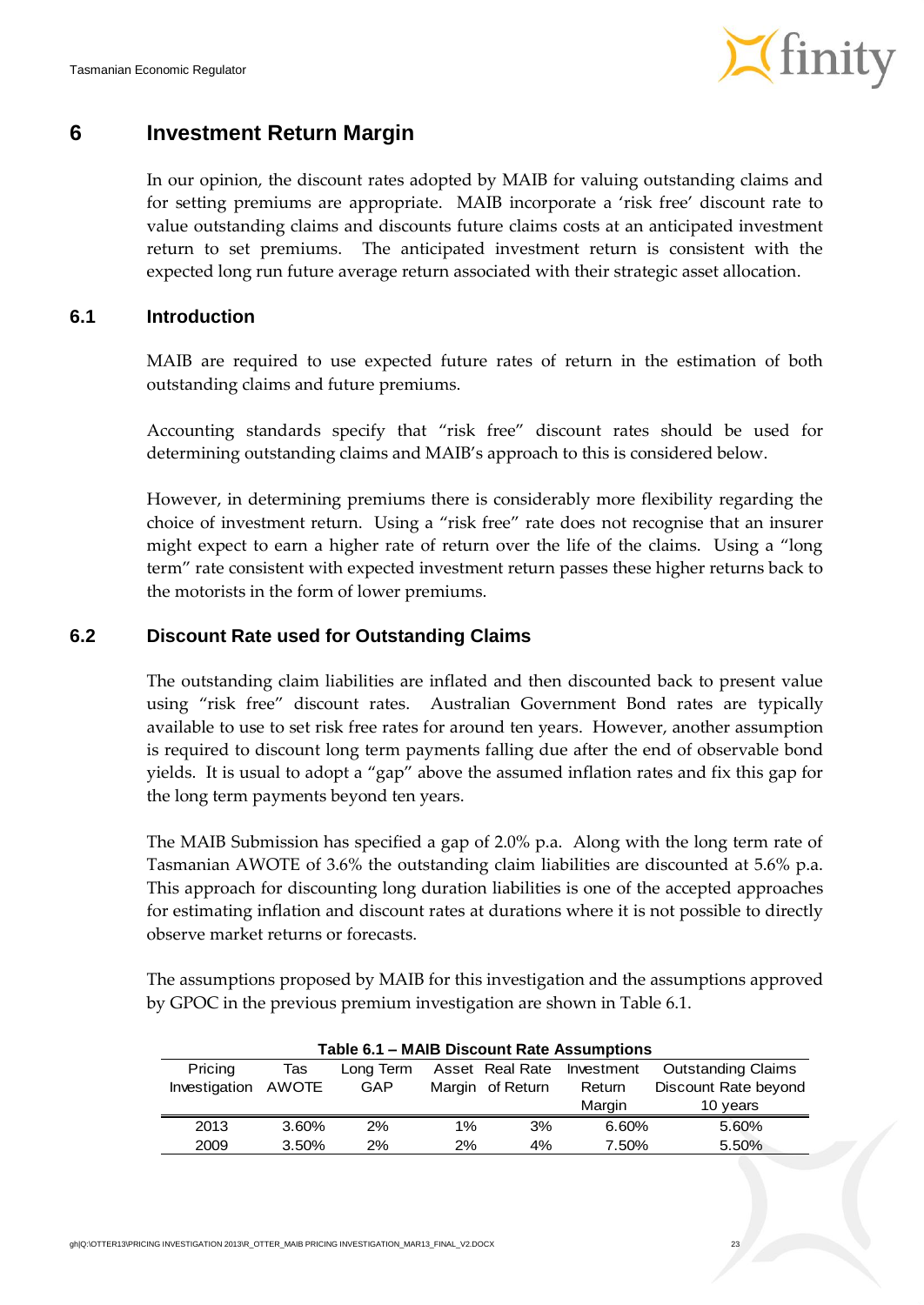

The methodology described in the MAIB Submission is appropriate.

#### **6.3 Discount Rate used for Premium Rates**

We support an approach to premium setting for schemes like MAIB, where best estimates of each premium component, is used to build up to the total premium required. That is there should be no conscious conservatism introduced in the claims, expenses or investment return assumptions and that any margin above the best estimate is explicitly shown. MAIB adopt this approach. In particular, MAIB adopt a discount rate for the break-even premium (BEP) equivalent to the expected real investment return above AWOTE, for their portfolio of assets, as advised by their investment consultant.

The BEP is the present value of expected future payments discounted back to present time using an assumption of investment earnings on the premium collected. As discussed above, there is considerably more flexibility regarding what discount rate can be used in establishing premium rates compared to the value of outstanding claims liabilities.

MAIB adopt a rate of return that, based on the advice of its investment consultant, Towers Watson, is expected to reflect the expected long term real return above AWOTE of its portfolio, taking into account its long term benchmark asset allocations.

The rate of investment return adopted in calculating the break-even premium in the MAIB Submission is 6.6% p.a. being 3.0% above future expected AWOTE (compacted to 7.5% nominal or 4.0% above AWOTE at the 2009 Pricing Investigation).

<span id="page-30-0"></span>The historical investment returns for MAIB are shown in [Figure](#page-30-0) 6.1 below.



**Figure 6.1 – MAIB Investment Returns**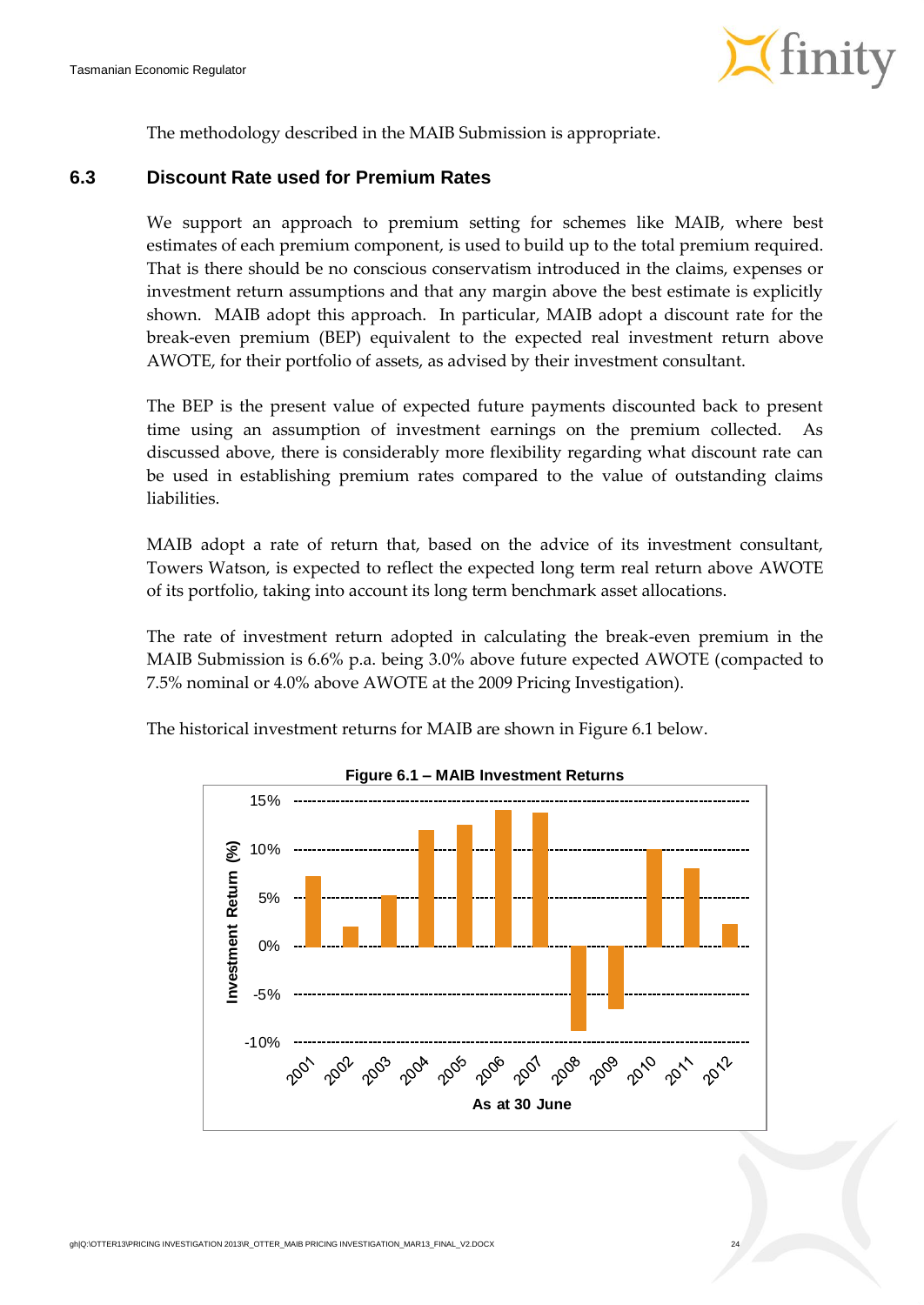

The average return since 2001 (following a strategic move towards growth assets) has been 6% per annum (1.5% above Tasmanian AWOTE over this period). Returns have been somewhat volatile year to year. However, this appears well understood by MAIB. For example, the poor investment returns following the GFC and then during the economic downturn over 2011/12 resulted from MAIB's high exposure to the equity market. MAIB management and Board considered poor financial results of these periods in the context of market volatility and in each case have appropriately waited for markets to improve.

#### Real Rate of Return

The "real rate of return" is the difference between claim cost inflation and the investment return. In the context of MAIB the real rate of return has historically been considered as the assumed rate of return above Tasmanian Average Weekly Ordinary Times Earnings (Tas AWOTE).

The assumed rate of Tas AWOTE determined by MAIB's actuaries is 3.6% p.a. which is based on independent economic forecasts. This assumption appears reasonable.

At the time of the previous Submission, the assumed real rate of return was 4% p.a. and therefore the assumption of 3% in the 2013 Submission represents a reduction of 1% p.a. Our recent discussions with fund managers and asset consultants suggest that this reduction is not out of line with market expectations, which have reduced somewhat over the past 4 years. We are satisfied that the selection of a 3% p.a. real rate of return is not unreasonable for MAIB.

#### **6.4 Benchmarks**

It is difficult to compare long term expected returns in isolation from the allocation of the exposure to growth assets. The investment return assumptions available for other relevant schemes are shown in [Table](#page-31-0) 6.2 below.

<span id="page-31-0"></span>

|             |                         |           | Table 6.2 – Investment Return Assumptions of Other Relevant Schemes |                                                      |                                 |
|-------------|-------------------------|-----------|---------------------------------------------------------------------|------------------------------------------------------|---------------------------------|
|             | <b>Asset Allocation</b> |           |                                                                     |                                                      |                                 |
| Scheme      | Growth                  | Defensive | Stated Long Term Investment Rate<br>Assumption                      | Long Term<br>Assumed<br>Investment Rate <sup>1</sup> | Margin over<br>AWE <sup>2</sup> |
|             |                         |           |                                                                     |                                                      |                                 |
| MAIB (Tas)  | 63%                     | 37%       | Tas AWOTE $+3.0\%$                                                  | 6.60%                                                | 3.00%                           |
| TAC (Vic)   | 70%                     | 30%       | CPI over rolling 5 year periods $+5\%$                              | 7.50%                                                | 3.50%                           |
| MAC (SA)    | 42%                     | 58%       | $AWE + 3%$                                                          | $6\% - 7\%$                                          | 3.00%                           |
| ICWA (WA)   | 68%                     | 32%       | CPI over rolling 7 year periods $+3.5\%$                            | 6.40%                                                | 2.00%                           |
| NZ (ACC MV) | 42%                     | 58%       | $AWE + 3%$                                                          | 6.50%                                                | 3.00%                           |

**Table 6.2 – Investment Return Assumptions of Other Relevant Schemes**

 $1$  investment return expected over the term of the liabilities

 $2$  TAC (Vic) and ICWA (WA) estimated assuming 1.5% margin betw een CPI and Wage Inflation

Other CTP schemes in Australia and New Zealand are currently assuming similar real rates of return. In particular, ICWA, MAIB and TAC each have growth allocations above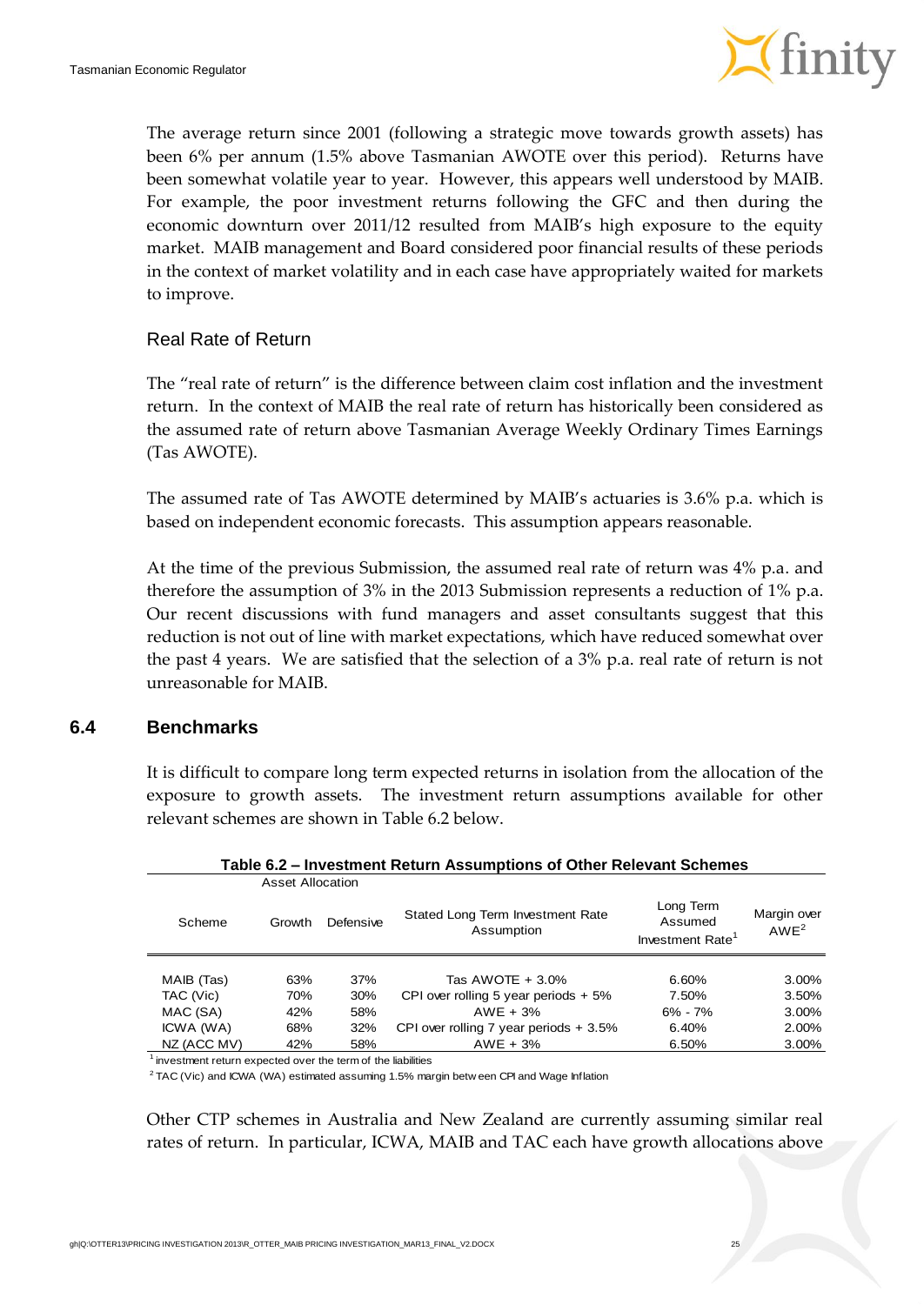

60% and assume real rates of return over wage inflation of 2.0%, 3.0% and 3.5% p.a. respectively. MAIB sits comfortably within that range.

#### **6.5 Summary**

The sources of information used by MAIB to set investment return assumptions are appropriate. The methodology adopted for discounting outstanding claim liabilities and for relevant components of break-even premium is appropriate.

The rate of investment return used in setting premiums appears reasonable with our knowledge of rates used in other Australian jurisdictions with significant allocation to growth assets in their investment portfolio.

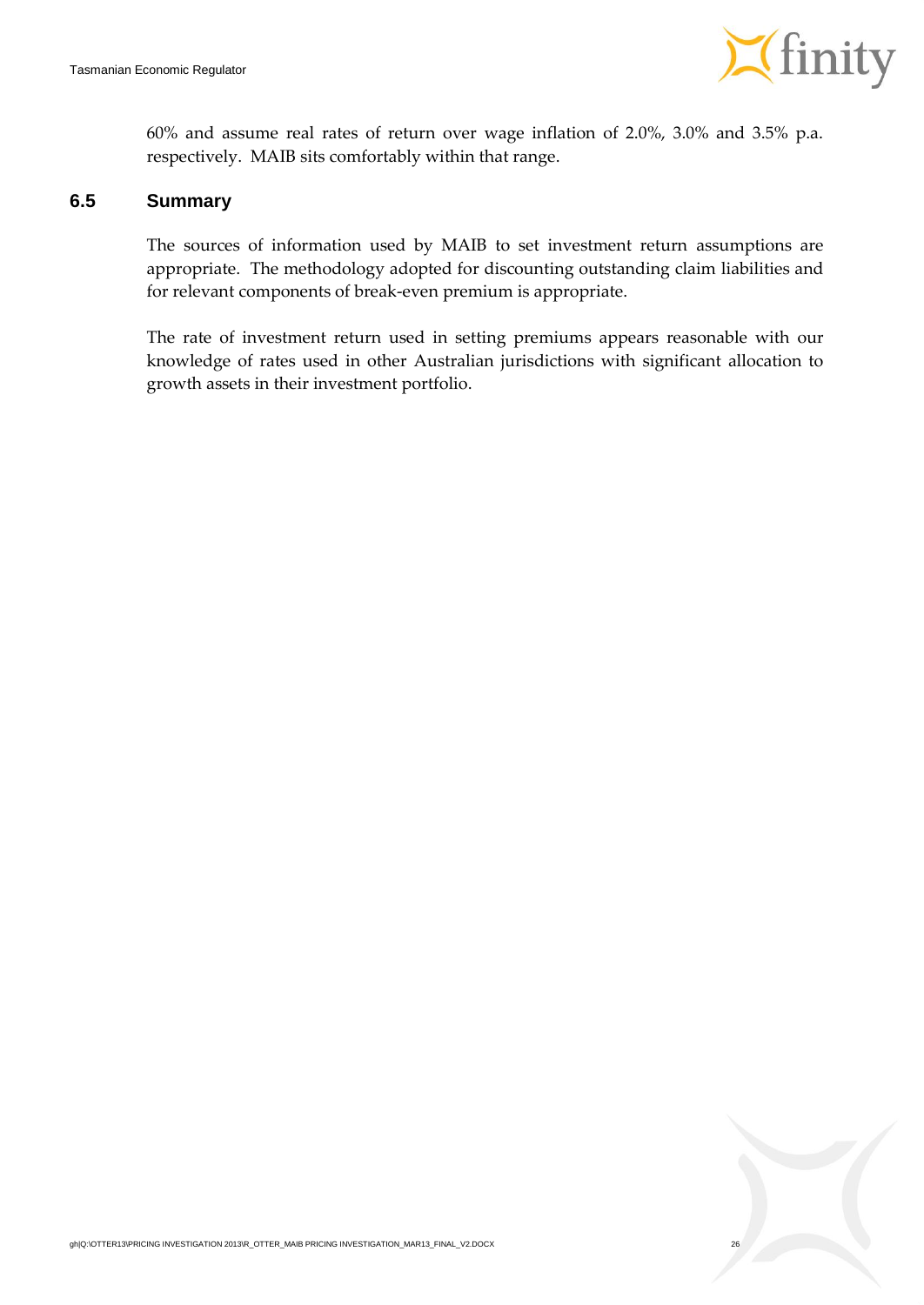

### <span id="page-33-0"></span>**7 Other observations**

In preparing this review we have had a number of discussions with the Regulator and MAIB staff regarding:

- The inclusion of the impact of the "Fair Work Australia" (FWA) decision in relation to carers costs
- The inclusion of an allowance for the potential doubling of the Hospital Bed Day rate

#### FWA Decision

A FWA decision was handed down in February 2012 which provides for increases in the award rates for providers of care. These increases are significant in total and will increases carers' salaries over and above wage inflation over the next 6 years. In considering the potential impact of this decision on MAIB, MAIB's actuary, Taylor Fry, has assumed that the rates of care paid by MAIB relative to the award rates will be maintained into the future – so for example if MAIB currently pay 110% of the minimum award they will continue to pay 110% into the future. In our view, the approach adopted by MAIB is reasonable.

#### Hospital Bed Day Rate

We understand that MAIB is currently in discussions with the Department of Health (DH) regarding a possible increase to the "bed day rate" paid by MAIB. These discussions have been ongoing for some time and we understand that at this point in time no firm commitment as to either the quantum or likely timing of any increase has been established.

At this review, MAIB has included a "pre-cautionary" allowance for a doubling of the hospital bed day rate. Hospital costs currently represent around 35% of Scheduled Benefits (which in turn are around 30% of total claim costs) and so an increase of this magnitude has a measurable impact on the expected cost of claims.

While it is reasonable for MAIB to allow for a potential increase in the future, given the uncertainties surrounding the quantum and timing it may be that any increase to premiums could be deferred until further details are known. If this approach were taken, the Regulator would need to commit to a potential 'special' MAIB premium increase if the bed day rates increases were unable to be absorbed in maximum overall increases in premiums otherwise allowed by the Regulator.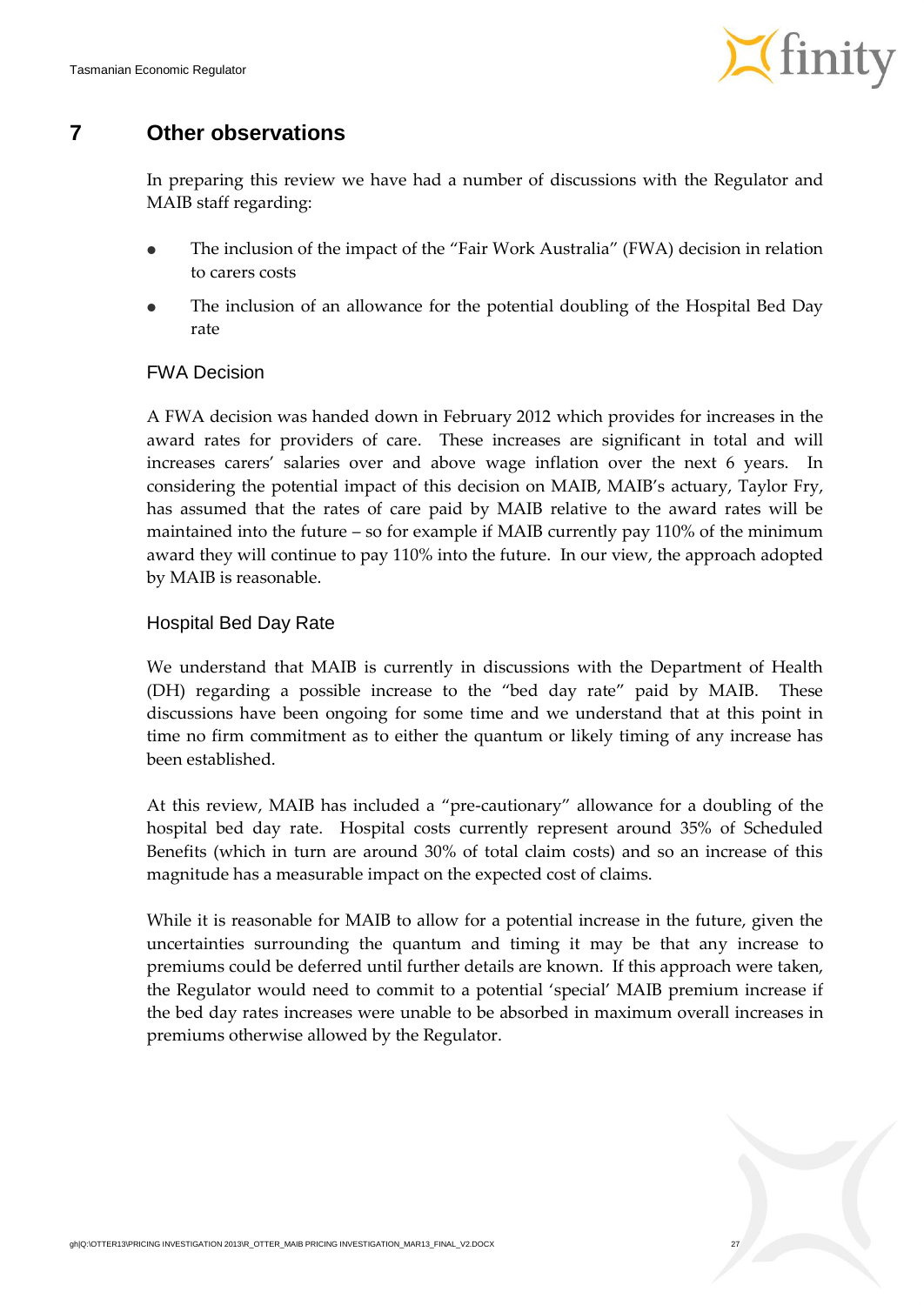

### <span id="page-34-0"></span>**8 Reliances and Limitations**

#### **8.1 This Report**

This report is being provided for the sole use of the Tasmanian Economic Regulator for the purpose stated in Section 1 of this report. It is not intended, nor necessarily suitable, for any other purpose. This report should only be relied on by the Regulator for the purpose for which it is intended.

We acknowledge that this report is being made publicly available. Third parties, whether authorised or not to receive this report, should recognise that the furnishing of this report is not a substitute for their own due diligence and should place no reliance on this report or the data contained herein which would result in the creation of any duty or liability by Finity to the third party.

Inclusion of the report in any financial statement, prospectus, proxy statement, offering circular or other similar document, in full text or otherwise, or any oral report issued by the Regulator or by members of the Office of the Tasmanian Economic Regulator is expressly prohibited without Finity's prior written consent.

While due care has been taken in preparation of the report Finity accepts no responsibility for any action which may be taken based on its contents.

The report should be considered as a whole. The underlying exhibits and appendices contained in our report are an integral part of this report and should be considered in order to place our report in its appropriate context. We have prepared this report in conformity with its intended use by persons technically competent in insurance financial matters. Judgements as to the conclusions drawn in this report should be made only after considering the report in its entirety.

We remain available to answer any questions which may arise regarding our report and conclusions. We assume that users of this report will seek such explanation and/or amplification of any portion of the report that is not clear.

#### **8.2 Uncertainty**

This report contains forecasts of the future financial position of the MAIB going forward. The financial position of the MAIB is dependent on a number of individual financial estimates, each containing uncertainty as to their ultimate outcome. These include, but are not necessarily limited to, estimates of future claims liabilities, premium volumes, loss ratios and investment returns.

There is additional uncertainty associated with estimates due to projecting financial outcomes, not just as at the most recent balance date, but also into the future. Hence, for example, estimates of loss outcomes are in respect of policies which have not yet been written and in respect of claims which have not yet occurred.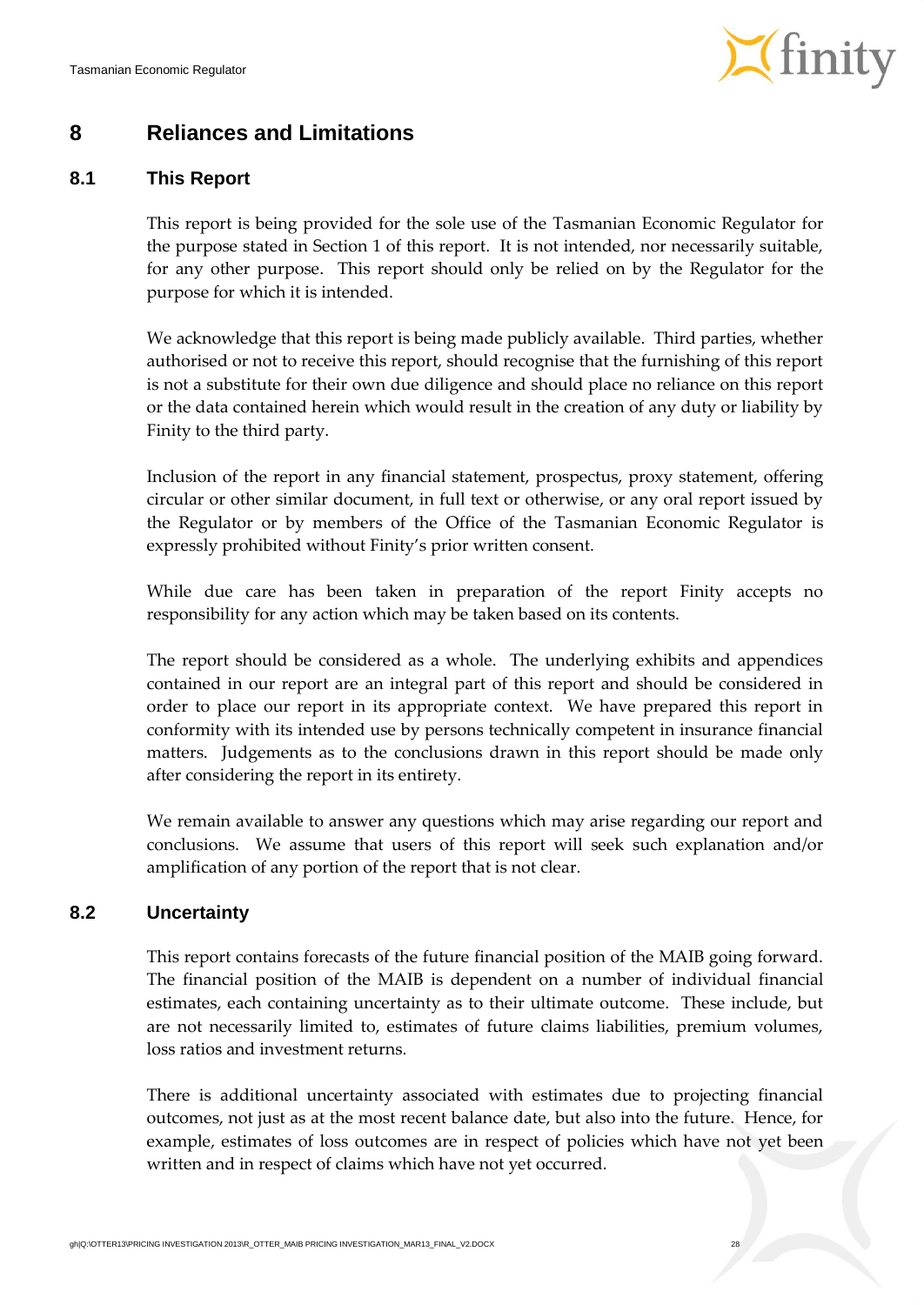

We note the projections make no allowance for any extraordinary changes to the legal, social or economic environment that might affect future premium volumes, the extent of coverage given by policies issued, the cost, frequency or future reporting of claims or the future course of investment markets.

#### **8.3 Data and Other Information**

In developing this report Finity has relied extensively on historical data and other quantitative and qualitative information provided by, or on behalf of the Regulator. While we have reviewed the data and information for reasonableness and consistency, we have not undertaken a full audit or independent verification of the data. The accuracy of our comments, conclusions and results are dependent upon the accuracy of the underlying data and other quantitative and qualitative information received; therefore, any material discrepancies discovered in this information should be reported to us and, if warranted, the report amended accordingly.

This report and the results, opinions and conclusions herein contained are presented as at the date of the report set out in the covering letter and are based on information supplied in the MAIB submission as at 25 February 2013. They may be rendered inaccurate by developments after these dates.

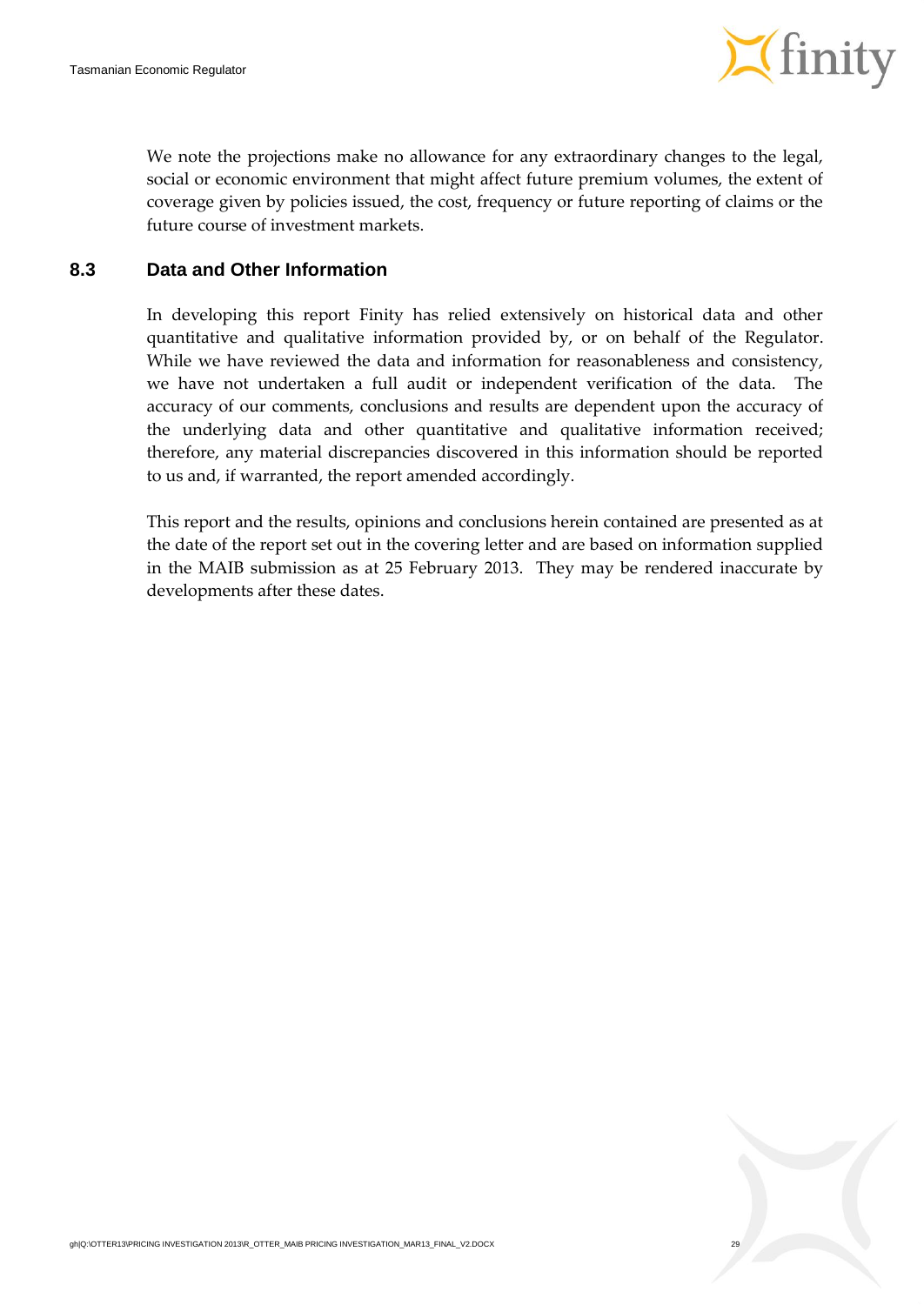

## **Part III Appendices**

### <span id="page-36-0"></span>**A Sources of Information**

- MAIB Submission to the Regulator dated 21 February 2013
- Discussions with representatives of the following organisations:
	- ▶ The Regulator
	- $\blacktriangleright$  MAIB
	- MAIB Actuary Taylor Fry Consulting
	- Department of Infrastructure, Energy and Resources
	- Department of Treasury
- Superimposed Inflation advice from Taylor Fry as at
	- $\blacktriangleright$  March 2013
	- April 2012
	- March 2010
	- June 2007
- MAIB Corporate Plan June 2012
- Correspondence between MAIB and the Department of Health and Human Services regarding hospital service fees
- Taylor Fry letter detailing the costings including for the Fair Work Australia Act

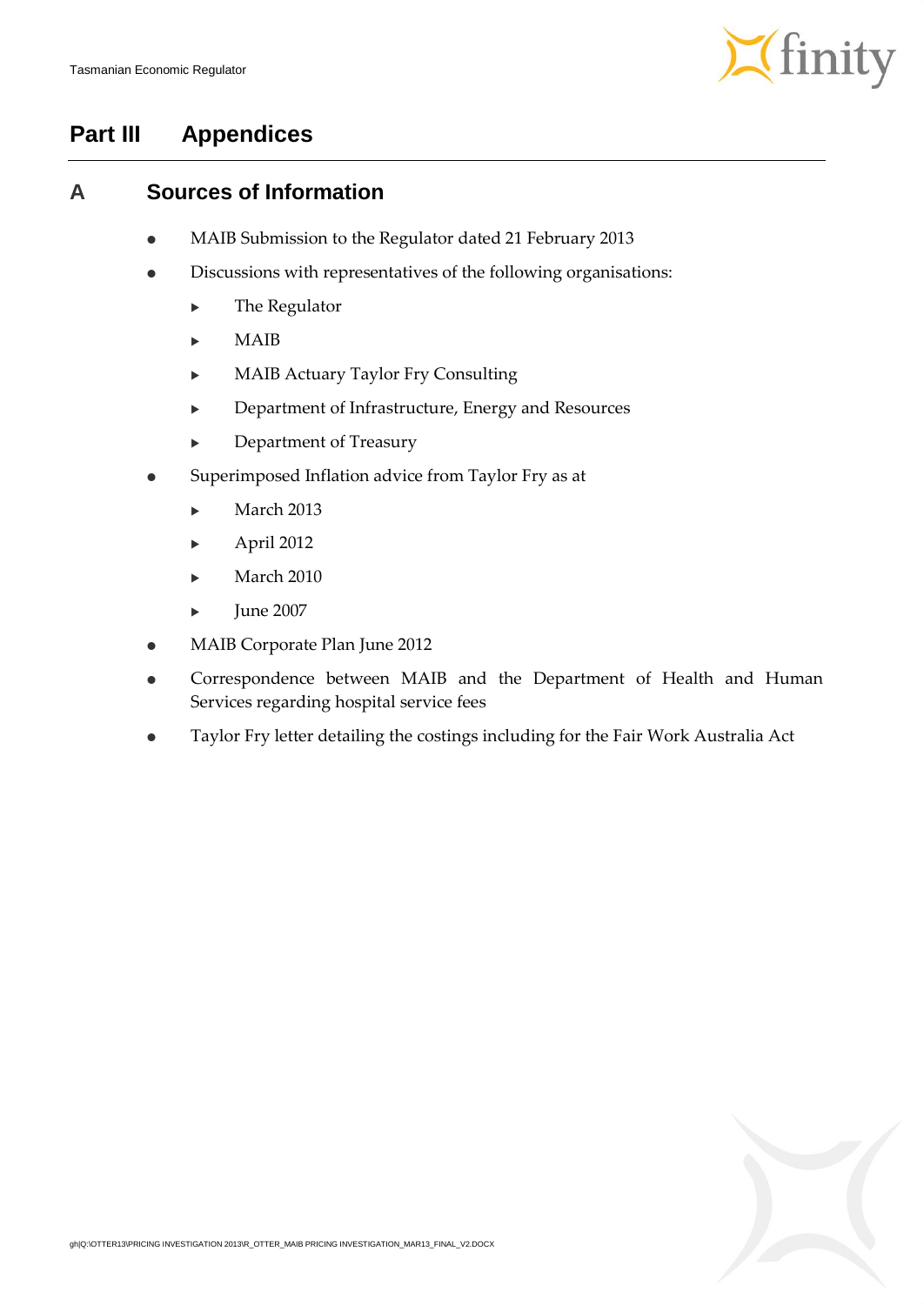

### <span id="page-37-0"></span>**B MAIB's Historical Financial Performance**

In this section we discuss the financial performance and portfolio experience of MAIB.

The MAIB Submission highlighted the following key features of recent experience:

*"Key features of the MAIB's experience over the past four years include:*

- *continued growth in the number of registered vehicles;*
- *continuation of the trend to improved frequency of Common Law and Scheduled Benefits claims;*
- continued high numbers of settlements of Common Law claims, resulting in a reduction in *open claim numbers;*
- *lower than projected number of Future Care claims, due to lower than expected number of claims recognised as Future Care and a large number of exits;*
- *only one premium increase since the previous GPOC review, as a result of these favourable claim trends;*
- *high investment returns in 2009/10 and 2010/11, but a low return in 2011/12; and*
- *initial strong improvement in Scheme solvency after a significant reduction due to the GFC, followed by deterioration in the latest year as a result of the current economic turmoil."*

#### **B.1 Financial Performance**

MAIB has advised they target 7.5% return on capital (ROC) after tax and also pay dividends to Government equivalent to 50% of net profit after tax (NPAT) on average.

The financial performance of MAIB over the past eight years has been variable, driven in large part by volatile investment markets and prevailing economic conditions. The 2009/10 and 2010/11 financial years were relatively strong while the 2007/08, 2008/09 and 2011/12 were relatively poor.

However, on average, the recent past financial results have produced outcomes consistent with financial strategy settings expectations. Over the last eight years dividends have averaged \$25 million, slightly over half of the average profit over the period. After tax return on capital has averaged 16%, above the guidance issued by Treasury for Government Business Enterprises (GBEs).

Key financials are shown in [Figure](#page-38-0) B.1 below for the period 2004/05 to 2011/12.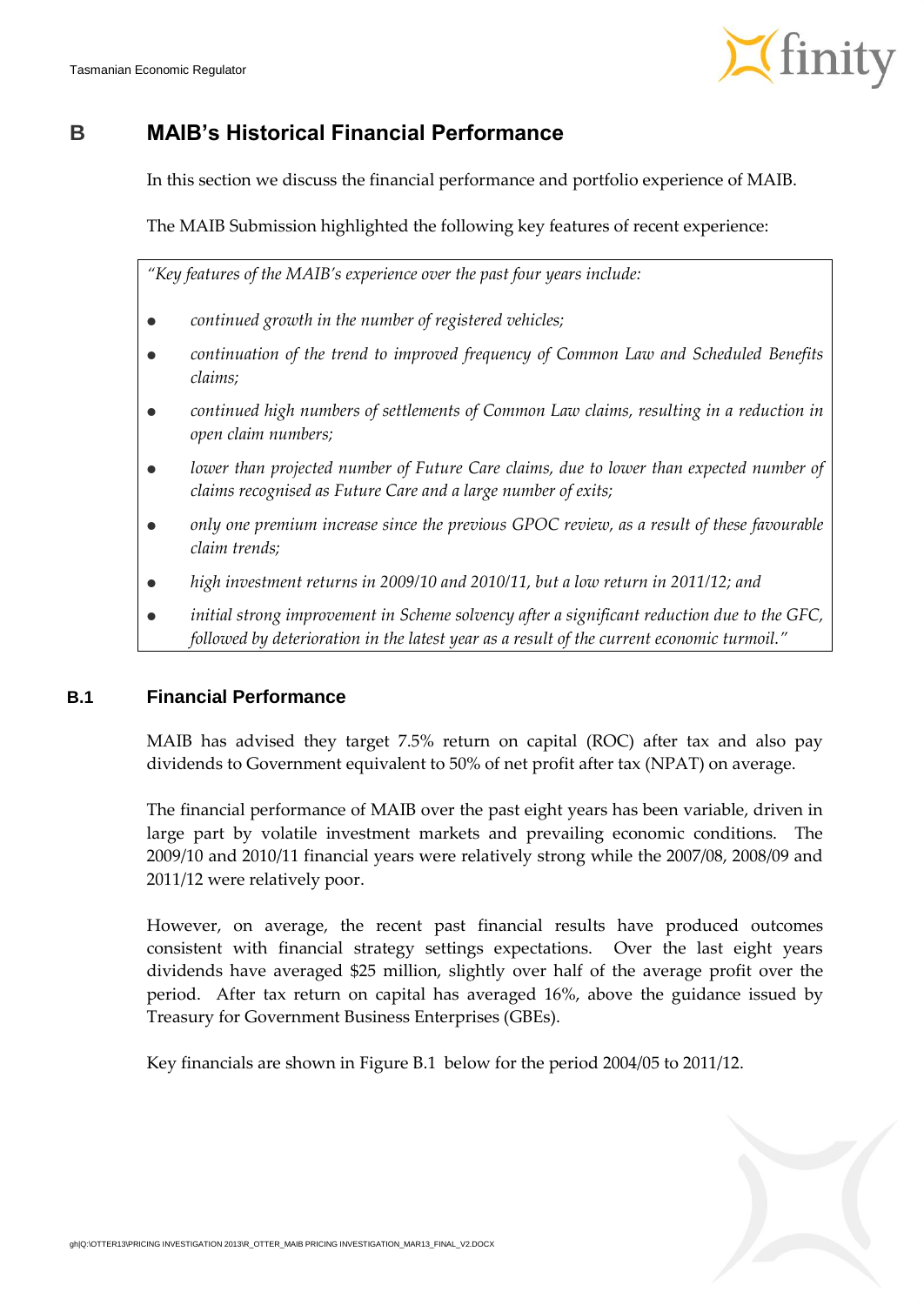

<span id="page-38-0"></span>

**Figure B.1 - Historical Financial Performance of MAIB**

Over the past eight years MAIB's solvency margin has been generally within or above the current target range of 20% to 25%. MAIB's solvency dropped to 15.5% at 30 June 2009 due to poor investment performance (GFC related). Government bond yields at 30 June 2009 were very low by historical standards and resulted in a corresponding reduction in claims discount rates which increase the claims liabilities. A poor investment return environment and low discount rates in 2011/2012 have again resulted in a fall in the solvency margin to 18.6% at 30 June 2012 which is slightly below the target range.

MAIB pay dividends of 50% of after tax profits and losses averaged over the current and four preceding years. This dividend policy results in lower volatility dividends compared to a payout ratio linked solely to a single year's profit result. Having regard to the largest drivers of profit volatility (investment return and the changing discount rates impact on liabilities) the averaging approach appears sensible as it smooths dividends through market cycles. Dividends linked to a single year's profit payout ratio would result in a less volatile solvency outcome.

Over the eight years between 2005 and 2012:

- NPAT has averaged \$41 million (ranging from –\$28 million to +\$113 million)
- Dividends have averaged \$25 million (with a range of \$7 to \$43 million)
- Solvency has averaged 22.5% (ranging from 16% to 30%).

Dividend payout ratio has been in the order of 50% of NPAT on average (as you would expect) but much less volatile than NPAT year to year. Average solvency has been right in the middle of the target range.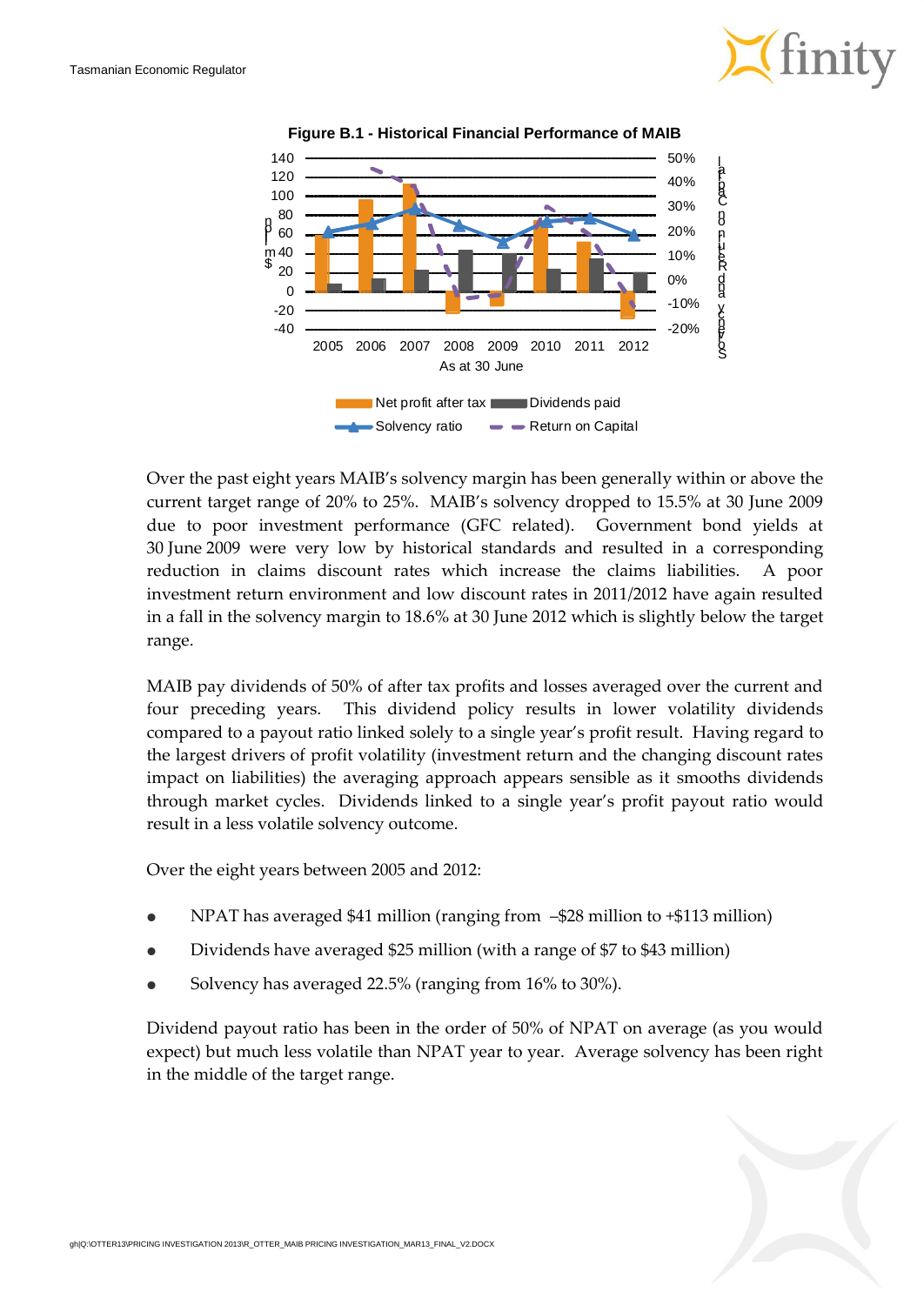

Return on capital (ROC) over the period has averaged 16%.

Based on these results, the current financial settings appear to deliver achievable outcomes consistent with expectations.

#### <span id="page-39-0"></span>**B.2 Historical Premiums**

The historical break even premium for MAIB Class 1 vehicles is shown i[n Figure](#page-39-0) B.2.



#### **Figure B.2 - MAIB Class 1 Premium**

The chart above shows that over the last eight years there has been only one increase in premiums, with the overall increase materially less than the movement in Tasmanian AWOTE over this period.

The relevant regulator at each Pricing Investigation recommended a change in premium with reference to AWOTE but this change has varied considerably depending on particular circumstances each year. For example the recommended change in premium for 2000 was AWOTE plus 7.5% incorporating a 5% allowance for TNTS/GST. No change in premium at 2007 and 2008 was attributed to lower claim frequency, favourable common law settlement rates and cost reductions in future care claims.

The chart below shows the premium pool collected in each year from 2005 to 2012.

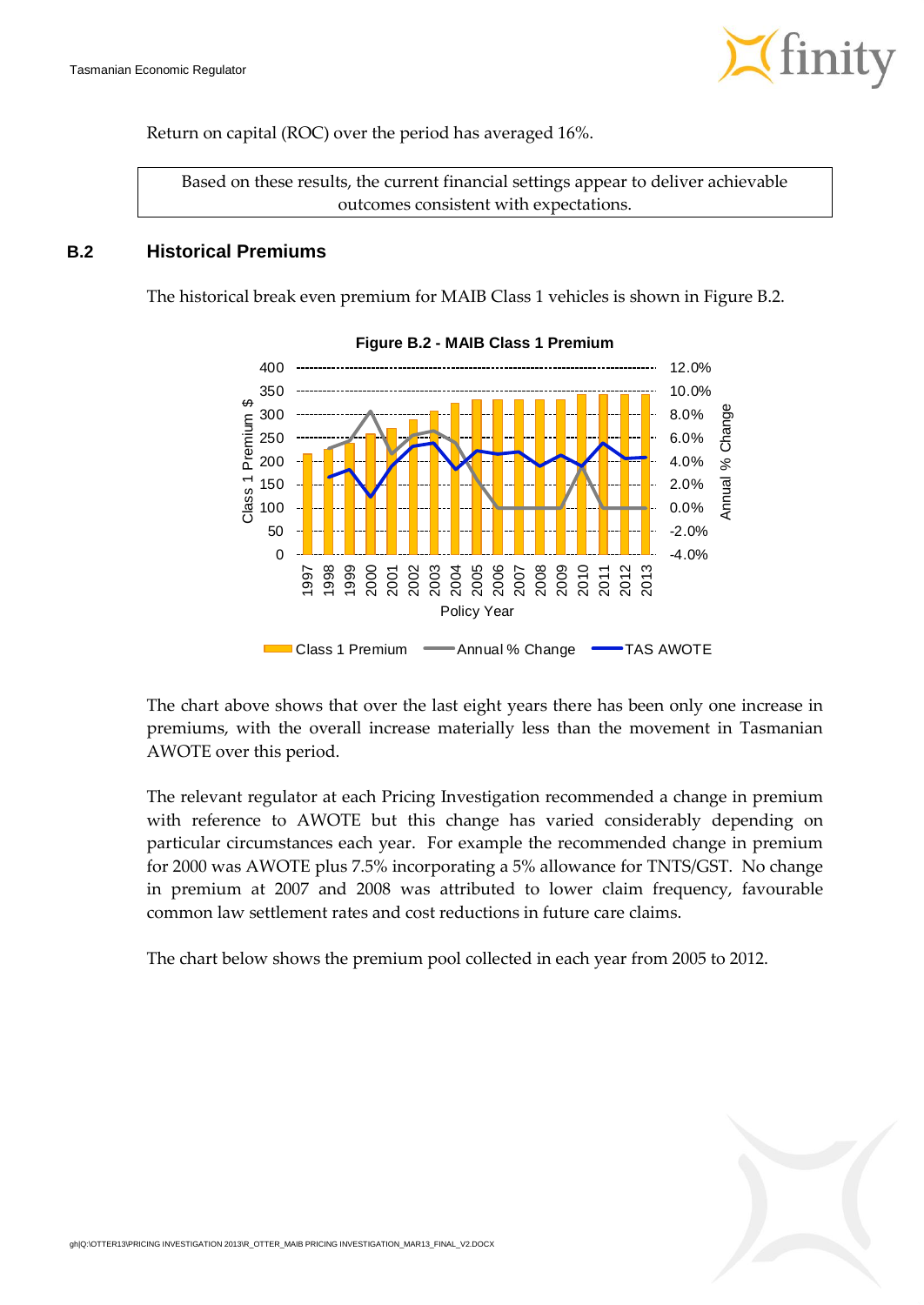



**Figure B.3 – Premium Pool**

Improving claims experience has meant that premium increases could be kept to well below AWOTE increases. Moreover, even with very low premium increases, hindsight profit for each of these years is higher than initially anticipated.

At this submission the premium increases have assumed to be in line with Australian AWOTE rather than Tasmanian AWOTE which is typically 0.25%-0.5% higher. Claim costs are assumed using Tasmanian AWOTE.

#### **B.3 Claims Dynamics**

The long term nature of the MAIB scheme means that the outstanding claims liability in the balance sheet is much greater than the annual premium pool. This is illustrated in [Figure](#page-41-0) B.4 which shows the gross written premium compared to the outstanding claim liabilities for the past eight years.

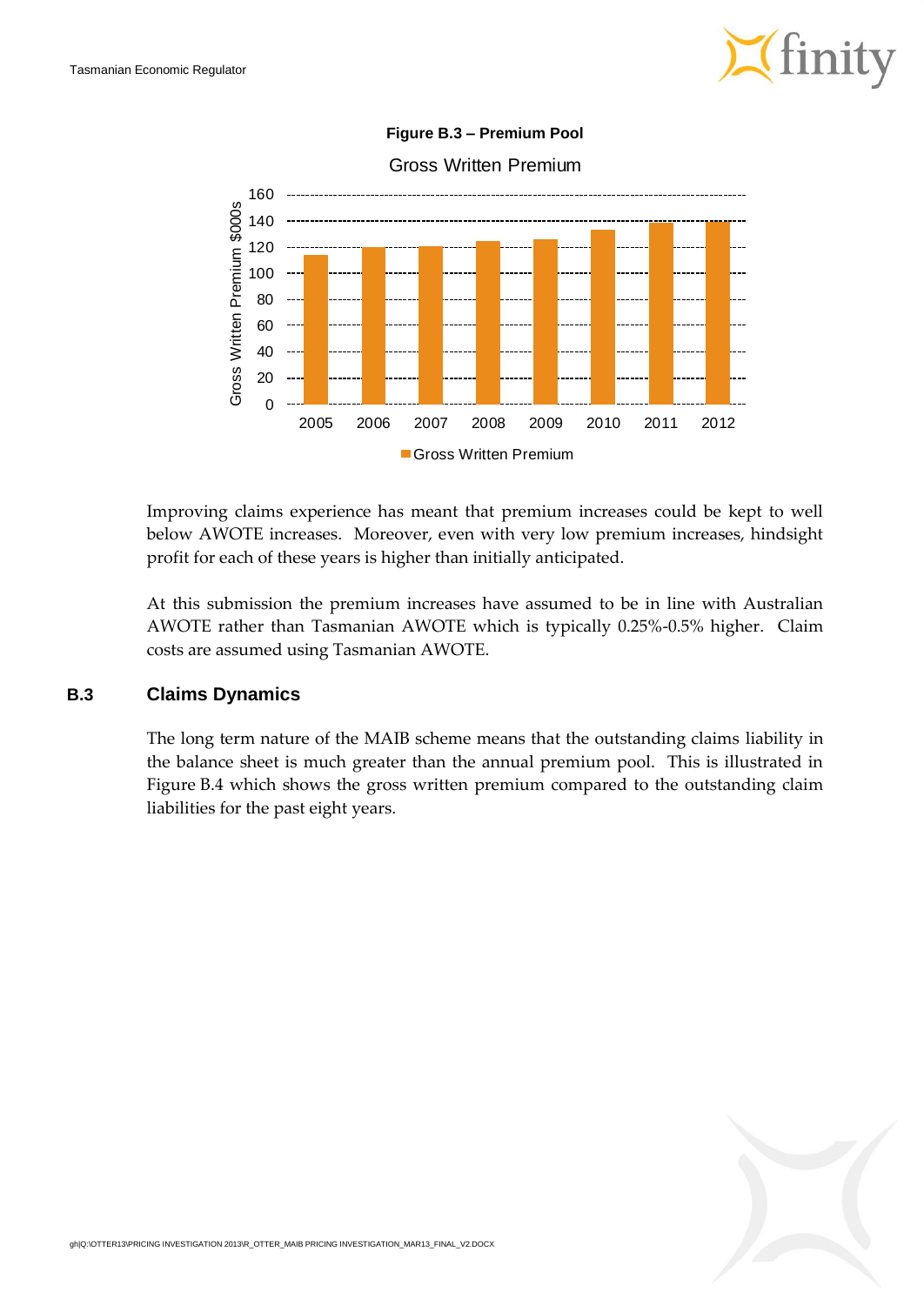

<span id="page-41-0"></span>

**Figure B.4 – Premium versus Claim Liabilities**

For MAIB the gross written premium is about 20% of the outstanding claims liability. Any profit in the premium is therefore a very small proportion of the outstanding claims liability.

<span id="page-41-1"></span>The sensitivity of the profit and equity to movements in the discounting and inflation rates are shown in the MAIB annual report 2012. We have reproduced some of these sensitivities in [Table](#page-41-1) B.1.

|                                               | <b>NPAT</b>             | Equity |
|-----------------------------------------------|-------------------------|--------|
|                                               | \$ millions \$ millions |        |
| As At 30 June 2012                            | $-28$                   | 240    |
|                                               |                         |        |
| Inflation increase by 0.5%                    | -77                     | 192    |
| Inflation decrease by 0.5%                    | 14                      | 283    |
| Discount rate increased by 0.5% all durations | 14                      | 282    |
| Discount rate decreased by 0.5% all durations | $-77$                   | 192    |
| Long term discount rate increased by 0.5%     | $-10$                   | 258    |
| Long term discount rate decreased by 0.5%     | -48                     | 221    |

| Table B.1 – Sensitivities of OSC assumptions from MAIB Annual Report 2012 |
|---------------------------------------------------------------------------|
|---------------------------------------------------------------------------|

The sensitivity of the balance sheet to discount rate movements and investment return is much greater compared to profit and very much greater compared to any movement in profit margin.

This illustrates that profit is a very poor lever to rectify solvency as discussed in Section [2.](#page-10-1)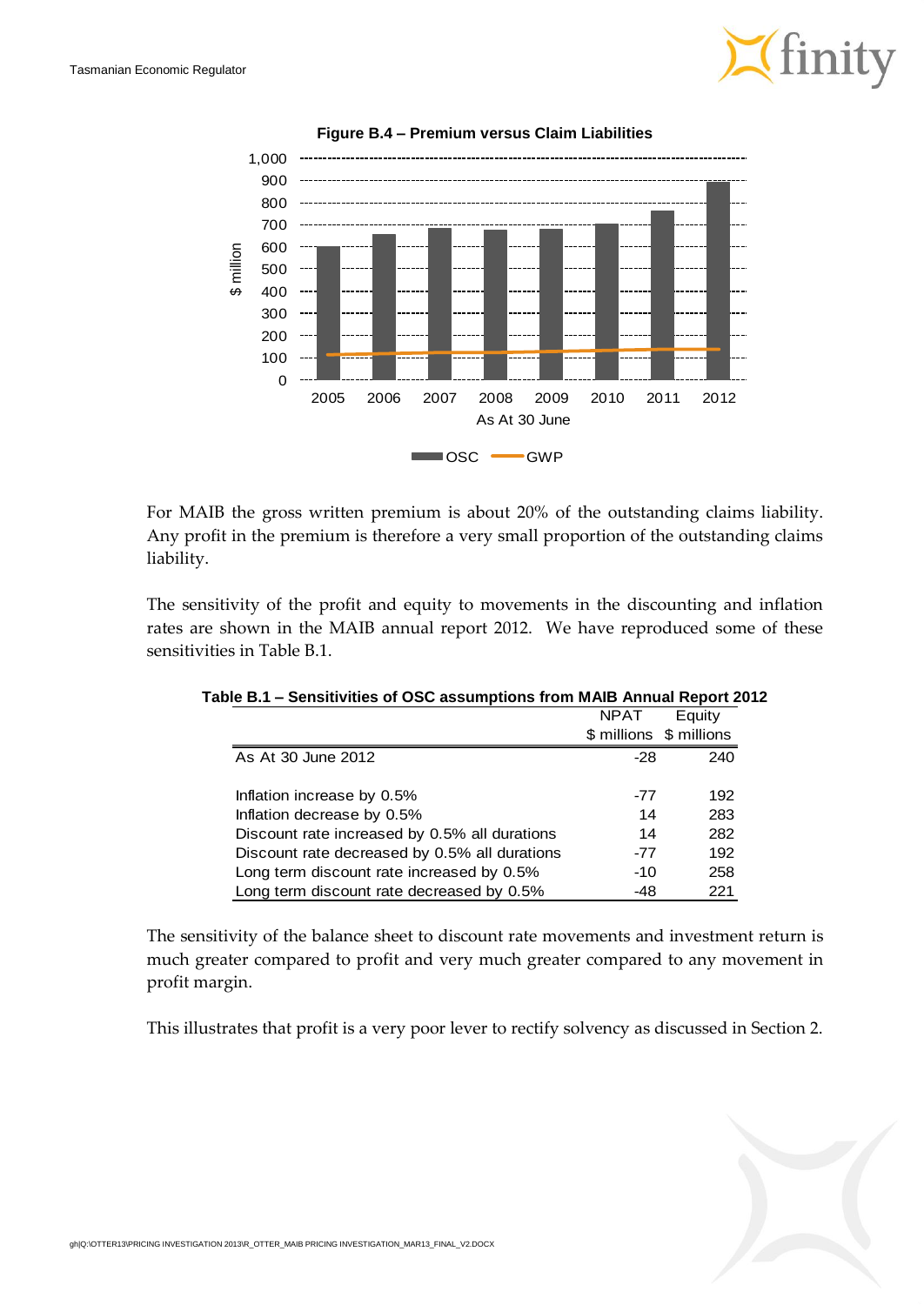Tasmanian Economic Regulator



### **C MAIB Governance Framework**

<span id="page-42-0"></span>The governance of MAIB is illustrated in [Figure](#page-42-0) C.1



### **C.1 The Motor Accidents (Liabilities and Compensation) Act 1973**

The MAIB was established by the Motor Accidents (Liabilities and Compensation) Act 1973 ("MA Act") and this Act outlines that its objectives are to:

- provide for the payment of compensation in respect of personal injury resulting from a motor accident; and
- allow the contribution of funds to programs designed to reduce the incidence of motor accidents in Tasmania and to enable better care and treatment for persons injured as a result of motor accident.

#### **C.2 Government Business Enterprises (GBE) Act 1995**

Part 2, Section 7 of the GBE Act states that two principle objectives of a Government Business Enterprise (e.g. MAIB) are to:

- Operate in accordance with sound commercial practice and as efficiently as possible
- Achieve a sustainable commercial rate of return that maximises value for the State in accordance with its corporate plan and having regard to the economic and social objectives of the State.